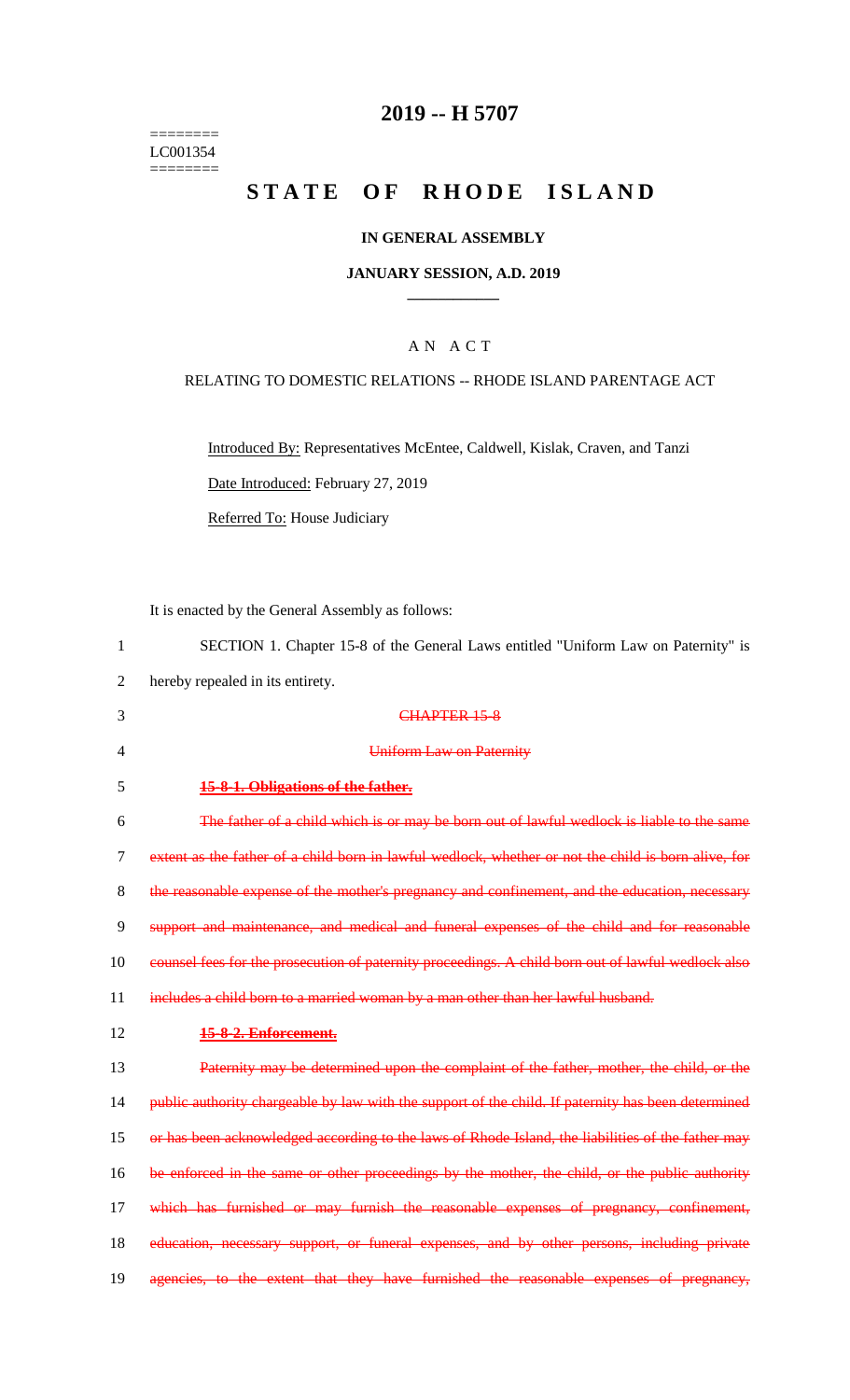| 1              | confinement, education, necessary maintenance and support, or funeral expenses.                    |
|----------------|----------------------------------------------------------------------------------------------------|
| $\overline{2}$ | 15-8-3. Presumption of paternity.                                                                  |
| 3              | (a) A man is presumed to be the natural father of a child if:                                      |
| $\overline{4}$ | (1) He and the child's natural mother are or have been married to each other and the child         |
| 5              | is born during the marriage, or within three hundred (300) days after the marriage is terminated   |
| 6              | by death, annulment, declaration of invalidity, or divorce, or after a decree of separation is     |
| $\overline{7}$ | entered by a court;                                                                                |
| 8              | (2) Before the child's birth, he and the child's natural mother have attempted to marry            |
| 9              | each other by a marriage solemnized in apparent compliance with law, although the attempted        |
| 10             | marriage is or could be declared invalid, and:                                                     |
| 11             | (i) If the attempted marriage could be declared invalid only by a court, the child is born         |
| 12             | during the attempted marriage, or within three hundred (300) days after its termination by death,  |
| 13             | annulment, declaration of invalidity, or divorce; or                                               |
| 14             | (ii) If the attempted marriage is invalid without a court order, the child is born within          |
| 15             | three hundred (300) days after the termination of cohabitation;                                    |
| 16             | (3) After the child's birth, he and the child's natural mother have married, or attempted to       |
| 17             | marry, each other by a marriage solemnized in apparent compliance with law, although the           |
| 18             | attempted marriage could be declared invalid, and:                                                 |
| 19             | (i) He has acknowledged his paternity of the child in writing filed with the clerk of the          |
| 20             | family court;                                                                                      |
| 21             | (ii) With his consent, he is named as the child's father on the child's birth certificate; or      |
| 22             | (iii) He is obligated to support the child under a written voluntary promise or by court           |
| 23             | order;                                                                                             |
| 24             | (4) He acknowledges his paternity of the child in a writing filed with the clerk of the            |
| 25             | family court, who shall promptly inform the mother of the filing of the acknowledgement, and       |
| 26             | she does not dispute the acknowledgement, within a reasonable time after being informed, in a      |
| 27             | writing filed with the clerk of the family court. If another man is presumed under this section to |
| 28             | be the child's father, acknowledgement may be effected only with the written consent of the        |
| 29             | presumed father or after the presumption has been rebutted. The written acknowledgement of         |
| 30             | paternity shall be admissible as evidence of paternity;                                            |
| 31             | (5) He has submitted to blood testing and the results establish a conclusive presumption           |
| 32             | in accordance with $\frac{8}{5}$ 15 8 11(e); or                                                    |
| 33             | (6) A sworn acknowledgment of paternity of a child born out of wedlock is signed by                |
| 34             | both parents on forms prescribed in accordance with § 23-3-9, either at the department of human    |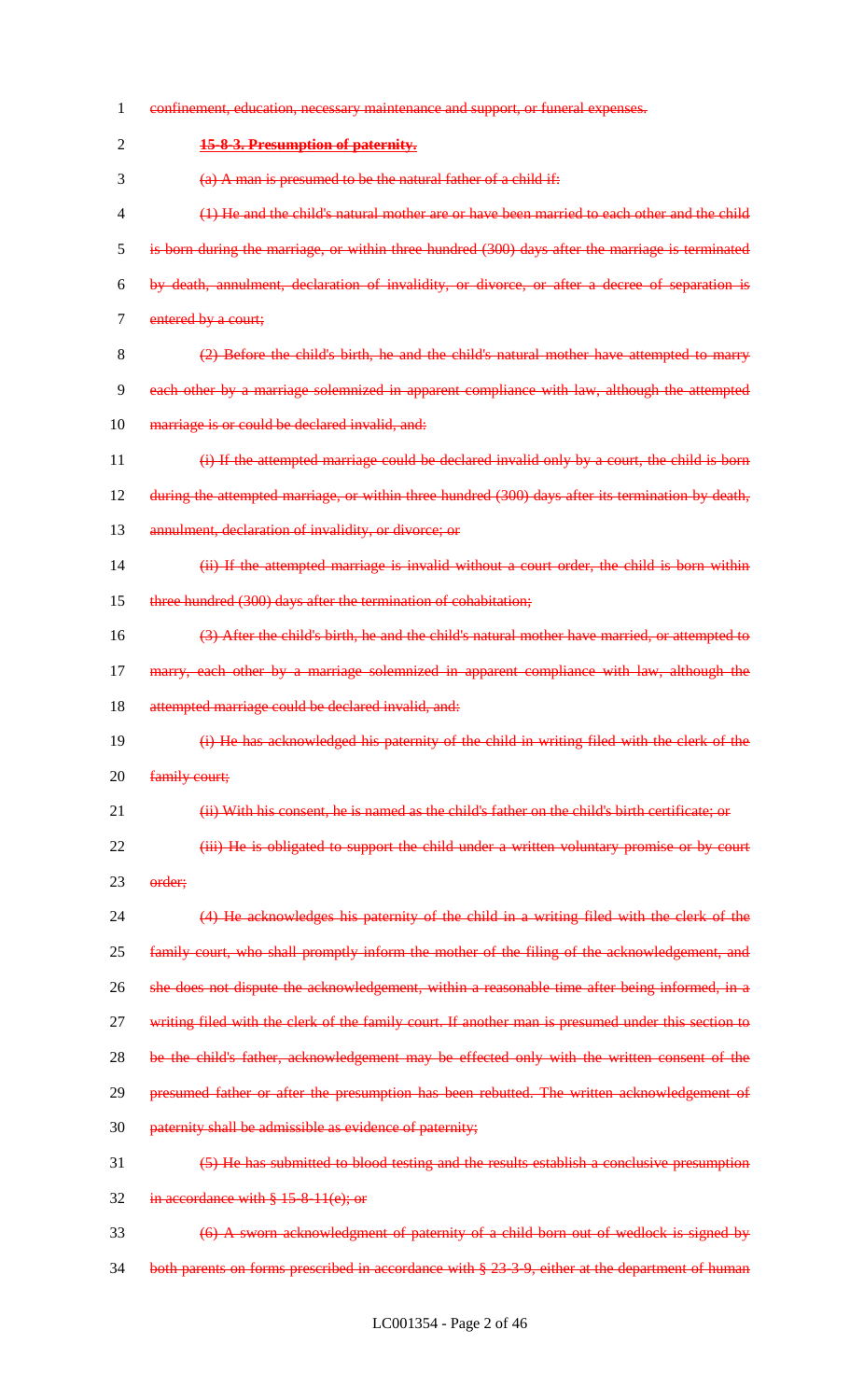services or division of taxation within the department of administration, and is forwarded to the state registrar of vital records for the purpose of amending the birth certificate. Before signing the sworn acknowledgment of paternity, the parents shall be given written notice of their respective rights and responsibilities. The sworn acknowledgment of paternity becomes a conclusive presumption if there is no court challenge to this acknowledgement within sixty (60) days of the signing of this acknowledgment. The only defenses which may be raised to the signing of this acknowledgment after the sixty (60) day period are fraud, duress or mistake of fact. (b) Except for a conclusive presumption under subdivisions (a)(5) and (a)(6) of this section, a presumption under this section may be rebutted in an appropriate action only by clear

10 and convincing evidence. If two (2) or more presumptions arise which conflict with each other, 11 the presumption, which on its facts, is founded on the weightier considerations of policy and logic 12 controls. The presumption is rebutted by a court decree establishing paternity of the child by

- 13 another man.
- 

### 14 **15-8-4. Limitation on recovery from the father.**

15 The father's liabilities for past education and necessary support and maintenance are 16 limited to a period of six (6) years next preceding the commencement of an action under the 17 provisions of this chapter.

## 18 **15-8-5. Limitations of recovery from father's estate.**

19 (a) The obligation of the estate of the father for liabilities under §§ 15-8-1 -- 15-8-26 are 20 limited to those amounts accrued prior to his death. In order to hold the estate of the father liable 21 under §§ 15-8-1 -- 15-8-26, an action under the provisions of this chapter must have been 22 commenced during the lifetime of the father.

# 23 (b) This section shall in no way limit the provisions of § 33-1-8, permitting the inheriting

24 or transmitting inheritance by a child born out of wedlock.

#### 25 **15-8-6. Statute of limitations.**

26 An action to determine the existence of the father and child relationship is not barred 27 until four (4) years after the child reaches the age of majority.

## 28 **15-8-7. Jurisdiction and remedies.**

29 (a) The family court has jurisdiction of an action commenced under  $\frac{8}{9}$  15-8-1 -- 15-8-26, and all remedies for the enforcement of orders for the expense of pregnancy and confinement for the mother, and for education, necessary support and maintenance, or funeral expenses for legitimate children shall apply. The court has continuing jurisdiction to modify or revoke an order and to increase or decrease amounts fixed by order for future education and necessary support 34 and maintenance. All remedies under the Uniform Interstate Family Support Act, §§ 15-23.1-101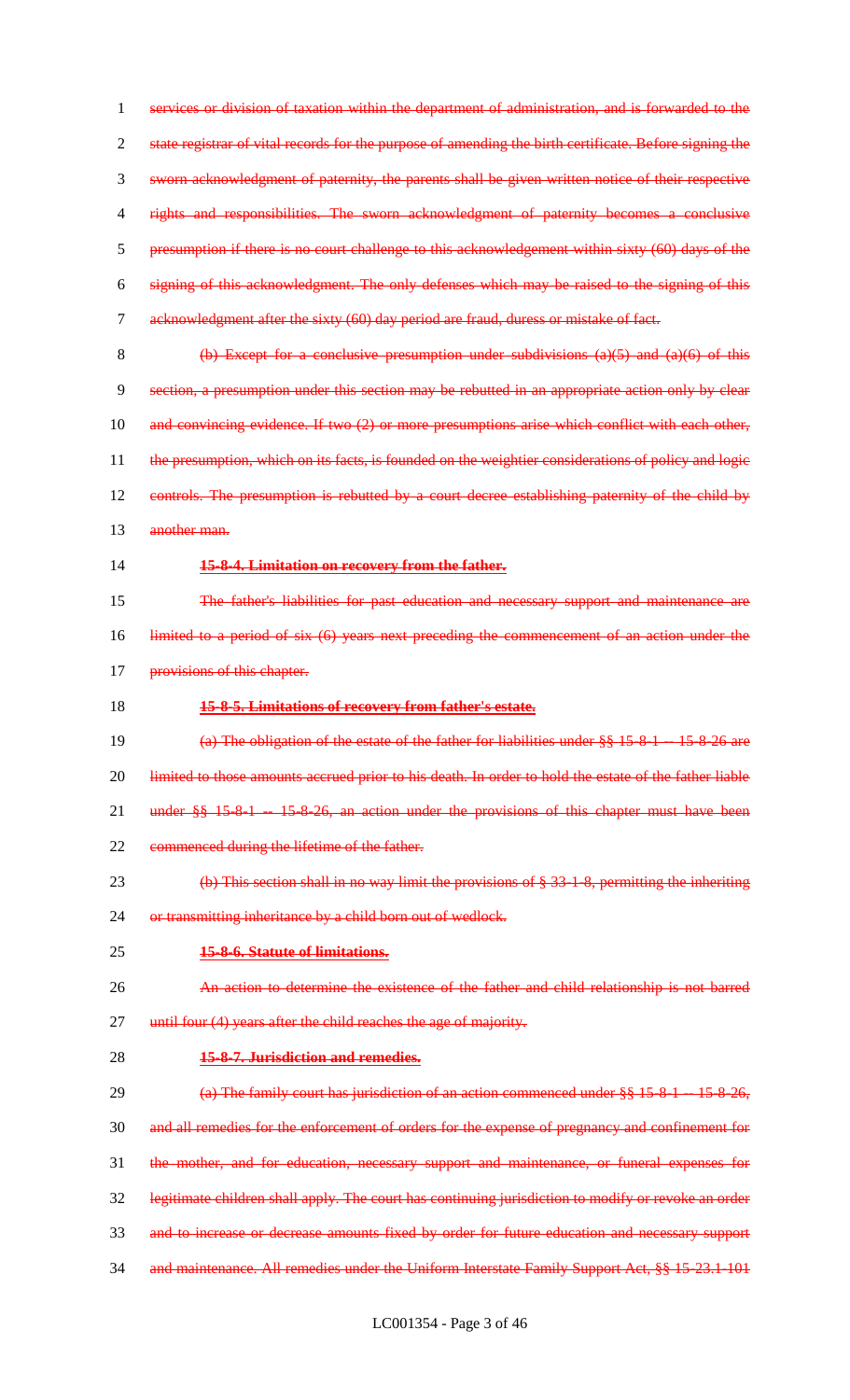1 -- 15-23.1-903, are available for enforcement of duties of support and maintenance under §§ 15-  $2 \quad 8 \quad 1 \quad 15 \quad 8 \quad 26.$ 3 (b) A person who has had sexual intercourse in this state submits to the jurisdiction of the 4 courts of this state as to any action with respect to a child who may have been conceived by that 5 act of intercourse. In addition, the court may exercise jurisdiction over a nonresident individual 6 pursuant to § 15-23.1-201. Jurisdiction shall be acquired by service made in accordance with § 9- 7 5-33. 8 **15-8-8. Clear and convincing evidence.** 9 In any action to establish paternity under this chapter, other than an action brought 10 pursuant to § 15-8-2 or § 15-8-3, the standard that must be met by the plaintiff shall be that of 11 elear and convincing evidence. 12 **15-8-8.1. Trial by court.** 13 Trial shall be by the court. 14 **15-8-9. Venue.** 15 The action may be brought in the county in which the child or the alleged father resides 16 or is found, or, if the father is deceased, in which proceedings for probate of his estate have been 17 or could be commenced. 18 **15-8-10. Time of trial.** 19 If the issue of paternity is raised in an action commenced during the pregnancy of the 20 mother, the trial shall not, without the consent of the alleged father, be held until after the birth or 21 miscarriage. 22 **15-8-11. Parentage tests.** 23 (a) In a proceeding under this chapter before trial, the court, upon application made by or 24 on behalf of any party to the action, and supported by sworn affidavit, or on its own motion, shall 25 order that the mother, child, alleged father, and any other party to the action submit to blood or 26 tissue typing tests which may include, but are not limited to, tests of red cell antigens, red cell 27 isoenzymes, human leukocyte antigens, serum proteins, DNA and other genetic testing, to 28 determine whether the alleged father is likely to be, or is not, the father of the child. The sworn 29 affidavit must include a statement alleging paternity and setting forth facts establishing a 30 reasonable possibility of sexual contact during the probable period of conception or a statement 31 denying paternity and setting forth facts establishing a reasonable possibility of the nonexistence 32 of sexual contact during the probable period of conception. In a proceeding to establish paternity 33 and/or support brought pursuant to the Rhode Island state plan for child and spousal support 34 enforcement, in conformance with title IV, part D of the federal Social Security Act, 42 U.S.C. §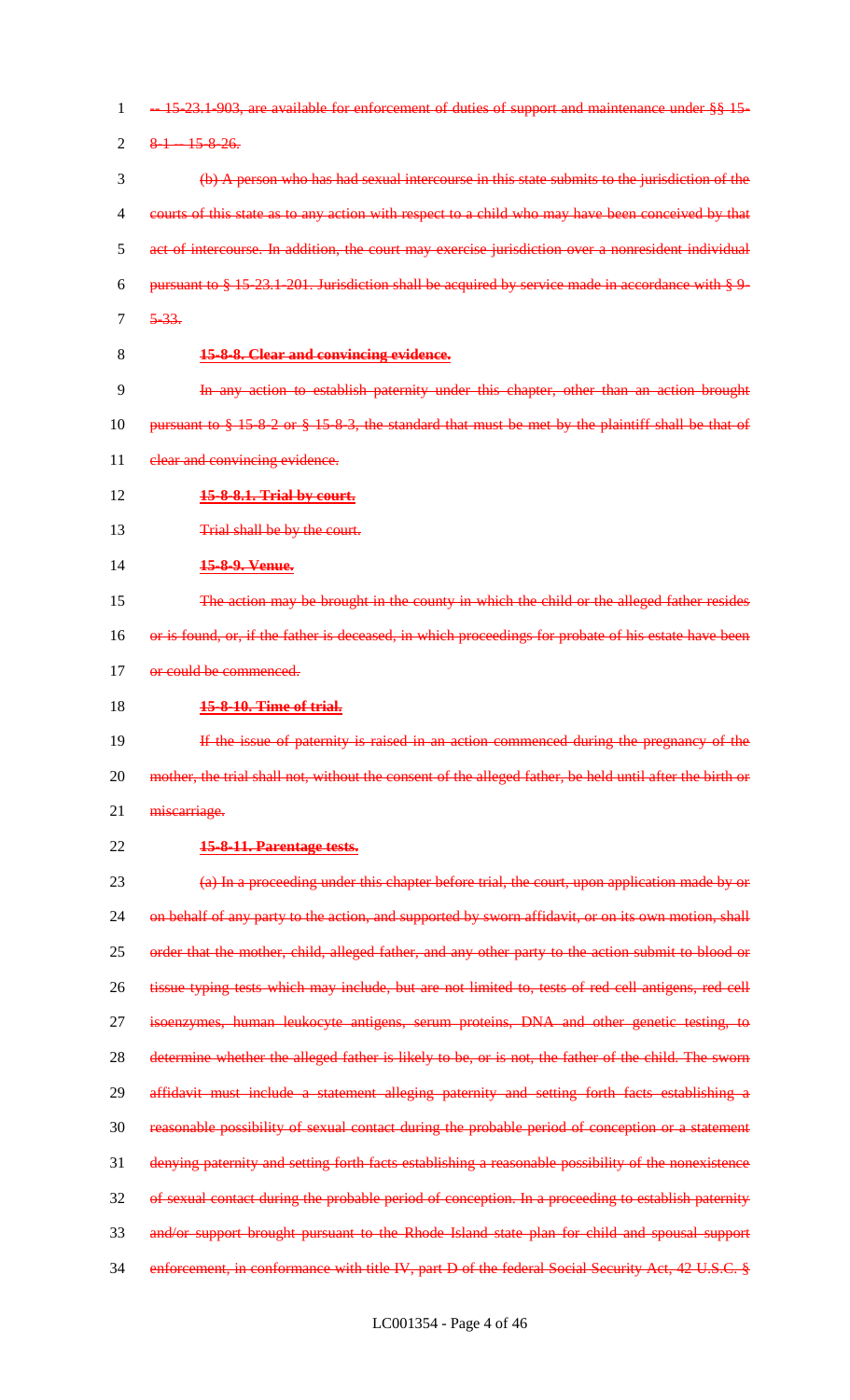651 et seq., if the alleged father denies paternity in response to a paternity complaint and provides a sworn affidavit as provided in this section, the division of taxation within the department of administration shall have the authority to administratively order the parties to attend a blood or tissue typing test and schedule blood or tissue typing test for the parties, of the type described in this section, without the necessity of making application to the court, and the parties shall attend and submit to a blood or tissue typing test under penalty of default in accordance with § 15-8-  $7 \frac{18.1}{18.1}$ 

8 (b) A blood or tissue typing test shall be made by a person the court determines is

9 qualified as an examiner of blood or tissue types.

10 (c) The court shall fix or approve the compensation of any expert at a reasonable amount, 11 and may direct the compensation to be paid by the state, or by any other party to the case, or by 12 both, in the proportions and at the times the court prescribes, and that, after payment by a party, 13 all or part or none of the payment shall be taxed as costs in the action. Before the making of a 14 blood or tissue typing test, the court may order any part or all of the compensation paid in 15 advance.

16 (d) The result of a blood or tissue typing test and, if a determination of exclusion of 17 paternity cannot be made, a calculation of the probability of paternity made by a person the court 18 determines is qualified as an examiner of blood or tissue types based on the result of a blood or 19 tissue typing test shall be admissible in evidence in the trial of the case. A written report of the 20 test results, including a calculation of the probability of paternity or a determination of exclusion 21 of paternity, prepared by the duly qualified expert conducting the test, or by a duly qualified 22 expert under whose supervision or direction the test and analysis have been performed, certified 23 by an affidavit duly subscribed and sworn to by him or her before a notary public, may be 24 introduced into evidence without the need for foundation testimony or other proof of authenticity 25 or accuracy and without the necessity of calling the expert as a witness, unless an objection 26 challenging the test procedures or results has been filed within ten (10) days before any hearing at 27 which the results may be introduced into evidence and a cash bond posted with the registry of the 28 family court in an amount sufficient to cover the costs of the duly qualified expert to appear and 29 testify. 30 (e) If the results of the blood or tissue typing tests duly admitted into evidence establish a

31 ninety-seven percent (97%) or greater probability of inclusion that a party is the biological father

32 of the child, then that probability shall constitute a conclusive presumption of paternity.

33 (f) Any reference to "blood test" in this chapter means blood or tissue typing test.

34 **15-8-12 -- 15-8-14. Repealed.**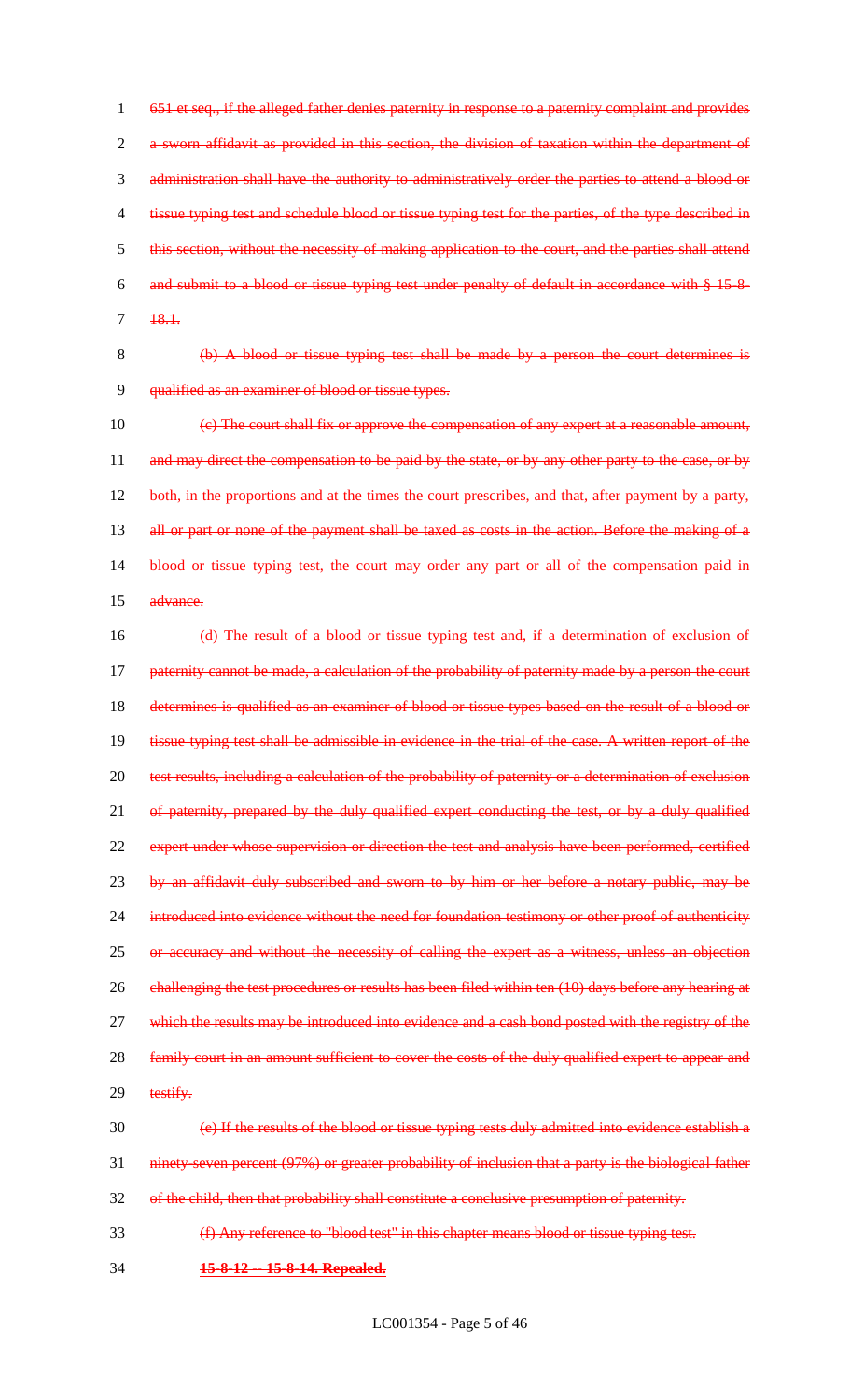| 1  | <b>15-8-15. Evidence relating to paternity.</b>                                                     |
|----|-----------------------------------------------------------------------------------------------------|
| 2  | Evidence relating to paternity may include:                                                         |
| 3  | (1) Evidence of sexual intercourse between the mother and alleged father at any possible            |
| 4  | time of conception;                                                                                 |
| 5  | (2) A written report of blood or tissue typing test results including a calculation of the          |
| 6  | probability of paternity as specified under § 15 8-11;                                              |
| 7  | (3) Medical or anthropological evidence relating to the alleged father's paternity of the           |
| 8  | child based on tests performed by experts. If a man has been identified as a possible father of the |
| 9  | child, the court may, and upon motion of a party shall, require the child, the mother, and the man  |
| 10 | to submit to appropriate tests;                                                                     |
| 11 | (4) All other evidence relevant to the issue of paternity of the child; and                         |
| 12 | (5) Copies of bills for parentage testing, and for prenatal and postnatal health care of the        |
| 13 | mother and child may be introduced into evidence without the need for foundation testimony or       |
| 14 | other proof of authenticity or accuracy and without the necessity of calling the expert as a        |
| 15 | witness, unless an objection challenging the test procedures or results has been filed within ten   |
| 16 | (10) days before any hearing at which the results may be introduced into evidence and a cash        |
| 17 | bond posted with the registry of the family court in an amount sufficient to cover the costs of the |
| 18 | duly qualified expert or witness to appear and testify.                                             |
| 19 | 15-8-16. Civil action.                                                                              |
| 20 | (a) An action under this chapter is a civil action governed by the rules of civil procedure.        |
| 21 | The mother of the child and the alleged father are competent to testify and may be compelled to     |
| 22 | testify.                                                                                            |
| 23 | (b) Upon refusal of any witness, including a party, to testify under oath or produce                |
| 24 | evidence, the court may order him or her to testify under oath and produce evidence concerning      |
| 25 | all relevant facts. If the refusal is upon the ground that this, his or her testimony or evidence,  |
| 26 | might tend to incriminate him or her, the court may grant him or her immunity from all criminal     |
| 27 | liability on account of the testimony or evidence that he or she is required to produce. An order   |
| 28 | granting immunity bars prosecution of the witness for any offenses shown in whole or in part by     |
| 29 | testimony or evidence that he or she is required to produce, except for perjury committed in his or |
| 30 | her testimony. The refusal of a witness, who has been granted immunity, to obey an order to         |
| 31 | testify or produce evidence is a civil contempt of court.                                           |
| 32 | (e) Testimony of a physician concerning the medical circumstances of the pregnancy and              |
| 33 | the condition and characteristics of the child upon birth is not privileged.                        |
| 34 | (d) Testimony relating to sexual access to the mother by an unidentified man at any time            |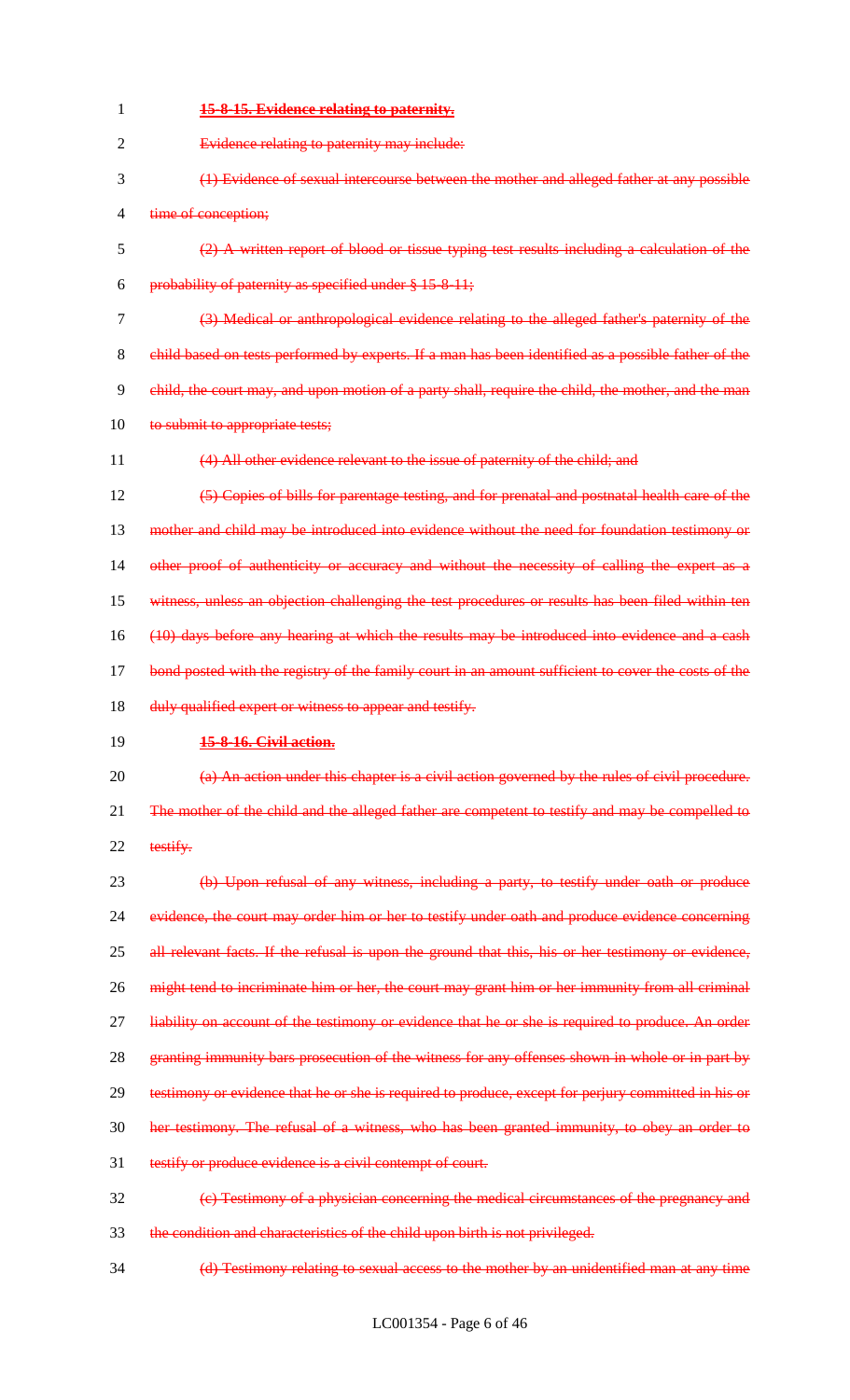1 or by an identified man at a time other than the probable time of conception of the child is

2 inadmissible in evidence, unless offered by the mother.

 (e) In an action against an alleged father, evidence offered by him with respect to a man who is not subject to the jurisdiction of the court concerning his sexual intercourse with the 5 mother at or about the probable time of conception of the child is admissible in evidence only if he has undergone and made available to the court blood or tissue typing tests, the results of which do not exclude the possibility of his paternity of the child. A man who is identified and is subject to the jurisdiction of the court shall be made a defendant in the action.

### 9 **15-8-17. Hearings and records -- Confidentiality.**

10 Notwithstanding any other law concerning public hearings and records, any hearing or 11 trial held under this chapter shall be held in closed court without admittance of any person other 12 than those necessary to the action of the proceeding. All papers and records, other than the final 13 judgment pertaining to the action or proceeding, whether part of the permanent record of the court 14 or elsewhere, are subject to inspection only upon consent of the court and all interested persons, 15 or in exceptional cases only upon an order of the court for good cause shown. 16 **15-8-18. Judgments.**

- 17 (a) The judgment or order of the court determining the existence or nonexistence of the 18 parent and child relationship is determinative for all purposes.
- 19 (b) If the judgment or order of the court is at variance with the child's birth certificate, the 20 court shall order that a new birth certificate be issued in accordance with § 15-8-23.
- 21 (c) The judgment or order may contain any other provision directed against the

22 appropriate party to the proceeding, concerning the duty of support, the custody and guardianship

23 of the child, visitation privileges with the child, or any other matter in the best interest of the

24 child. The judgment or order may direct the father to pay the reasonable expenses of the mother's

25 pregnancy and confinement.

26 (d) Support judgments or orders may be for periodic payments which may vary in

27 amount. In determining the amount to be paid by a parent for support of the child and the period

- 28 during which the duty of support is owed, the court shall consider all relevant facts, including:
- 29 (1) The needs of the child;
- 30 (2) The standard of living and circumstances of the parents;
- 31 (3) The relative financial means of the parents;
- 32 (4) The earning ability of the parents;
- 33 (5) The need and capacity of the child for education, including higher education;
- 34 (6) The age of the child;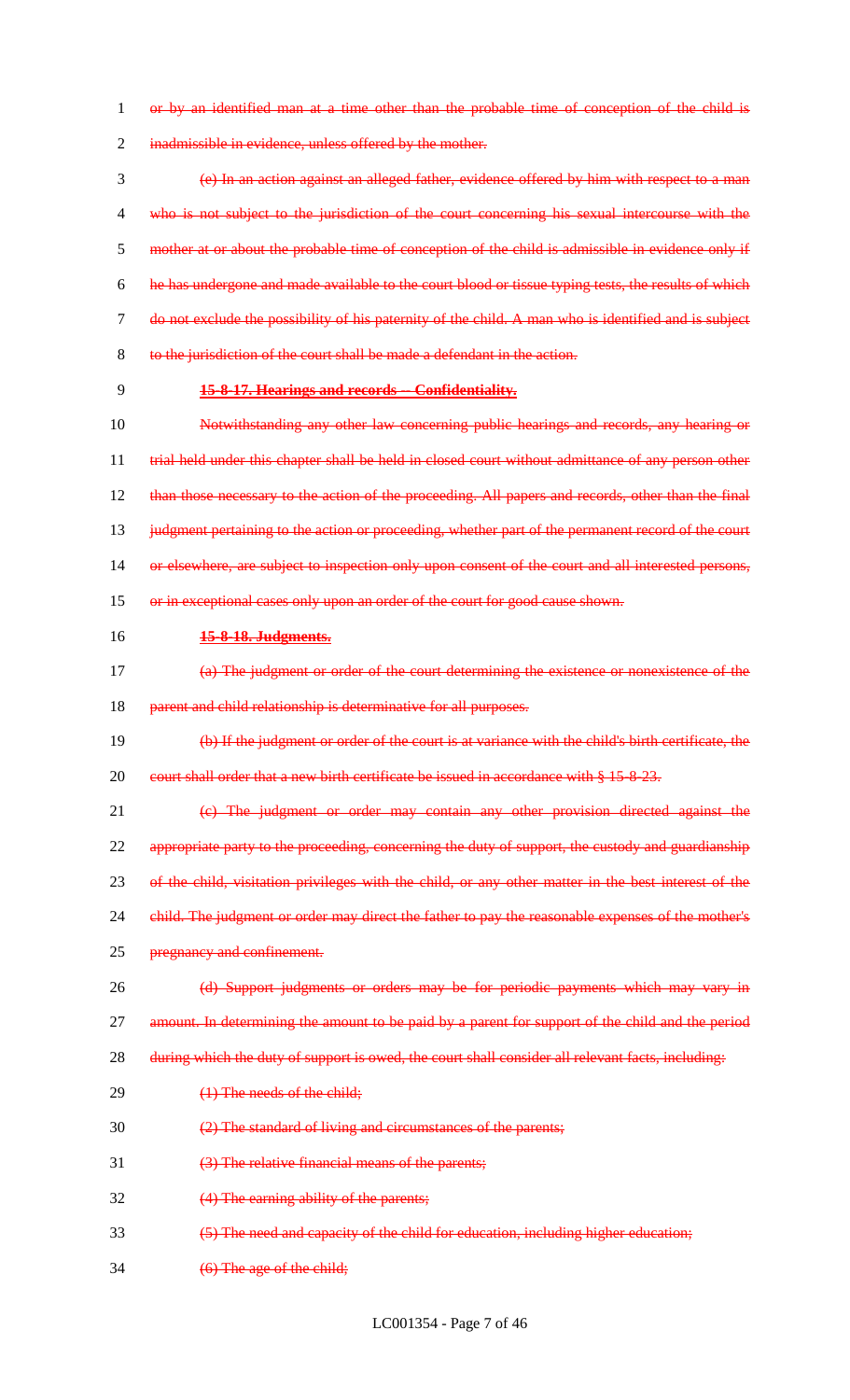| $\mathbf{1}$   | (7) The financial resources and the earning ability of the child;                                     |
|----------------|-------------------------------------------------------------------------------------------------------|
| $\overline{2}$ | (8) The responsibility of the parents for the support of others; and                                  |
| 3              | (9) The value of services contributed by the custodial parent.                                        |
| 4              | 15-8-18.1. Entry of default and default judgment.                                                     |
| 5              | (a) In addition to any other basis for entry of default and default judgment provided in the          |
| 6              | rules of procedure for domestic relations, the family court shall enter the defendant's default and a |
| 7              | judgment by default in a paternity action under this chapter upon the following conditions:           |
| 8              | (1) Failure to respond to the paternity complaint within twenty (20) days, upon proof                 |
| 9              | presented that the defendant has been duly served the complaint;                                      |
| 10             | (2) Failure to appear at a scheduled hearing or trial after being duly notified of the                |
| 11             | hearing or trial, upon proof presented that the defendant has been duly served with notice of the     |
| 12             | scheduled hearing or trial; or                                                                        |
| 13             | (3) Failure to appear or refusal to attend blood testing upon proof presented that the                |
| 14             | defendant has been duly notified of the date, time, and place of the testing.                         |
| 15             | (b) The court may set aside an entry of default and, if judgment by default has been                  |
| 16             | entered, may likewise set it aside, in accordance with the rules of procedure for domestic            |
| 17             | relations.                                                                                            |
| 18             | 15-8-19. Judgments -- Enforcement.                                                                    |
| 19             | (a) If existence of the father and child relationship is declared, or paternity or a duty of          |
| 20             | support has been acknowledged or adjudicated under this chapter or under prior law, the               |
| 21             | obligation of the father may be enforced in the same or other proceedings by the mother, the          |
| 22             | child, the public authority that has furnished or may furnish the reasonable expenses of              |
| 23             | pregnancy, confinement, education, support, or funeral, or by other persons, including a private      |
| 24             | agency, to the extent that they furnished or are furnishing those expenses.                           |
| 25             | (b) Willful failure to obey the judgment or order of the court is a civil contempt of the             |
| 26             | court. All remedies for the enforcement of judgments apply.                                           |
| 27             | 15-8-20. Bond.                                                                                        |
| 28             | (a) In a proceeding to establish paternity, when the alleged father has submitted to blood            |
| 29             | testing and the blood test results establish a ninety seven percent (97%) or greater probability of   |
| 30             | inclusion that he is the biological father of the child, and upon motion, the court shall, after an   |
| 31             | opportunity for a hearing, issue a temporary order for child support payable into the registry of     |
| 32             | the court and to be held pending entry of judgment.                                                   |
| 33             | (b) In the event of a final adjudication requiring no payment or payments in an amount                |
| 34             | less than those payments which have been made pursuant to a temporary order under this section,       |
|                |                                                                                                       |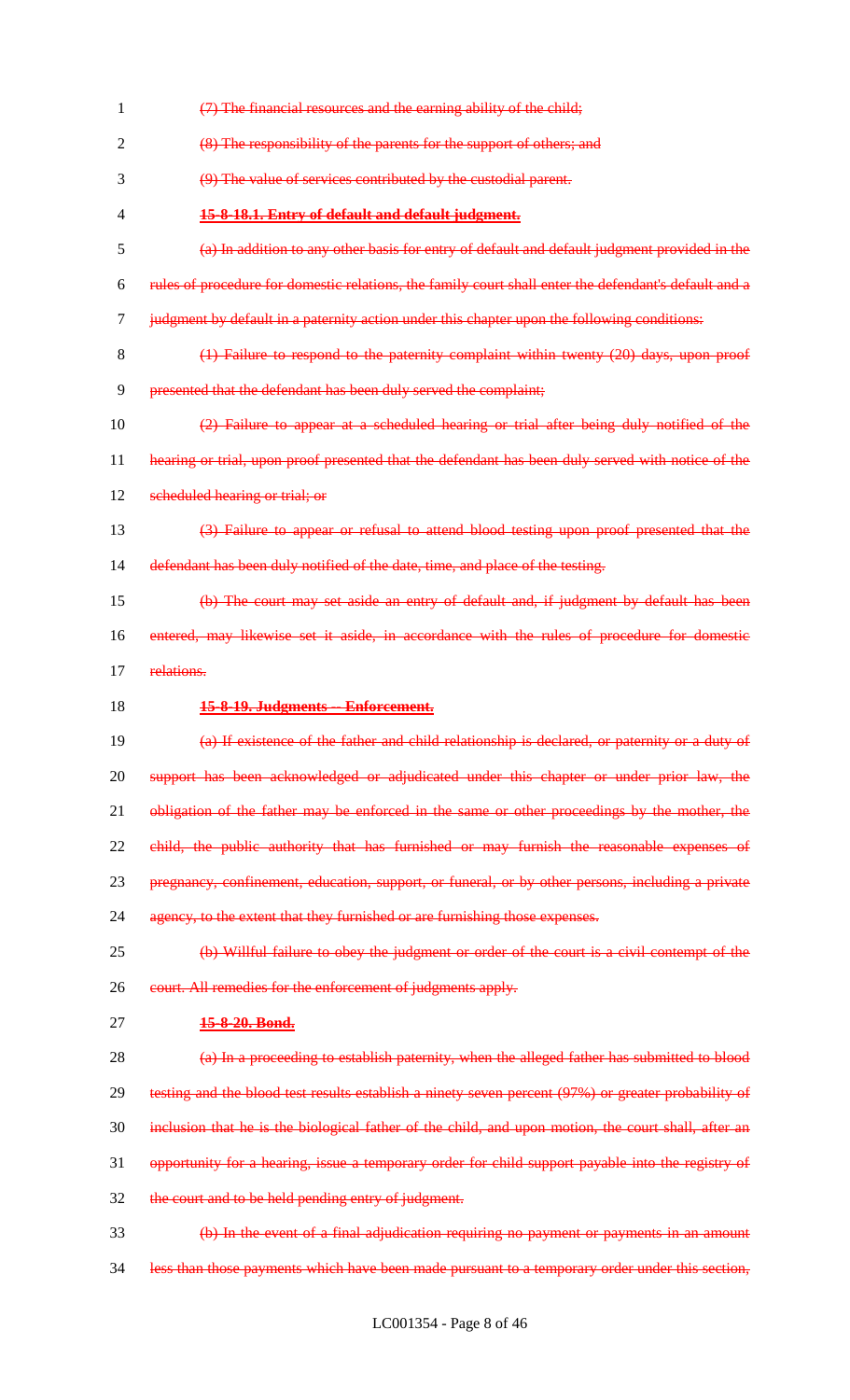the alleged father shall be entitled to a refund of all or a portion of the amounts paid. (c) The court at any time may require, in addition to the temporary order described in this section, the alleged or adjudicated father to give bond or other security for the payment of any 4 judgment which exists or may exist in the future. **15-8-21. Settlement agreements.** An agreement of settlement with the alleged father is binding only when approved by the court. **15-8-22. False declaration of identity.** The making of a false complaint as to the identity of the father, or the aiding or abetting in the making of a false complaint, shall be punishable with a penalty as for perjury. **15-8-23. Birth records.** (a) Upon order of the family court, the registrar of vital records shall prepare a new birth 13 certificate consistent with the findings of the court and shall substitute the new certificate for the 14 original certificate of birth. (b) The fact that the father and child relationship was declared after the child's birth shall 16 not be ascertainable from the new certificate, but the actual place and date of birth shall be shown 17 on it. **15-8-24. Appeals.** (a) An appeal in all cases may be taken by the defendant, the mother or her personal 20 representative, or the public welfare official from any final order or judgment of the family court, 21 upon an action commenced under this chapter, directly to the supreme court within thirty (30) 22 days after the entry of the order of judgment. (b) No appeal shall operate as a stay of execution unless the defendant shall give the 24 security provided for under § 15-8-20, and further security to pay the costs of the appeal. **15-8-25. Costs. If the court makes an order declaring paternity and for the support and maintenance and** 27 education of the child, court costs, including the costs of legal services of the attorney 28 representing the petitioner, expert witness fees, and all other costs shall be taxed against the defendant. **15-8-26. Action to declare mother and child relationship.** Any interested party may bring an action to determine the existence or nonexistence of a mother and child relationship. The provisions of this chapter applicable to the father and child relationship shall apply as far as practicable. **15-8-27. Voluntary acknowledgement -- Family court practice.**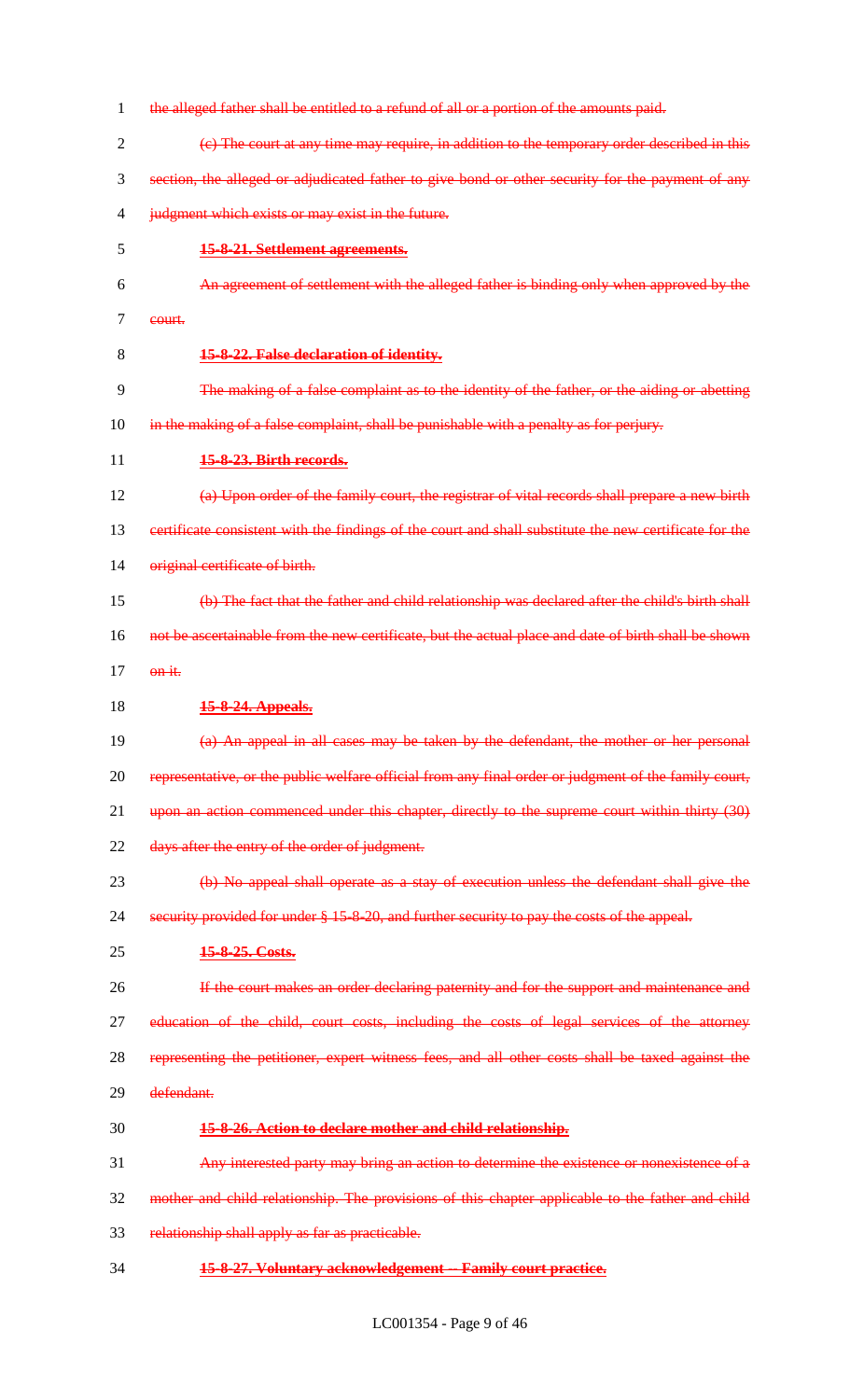- (a) In any action commenced before the family court, the father may acknowledge his paternity of the child with the clerk of the family court. Each acknowledgement must be signed by the person filing it and contain: (1) The name, social security number, date of birth, and address of the person filing the acknowledgement; (2) The name and last known address of the mother of the child; (3) The date of birth of the child, or, if the child is unborn, the month and year in which the child is expected to be born; and (4) The name and address of the presumed father, if any. (b) The judge shall hold an informal hearing on the acknowledgement and shall enter an 11 order establishing the paternity of the child and an order of support for the child; provided, that 12 there are no objections from the natural mother or presumed father filed with the family court 13 prior to the date of the informal hearing; and provided, further, that a copy of the 14 acknowledgement and a notice of the informal hearing are duly served upon the mother and any presumed father in accordance with the rules of procedure for domestic relations. (c) The voluntary acknowledgement of paternity shall be recognized by the family court 17 as a basis for establishing a child support order for the child without requiring any further 18 proceedings to establish paternity. **15-8-28. Duty of parents to notify department.** (a) During the pendency of the paternity proceedings and throughout the duration of the 21 child support order, the parents must notify the department of any change in address, phone 22 number or place of employment within ten (10) days of the change. (b) All notices and pleadings shall be mailed and/or served as appropriate to the most 24 recent address of record. SECTION 2. Title 15 of the General Laws entitled "DOMESTIC RELATIONS" is hereby amended by adding thereto the following chapter: CHAPTER 8.1 RHODE ISLAND PARENTAGE ACT **15-8.1-1. Short title.** This chapter shall be known and may be cited as the "Rhode Island Parentage Act." **15-8.1-2. Definitions.** 32 As used in this chapter: (1) "Acknowledged parent" means an individual who has established a parent-child 34 relationship pursuant to §§ 15-8.1-12 through 15-8.1-26.
	-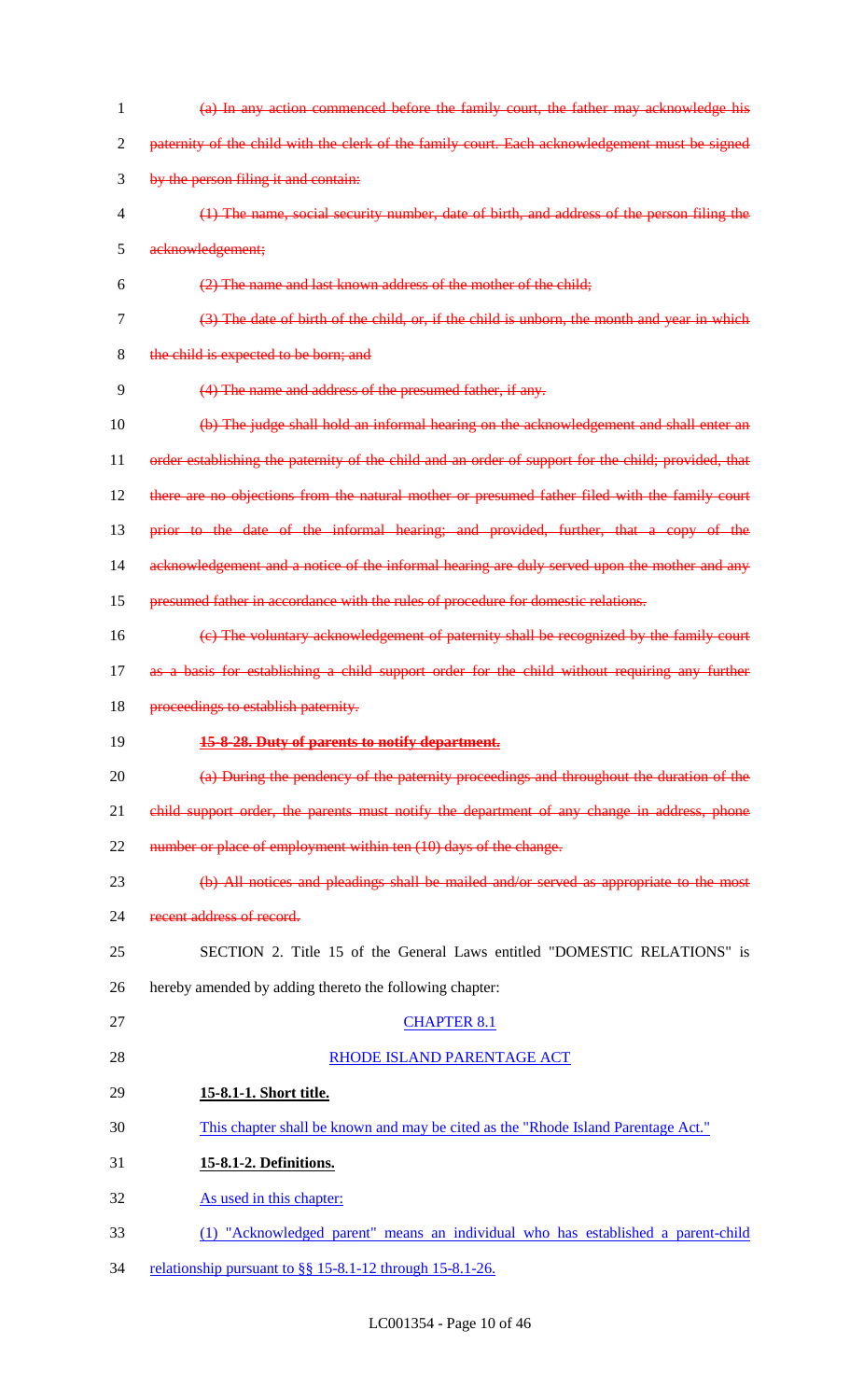| $\mathbf{1}$   | (2) "Adjudicated parent" means an individual who has been adjudicated to be a parent of            |
|----------------|----------------------------------------------------------------------------------------------------|
| $\overline{c}$ | a child by a court with jurisdiction.                                                              |
| $\mathfrak{Z}$ | (3) "Alleged genetic parent" means an individual who is alleged to be, or alleges that the         |
| 4              | individual is, a genetic parent or possible genetic parent of a child whose parentage has not been |
| 5              | adjudicated. The term includes an alleged genetic father and alleged genetic mother. The term      |
| 6              | does not include:                                                                                  |
| 7              | (i) A presumed parent;                                                                             |
| 8              | (ii) An individual whose parental rights have been terminated or declared not to exist; or         |
| 9              | (iii) A donor.                                                                                     |
| 10             | (4) "Assisted reproduction" means a method of causing pregnancy other than through                 |
| 11             | sexual intercourse and includes, but is not limited to:                                            |
| 12             | (i) Intrauterine, intracervical insemination, or vaginal insemination;                             |
| 13             | (ii) Donation of gametes;                                                                          |
| 14             | (iii) Donation of embryos;                                                                         |
| 15             | (iv) In vitro fertilization and transfer of embryos; and                                           |
| 16             | (v) Intracytoplasmic sperm injection.                                                              |
| 17             | (5) "Birth" includes birth and fetal death.                                                        |
| 18             | <u>(6) "Child" means an individual of any age whose parentage may be determined under</u>          |
| 19             | this chapter.                                                                                      |
| 20             | (7) "Child-support agency" means a government entity, public official, or private agency,          |
| 21             | authorized to provide parentage-establishment services under Title IV-D of the Social Security     |
| 22             | Act, 42 U.S.C. Sections 651 through 669.                                                           |
| 23             | (8) "Combined relationship index" means the product of all tested relationship indices.            |
| 24             | (9) "Department of health" means the Rhode Island department of health, center for vital           |
| 25             | records.                                                                                           |
| 26             | (10) "Determination of parentage" means establishment of a parent-child relationship by            |
| 27             | a judicial or administrative proceeding or signing of a valid acknowledgment of parentage          |
| 28             | pursuant to §§ 15-8.1-12 through 15-8.1-26.                                                        |
| 29             | (11) "Donor" means an individual who provides a gamete or gametes or an embryo or                  |
| 30             | embryos intended for assisted reproduction or gestation, whether or not for consideration. This    |
| 31             | term does not include:                                                                             |
| 32             | (i) A person who gives birth to a child conceived by assisted reproduction, except as              |
| 33             | otherwise provided in §§ 15-8.1-68 through 15-8.1-84; or                                           |
| 34             | (ii) A parent or an intended parent provided for pursuant to $\S$ 15-8.1-59 through 15-8.1-        |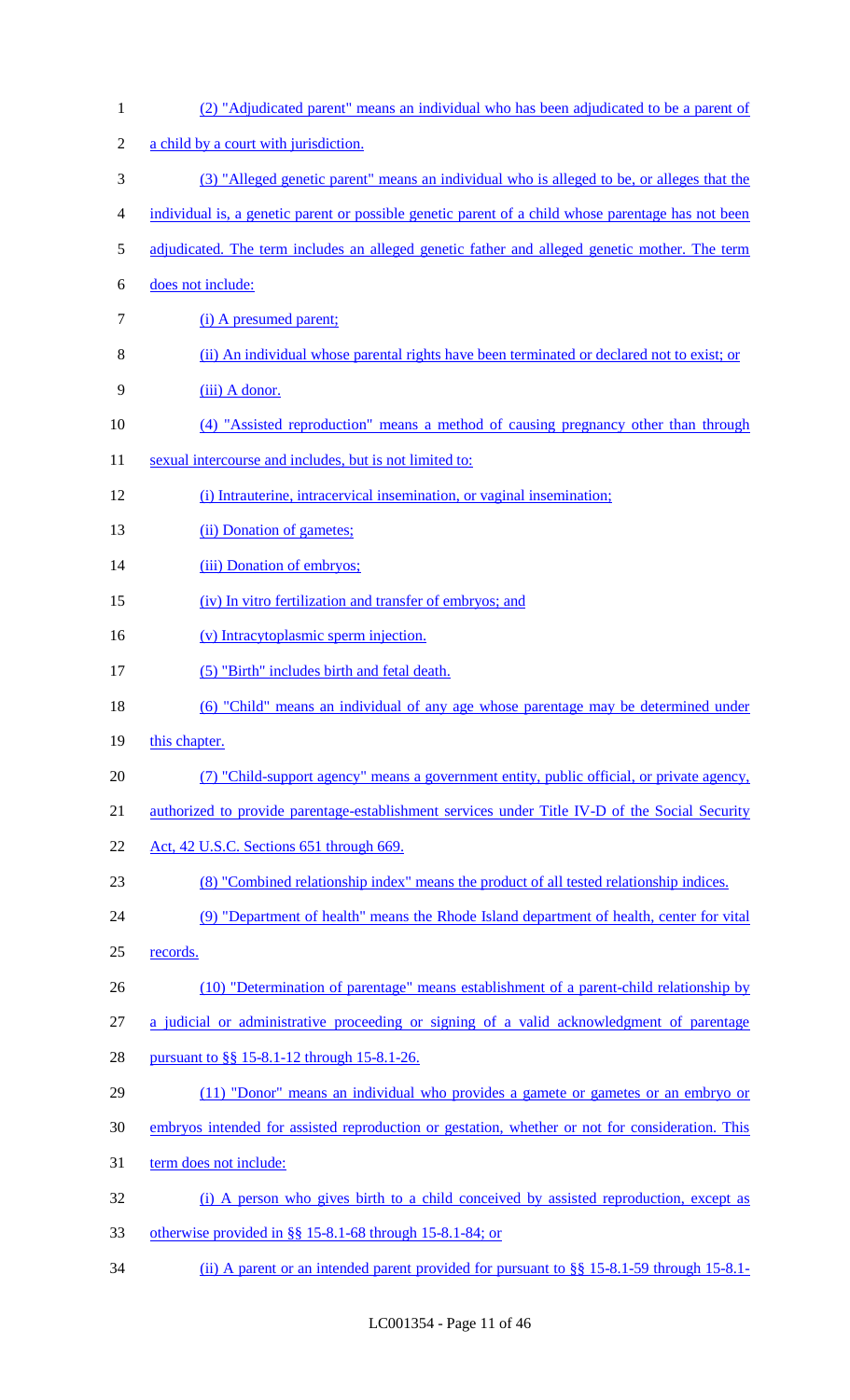1 84.

| $\sqrt{2}$     | (12) "Ethnic or racial group" means, for the purpose of genetic testing, a recognized                |
|----------------|------------------------------------------------------------------------------------------------------|
| 3              | group that an individual identifies as the individual's ancestry or part of the ancestry or that is  |
| 4              | identified by other information.                                                                     |
| 5              | (13) "Gamete" means sperm, egg, or any part of a sperm or egg.                                       |
| 6              | (14) "Genetic surrogate" means a person who is not an intended parent and who agrees to              |
| $\tau$         | become pregnant through assisted reproduction using the surrogate's own gamete, under a genetic      |
| $8\,$          | surrogacy agreement as provided in this chapter.                                                     |
| $\overline{9}$ | (15) "Genetic testing" means an analysis of genetic markers to identify or exclude a                 |
| 10             | genetic relationship.                                                                                |
| 11             | (16) "Gestational surrogate" means a person who is not an intended parent and who                    |
| 12             | agrees to become pregnant through assisted reproduction using gametes that are not the               |
| 13             | surrogate's own, under a gestational surrogacy agreement as provided in this chapter.                |
| 14             | (17) "Hypothesized genetic relationship" means an asserted genetic relationship between              |
| 15             | an individual and a child.                                                                           |
| 16             | (18) "Individual" means a natural person of any age.                                                 |
| 17             | (19) "Intended parent" means an individual, married or unmarried, who manifests an                   |
| 18             | intent to be legally bound as a parent of a child conceived by assisted reproduction or a            |
| 19             | gestational carrier agreement.                                                                       |
| 20             | (20) "Marriage" includes any legal relationship that provides substantially the same                 |
| 21             | rights, benefits, and responsibilities as marriage and is recognized as valid in the state or        |
| 22             | jurisdiction in which it was entered.                                                                |
| 23             | (21) "Parent" means an individual who has established parentage that meets the                       |
| 24             | requirements of this chapter.                                                                        |
| 25             | (22) "Parentage" or "parent-child relationship" means the legal relationship between a               |
| 26             | child and a parent of the child.                                                                     |
| 27             | (23) "Presumed parent" means an individual who, under § 15-8.1-11, is presumed to be a               |
| 28             | parent of a child, unless the presumption is overcome in a judicial proceeding, a valid denial of    |
| 29             | parentage is made under $\S$ § 15-8.1-13 through 15-8.1-14, or a court adjudicates the individual to |
| 30             | be a parent.                                                                                         |
| 31             | (24) "Probability of parentage" means, for the ethnic or racial group to which an                    |
| 32             | individual alleged to be a parent belongs, the probability that a hypothesized genetic relationship  |
| 33             | is supported, compared to the probability that a genetic relationship is supported between the       |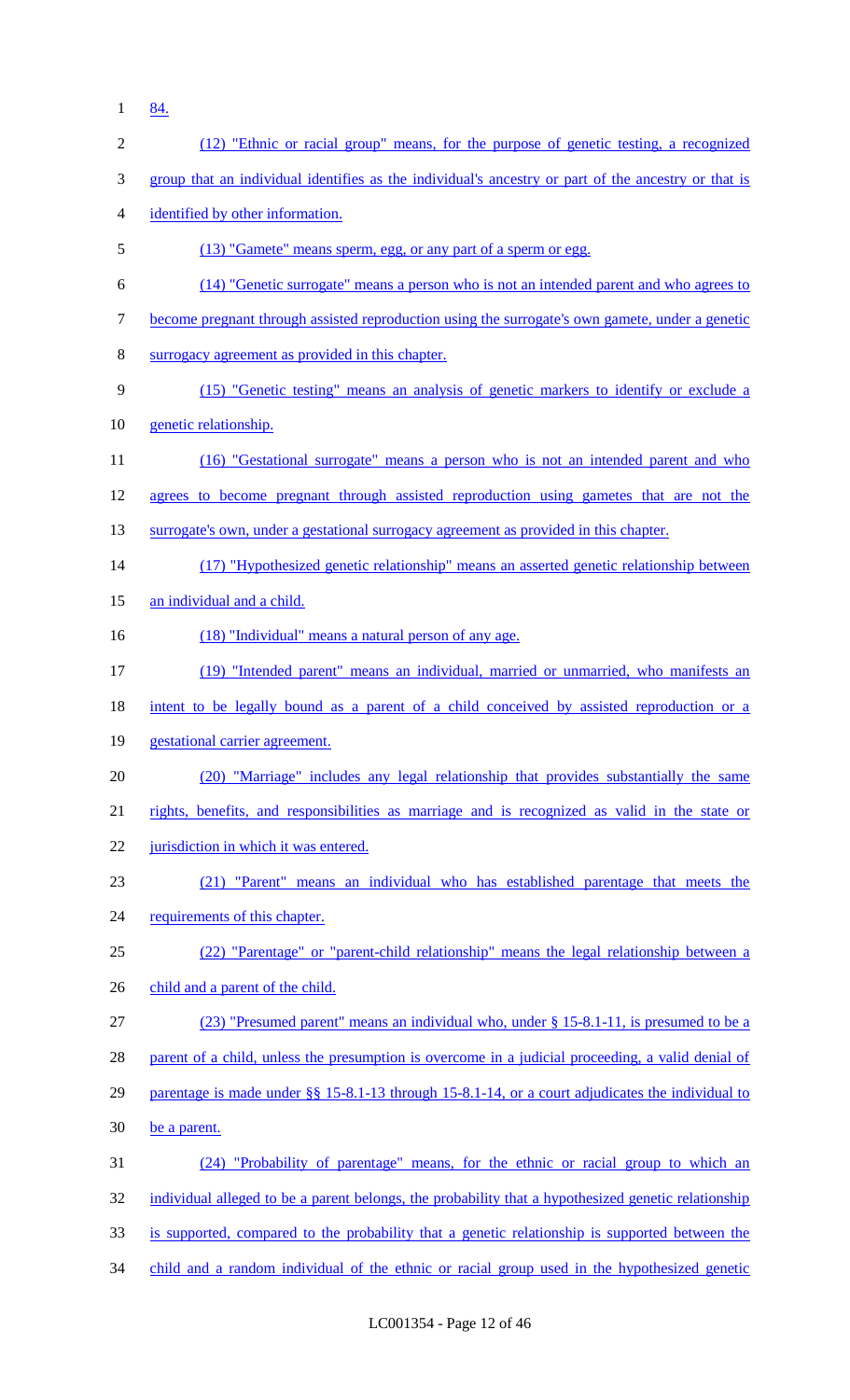relationship, expressed as a percentage incorporating the combined relationship index and a prior probability. (25) "Record" means information that is inscribed on a tangible medium or that is stored in an electronic or other medium and is retrievable in perceivable form. (26) "Relationship index" means a likelihood ratio that compares the probability of a genetic marker given a hypothesized genetic relationship and the probability of the genetic marker given a genetic relationship between the child and a random individual of the ethnic or racial group used in the hypothesized genetic relationship. (27) "Sign" means, with intent to authenticate or adopt a record to: (i) Execute or adopt a tangible symbol; or (ii) Attach to or logically associate with the record an electronic symbol, sound, or process. (28) "Signatory" means an individual who signs a record. (29) "Surrogacy agreement" means an agreement between one or more intended parents and a person who is not an intended parent in which the person agrees to become pregnant 16 through assisted reproduction and which provides that each intended parent is a parent of a child 17 conceived under the agreement. Unless otherwise specified, the term refers to both a gestational 18 surrogacy agreement and a genetic surrogacy agreement. (30) "Transfer" means a procedure for assisted reproduction by which an embryo or sperm is placed in the body of the person who will give birth to the child. (31) "Witnessed" means that at least one individual who is authorized to sign has signed a 22 record to verify that the individual personally observed a signatory sign the record. **15-8.1-3. Scope.** (a) This chapter applies to an adjudication or determination of parentage. (b) This chapter does not create, affect, enlarge, or diminish parental rights or duties 26 under the law of this state other than this chapter. **15-8.1-4. Authorized court.** 28 The family court may adjudicate parentage under this chapter. **15-8.1-5. Applicable law.** The court shall apply the law of this state to adjudicate parentage. The applicable law does not depend on: (1) The place of birth of the child; or (2) The past or present residence of the child. **15-8.1-6. Data privacy.**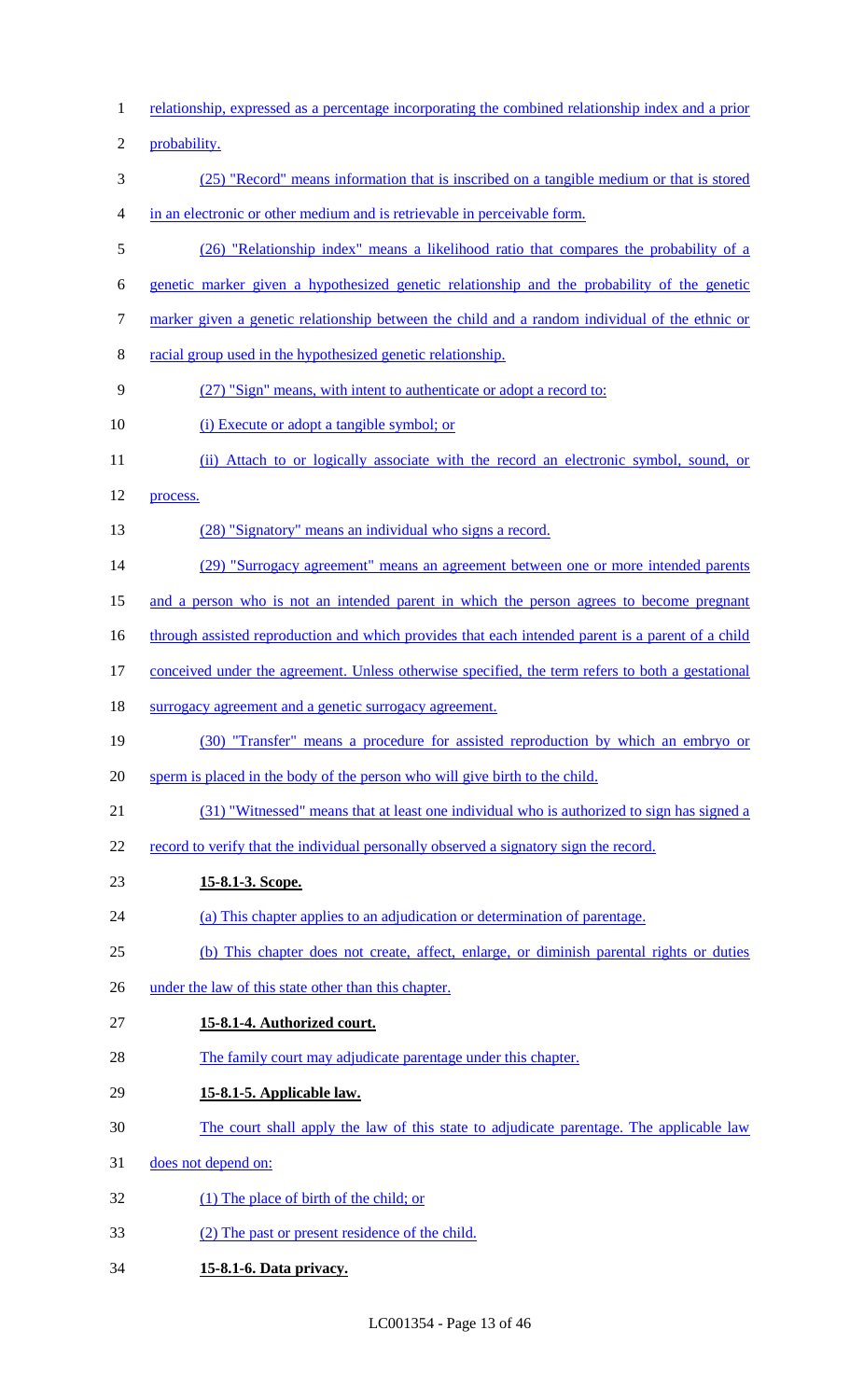| $\mathbf{1}$     | Other than the provisions of this chapter, a proceeding under this chapter is subject to the        |
|------------------|-----------------------------------------------------------------------------------------------------|
| $\mathbf{2}$     | laws of this state, which govern the health, safety, privacy, and liberty of a child or other       |
| 3                | individual who could be affected by disclosure of information that could identify the child or      |
| $\overline{4}$   | other individual, including address, telephone number, digital contact information, place of        |
| 5                | employment, social security number, and the child's day-care facility or school.                    |
| 6                | 15-8.1-7. Establishment of parentage.                                                               |
| $\boldsymbol{7}$ | To the extent practicable, a provision of this chapter applicable to a father-child                 |
| $8\,$            | relationship applies to a mother-child relationship and a provision of this chapter applicable to a |
| $\mathbf{9}$     | mother-child relationship applies to a father-child relationship. This chapter is intended to allow |
| 10               | access to establish parentage in a gender-neutral manner.                                           |
| 11               | 15-8.1-8. Establishment of parent-child relationship.                                               |
| 12               | (a) A parent-child relationship is established between an individual and a child if:                |
| 13               | (1) The individual gives birth to the child, except as otherwise provided pursuant to $\S$          |
| 14               | 15-8.1-68 through 15-8.1-84;                                                                        |
| 15               | (2) There is a presumption under $\S$ 15-8.1-11 of the individual's parentage of the child,         |
| 16               | unless the presumption is overcome in a judicial proceeding or a valid denial of parentage is made  |
| 17               | under §§ 15-8.1-13 through 15-8.1-14;                                                               |
| 18               | (3) The individual is adjudicated a parent of the child pursuant to $\S$ 15-8.1-27 through          |
| 19               | $15 - 8.1 - 37$ ;                                                                                   |
| 20               | (4) The individual adopts the child pursuant to chapter 7 of title 15;                              |
| 21               | (5) The individual acknowledges parentage of the child pursuant to $\S$ § 15-8.1-12 through         |
| 22               | 15-8.1-26, unless the acknowledgment is rescinded pursuant to the provisions of § 15-8.1-19 or      |
| 23               | otherwise successfully challenged pursuant to any authority contained in $\S$ 15-8.1-12 through     |
| 24               | 15-8.1-26, or §§ 15-8.1-38 through 15-8.1-58;                                                       |
| 25               | (6) The individual is adjudicated a de facto parent of the child pursuant to $\S 15-8.1-46$ ; or    |
| 26               | (7) The individual's parentage of the child is established pursuant to $\S$ \$ 15-8.1-59 through    |
| 27               | $15 - 8.1 - 67.$                                                                                    |
| 28               | 15-8.1-9. Nondiscrimination.                                                                        |
| 29               | Every child has the same rights under law as any other child without regard to the marital          |
| 30               | status, sex, or gender of the parents or the circumstances of the birth of the child.               |
| 31               | 15-8.1-10. Consequences of establishing parentage.                                                  |
| 32               | Unless parental rights have been terminated, a parent-child relationship established under          |
| 33               | this chapter applies for all purposes, including the rights and duties of parentage, except as      |
| 34               | otherwise provided by law of this state other than this chapter.                                    |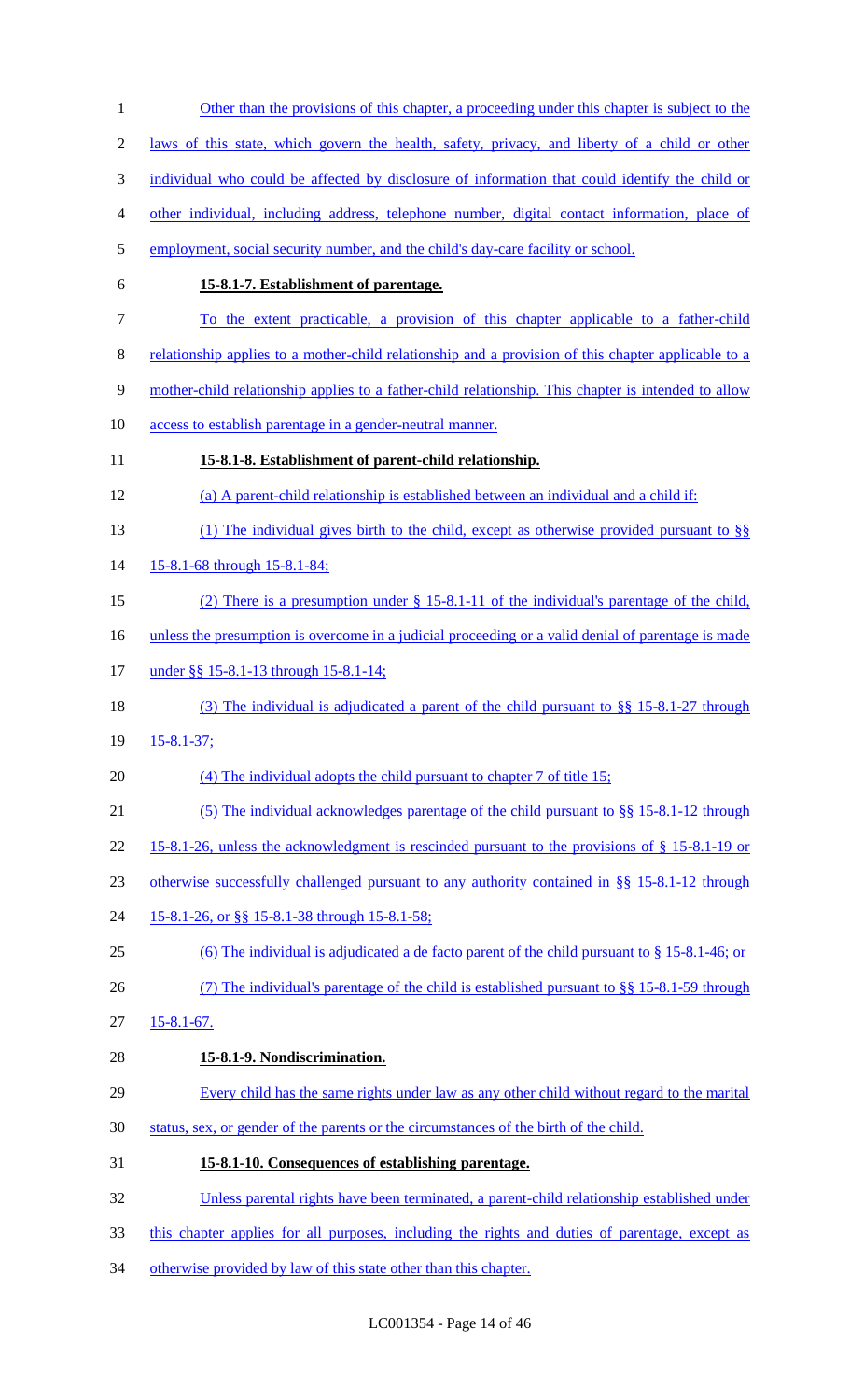| $\mathbf{1}$   | 15-8.1-11. Presumption of parentage.                                                                 |
|----------------|------------------------------------------------------------------------------------------------------|
| $\overline{2}$ | (a) Except as otherwise provided under $\S$ § 15-8.1-68 through 15-8.1-84, an individual is          |
| 3              | presumed to be a parent of a child if:                                                               |
| 4              | (1) The individual and the person who gave birth to the child are married to each other              |
| 5              | and the child is born during the marriage, whether the marriage is or could be declared invalid;     |
| 6              | (2) The individual and the person who gave birth to the child were married to each other             |
| 7              | and the child is born not later than three hundred (300) days after the marriage is terminated by    |
| 8              | death, divorce, or annulment, whether the marriage is or could be declared invalid; or               |
| 9              | (3) The individual and the person who gave birth to the child married each other after the           |
| 10             | birth of the child, whether the marriage is or could be declared invalid, the individual at any time |
| 11             | asserted parentage of the child, and:                                                                |
| 12             | (i) The assertion is in a record filed with the department of health; or                             |
| 13             | (ii) The individual agreed to be and is named as a parent of the child on the birth                  |
| 14             | certificate of the child; or                                                                         |
| 15             | (2) While the child is under the age of majority, the individual, jointly with the person            |
| 16             | who gave birth, received the child into his or her home and openly held out the child as his or her  |
| 17             | child.                                                                                               |
| 18             | (b) A presumption of parentage under this section may be overcome, and competing                     |
| 19             | claims to parentage may be resolved, only by an adjudication under $\S$ § 15-8.1-38 through 15-8.1-  |
| 20             | 58 or a valid denial of parentage under §§ 15-8.1-12 through 15-8.1-26.                              |
| 21             | 15-8.1-12. Voluntary acknowledgment of parentage.                                                    |
| 22             | (1) A person who gave birth to a child;                                                              |
| 23             | (2) An alleged genetic parent;                                                                       |
| 24             | (3) An intended parent under $\S$ § 15-8.1-59 through 15-8.1-67; or                                  |
| 25             | (4) A presumed parent may sign an acknowledgment of parentage to establish the                       |
| 26             | parentage of the child.                                                                              |
| 27             | 15-8.1-13. Execution of acknowledgment of parentage.                                                 |
| 28             | (a) An acknowledgment of parentage under § 15-8.1-12 must:                                           |
| 29             | (1) Be in a record signed by the person who gave birth to the child and by the individual            |
| 30             | seeking to establish a parent-child relationship, and the signatures must be attested by a notary or |
| 31             | witnessed;                                                                                           |
| 32             | (2) State that the child whose parentage is being acknowledged:                                      |
| 33             | (i) Does not have a presumed parent other than the individual seeking to establish the               |
| 34             | parent-child relationship or has a presumed parent whose full name is stated; and                    |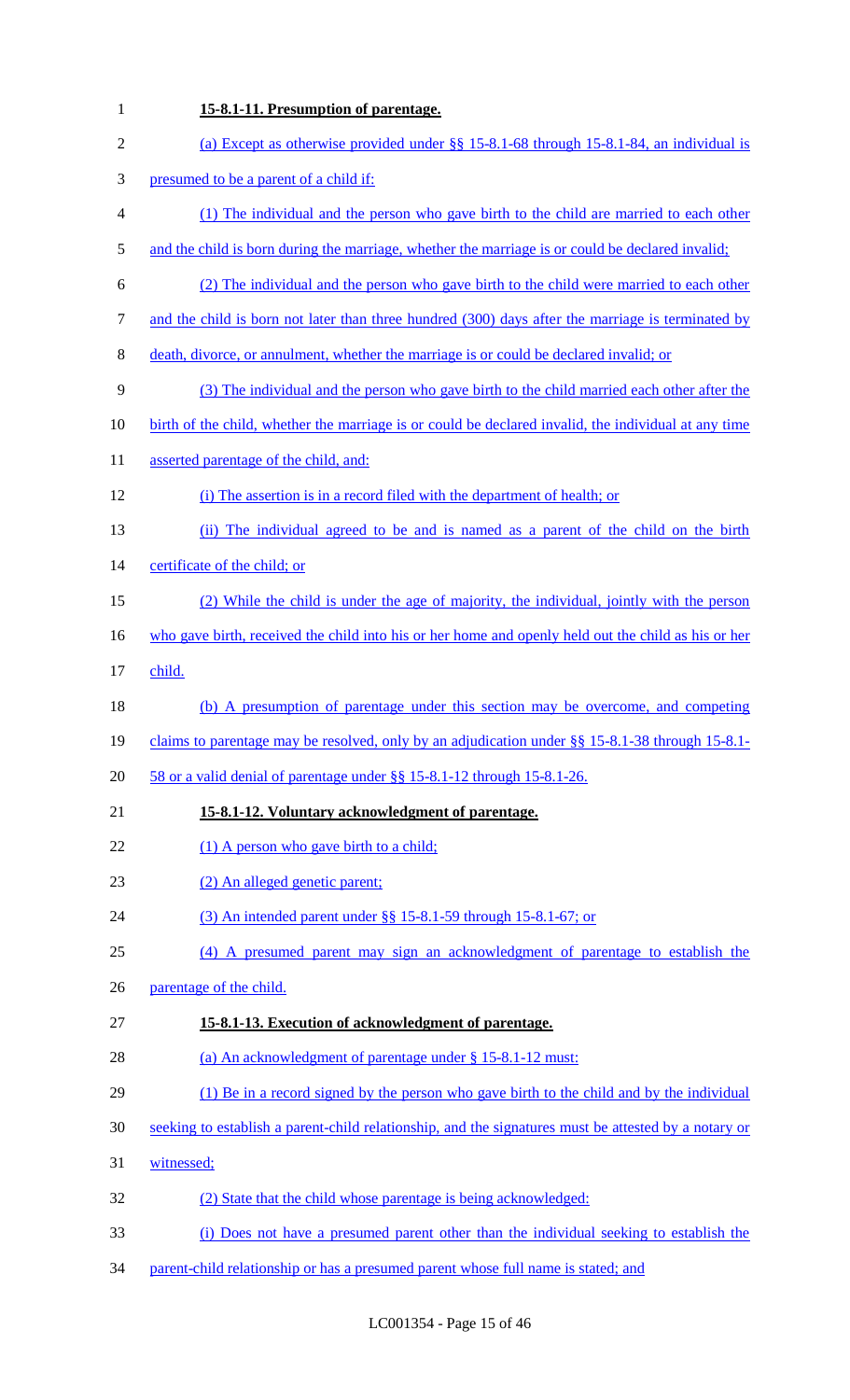| 1              | (ii) Does not have another acknowledged parent, adjudicated parent, or individual who is           |
|----------------|----------------------------------------------------------------------------------------------------|
| $\overline{2}$ | a parent of the child under §§ 15-8.1-59 through 15-8.1-67 other than the person who gave birth    |
| 3              | to the child; and                                                                                  |
| 4              | (3) State that the signatories understand that the acknowledgment is the equivalent of an          |
| 5              | adjudication of parentage of the child and that a challenge to the acknowledgment is permitted     |
| 6              | only under limited circumstances and is barred two (2) years after the effective date of the       |
| 7              | acknowledgment.                                                                                    |
| 8              | (b) An acknowledgment of parentage is void if, at the time of signing:                             |
| 9              | (1) An individual other than the individual seeking to establish parentage is a presumed           |
| 10             | parent, unless a denial of parentage by the presumed parent in a signed record is filed with the   |
| 11             | department of health; or                                                                           |
| 12             | (2) An individual, other than the person who gave birth to the child or the individual             |
| 13             | seeking to establish parentage, is an acknowledged or adjudicated parent or a parent under §§ 15-  |
| 14             | 8.1-59 through 15-8.1-67 or §§ 15-8.1-68 through 15-8.1-84.                                        |
| 15             | 15-8.1-14. Denial of parentage.                                                                    |
| 16             | (a) A presumed parent or alleged genetic parent may sign a denial of parentage in a                |
| 17             | record only in the limited circumstances set forth in this section. A denial of parentage is valid |
| 18             | only if:                                                                                           |
| 19             | (1) An acknowledgment of parentage by another individual has been filed pursuant to this           |
| 20             | chapter;                                                                                           |
| 21             | (2) The signature of the presumed parent or alleged genetic parent is attested by a notary         |
| 22             | or witnessed; and                                                                                  |
| 23             | (3) The presumed parent or alleged genetic parent has not previously:                              |
| 24             | acknowledgment of<br>Completed<br>a valid<br>previous<br>(i)<br>parentage, unless<br>the           |
| 25             | <u>acknowledgment</u> was rescinded pursuant to § 15-8.1-19 or challenged successfully; or         |
| 26             | (ii) Been adjudicated to be a parent of the child.                                                 |
| 27             | 15-8.1-15. Rules for acknowledgment or denial of parentage.                                        |
| 28             | (a) An acknowledgment of parentage and a denial of parentage may be contained in a                 |
| 29             | single document or may be in counterparts and may be filed with the department of health           |
| 30             | separately or simultaneously. If filing of the acknowledgment and denial both are required under   |
| 31             | this chapter, neither is effective until both are filed.                                           |
| 32             | (b) An acknowledgment of parentage or denial of parentage may be signed before or after            |
| 33             | the birth of the child.                                                                            |
|                |                                                                                                    |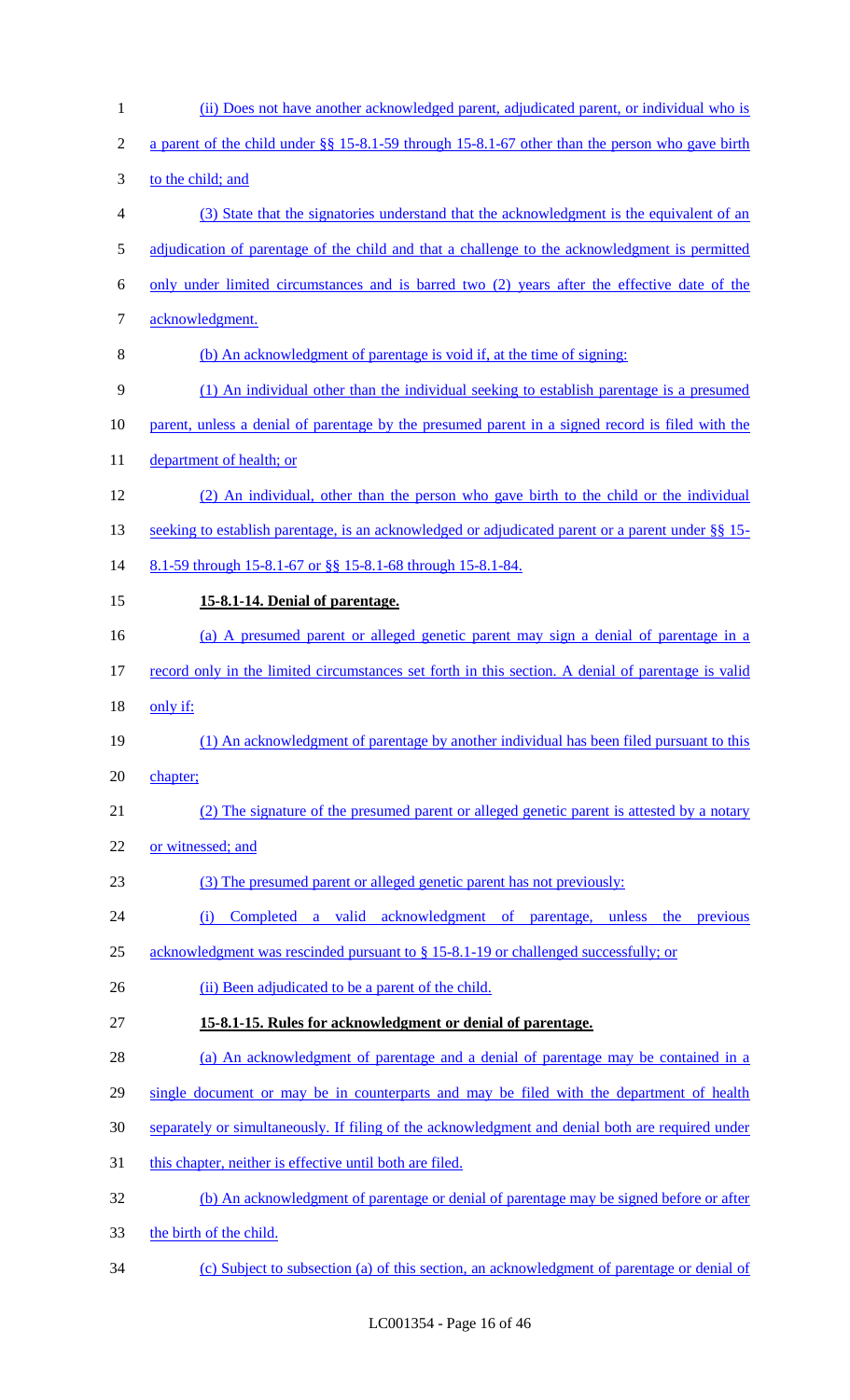parentage takes effect on the birth of the child or filing of the document with the department of health whichever occurs later. (d) An acknowledgment of parentage or denial of parentage signed by a minor is valid if the acknowledgment complies with this chapter. **15-8.1-16. Effect of acknowledgment or denial of parentage.** (a) Except as otherwise provided in §§ 15-8.1-19 and 15-8.1-20, an acknowledgment of 7 parentage that complies with this chapter and is filed with the department of health is equivalent to an adjudication of parentage of the child and confers on the acknowledged parent all rights and duties of a parent. (b) Except as otherwise provided in §§ 15-8.1-19 and 15-8.1-20, a denial of parentage by 11 a presumed parent or alleged genetic parent which complies with this chapter and is filed with the department of health with an acknowledgment of parentage that complies with this chapter is 13 equivalent to an adjudication of the nonparentage of the presumed parent or alleged genetic 14 parent and discharges the presumed parent or alleged genetic parent from all rights and duties of a parent. **15-8.1-17. Filing fees.** The department of health may not charge a fee for filing an acknowledgment of parentage 18 or denial of parentage at a hospital. **15-8.1-18. Ratification barred.** A court conducting a judicial proceeding or an administrative agency conducting an 21 administrative proceeding is not required or permitted to ratify an unchallenged acknowledgment of parentage. **15-8.1-19. Procedure for rescission.** (a) A signatory may rescind an acknowledgment of parentage or denial of parentage by filing with the department of health a rescission in a signed record which is attested by a notary or 26 witnessed, before the earlier of: (1) Sixty (60) days after the effective date under § 15-8.1-15 of the acknowledgment or denial; or (2) The date of the first hearing before a court in a proceeding, to which the signatory is a party, to adjudicate an issue relating to the child, including a proceeding that establishes support. (b) If an acknowledgment of parentage is rescinded under subsection (a) of this section, an associated denial of parentage is invalid, and the department of health shall notify the individual who gave birth to the child and the individual who signed a denial of parentage of the child that the acknowledgment has been rescinded. Failure to give the notice required by this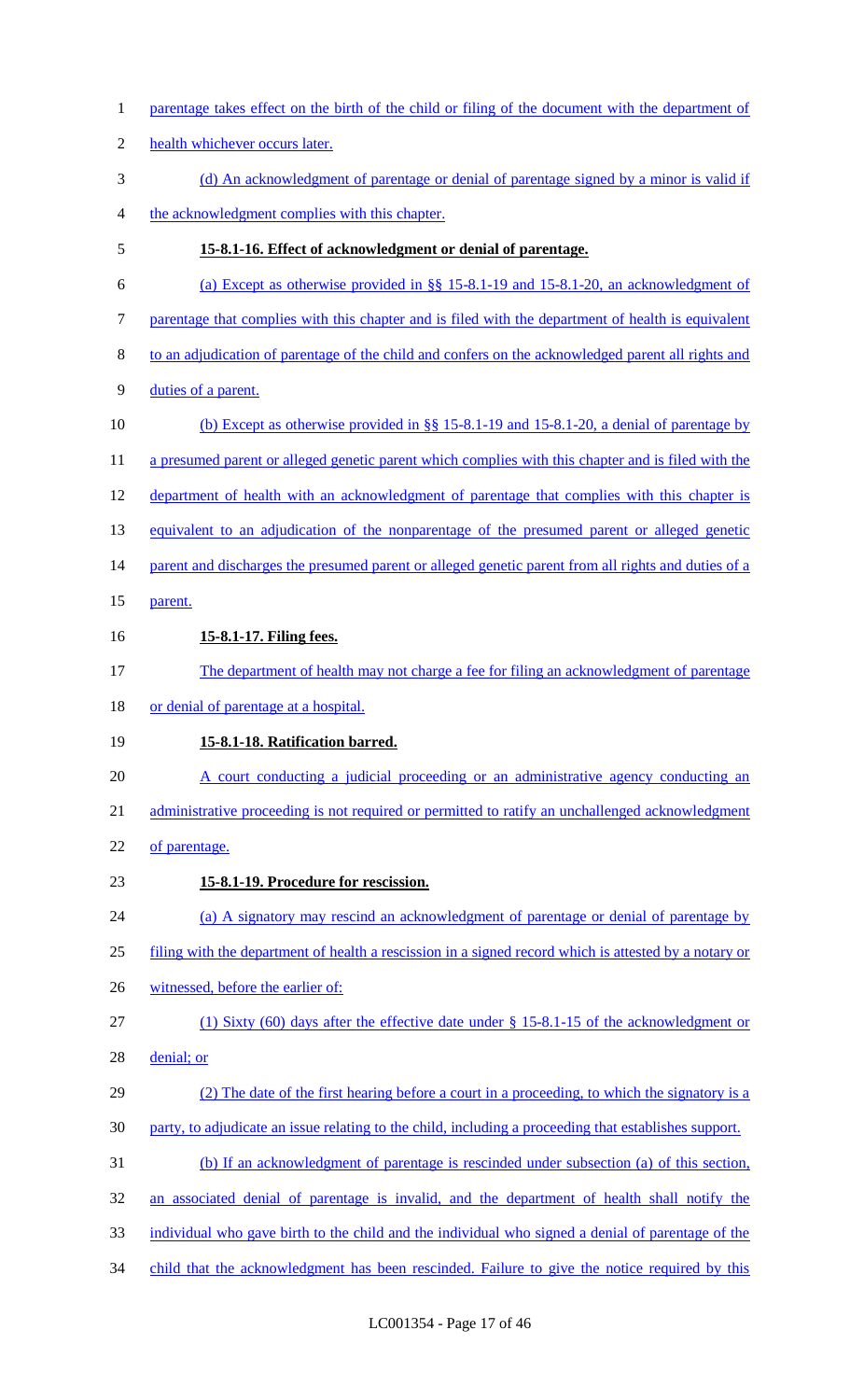| $\mathbf{1}$   | subsection does not affect the validity of the rescission.                                            |
|----------------|-------------------------------------------------------------------------------------------------------|
| $\overline{2}$ | 15-8.1-20. Challenge after expiration of period for rescission.                                       |
| 3              | (a) After the period for rescission under $\S$ 15-8.1-19 expires, but not later than two (2)          |
| 4              | years after the effective date under $\S$ 15-8.1-15 of an acknowledgment of parentage or denial of    |
| 5              | parentage, a signatory of the acknowledgment or denial may commence a proceeding to challenge         |
| 6              | the acknowledgment or denial, including a challenge brought under § 15-8.1-49, only on the basis      |
| $\tau$         | of fraud, duress, or material mistake of fact.                                                        |
| 8              | (b) A challenge to an acknowledgment of parentage or denial of parentage by an                        |
| 9              | individual who was not a signatory to the acknowledgment or denial is governed by $\S$ 15-8.1-47.     |
| 10             | 15-8.1-21. Procedure for challenge by signatory.                                                      |
| 11             | (a) Every signatory to an acknowledgment of parentage and any related denial of                       |
| 12             | parentage must be made a party to a proceeding to challenge the acknowledgment or denial.             |
| 13             | (b) By signing an acknowledgment of parentage or denial of parentage, a signatory                     |
| 14             | submits to personal jurisdiction in this state in a proceeding to challenge the acknowledgment or     |
| 15             | denial, effective on the filing of the acknowledgment or denial with the department of health.        |
| 16             | (c) The court may not suspend the legal responsibilities arising from an acknowledgment               |
| 17             | of parentage, including the duty to pay child support, during the pendency of a proceeding to         |
| 18             | challenge the acknowledgement or a related denial of parentage, unless the party challenging the      |
| 19             | acknowledgment or denial shows good cause.                                                            |
| 20             | (d) A party challenging an acknowledgment of parentage or denial of parentage has the                 |
| 21             | burden of proof by clear and convincing evidence.                                                     |
| 22             | (e) If the court determines that a party has satisfied the burden of proof under subsection           |
| 23             | (d) of this section, the court shall order them to amend the birth record of the child to reflect the |
| 24             | legal parentage of the child.                                                                         |
| 25             | (f) A proceeding to challenge an acknowledgment of parentage or denial of parentage                   |
| 26             | must be conducted pursuant to §§ 15-8.1-38 through 15-8.1-58.                                         |
| 27             | 15-8.1-22. Full faith and credit.                                                                     |
| 28             | This state shall give full faith and credit to an acknowledgment of parentage or denial of            |
| 29             | parentage effective in another state if the acknowledgment or denial was in a signed record and       |
| 30             | otherwise complies with law of the other state.                                                       |
| 31             | 15-8.1-23. Forms for acknowledgment and denial of parentage.                                          |
| 32             | (a) The department of health shall develop forms for an acknowledgment of parentage                   |
| 33             | and denial of parentage consistent with this chapter.                                                 |
| 34             | (b) A valid acknowledgment of parentage or denial of parentage is not affected by a later             |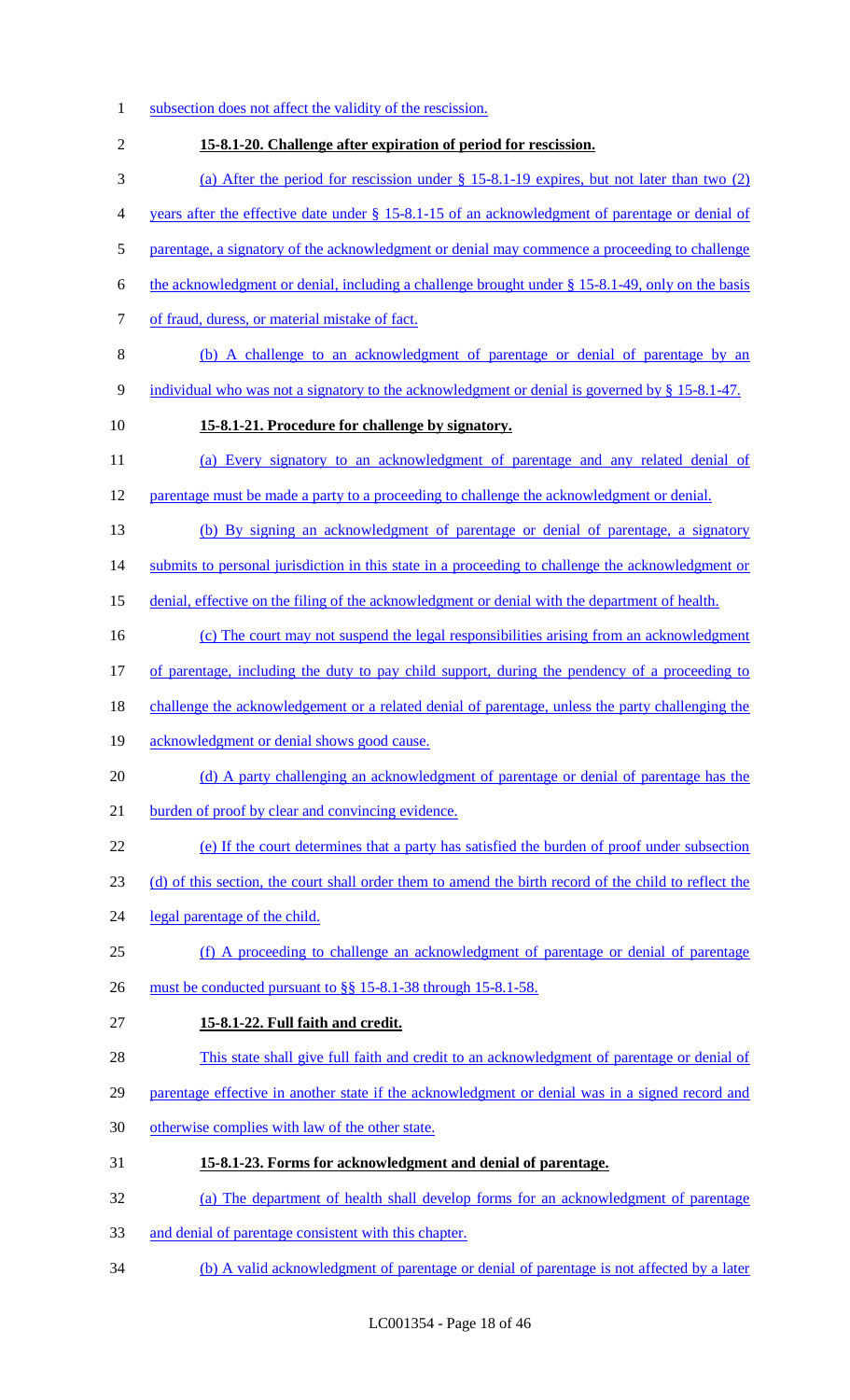| $\mathbf{1}$   | modification of the form under subsection (a) of this section.                                        |
|----------------|-------------------------------------------------------------------------------------------------------|
| $\mathfrak{2}$ | 15-8.1-24. Release of information.                                                                    |
| 3              | The department of health may release information relating to an acknowledgment of                     |
| 4              | parentage or denial of parentage to a signatory of the acknowledgment or denial, the child, a         |
| 5              | court, federal agency, and child-support agency of this or another state.                             |
| 6              | 15-8.1-25. Child's name.                                                                              |
| 7              | The signatories to an acknowledgment of parentage can agree on any name or surname                    |
| 8              | for the child. There shall be no requirement that the child born to an unmarried person giving        |
| 9              | birth must bear the surname of the person giving birth.                                               |
| 10             | 15-8.1-26. Adoption of rules.                                                                         |
| 11             | The department of health may adopt rules to implement this chapter.                                   |
| 12             | 15-8.1-27. Scope; Limitation on use of genetic testing.                                               |
| 13             | (a) This chapter governs genetic testing of an individual in a proceeding to adjudicate               |
| 14             | parentage, whether the individual:                                                                    |
| 15             | (1) Voluntarily submits to testing; or                                                                |
| 16             | (2) Is tested under an order of the court or an administrative order of a child-support               |
| 17             | agency.                                                                                               |
| 18             | (b) Genetic testing may not be used:                                                                  |
| 19             | (1) To challenge the parentage of an individual who is a parent under $\S$ {\mathbf{s}}\$ 15-8.1-59   |
| 20             | through 15-8.1-67 or §§ 15-8.1-68 through 15-8.1-84; or                                               |
| 21             | (2) To establish the parentage of an individual who is a donor.                                       |
| 22             | 15-8.1-28. Authority to order or deny genetic testing.                                                |
| 23             | (a) Except as otherwise provided in $\S$ 15-8.1-38 through 15-8.1-58, in a proceeding                 |
| 24             | under this chapter to determine parentage, the court shall order the child and any other individual   |
| 25             | to submit to genetic testing if a request for testing is supported by the sworn statement of a party: |
| 26             | (1) Alleging a reasonable possibility that the individual is the child's genetic parent; or           |
| 27             | (2) Denying genetic parentage of the child and stating facts establishing a reasonable                |
| 28             | possibility that the individual is not a genetic parent.                                              |
| 29             | (b) A child-support agency may order genetic testing only if there is no presumed,                    |
| 30             | acknowledged, or adjudicated parent of a child other than the individual who gave birth to the        |
| 31             | child.                                                                                                |
| 32             | (c) The court or child-support agency may not order in utero genetic testing.                         |
| 33             | (d) If two (2) or more individuals are subject to court-ordered genetic testing, the court            |
| 34             | may order that testing be completed concurrently or sequentially.                                     |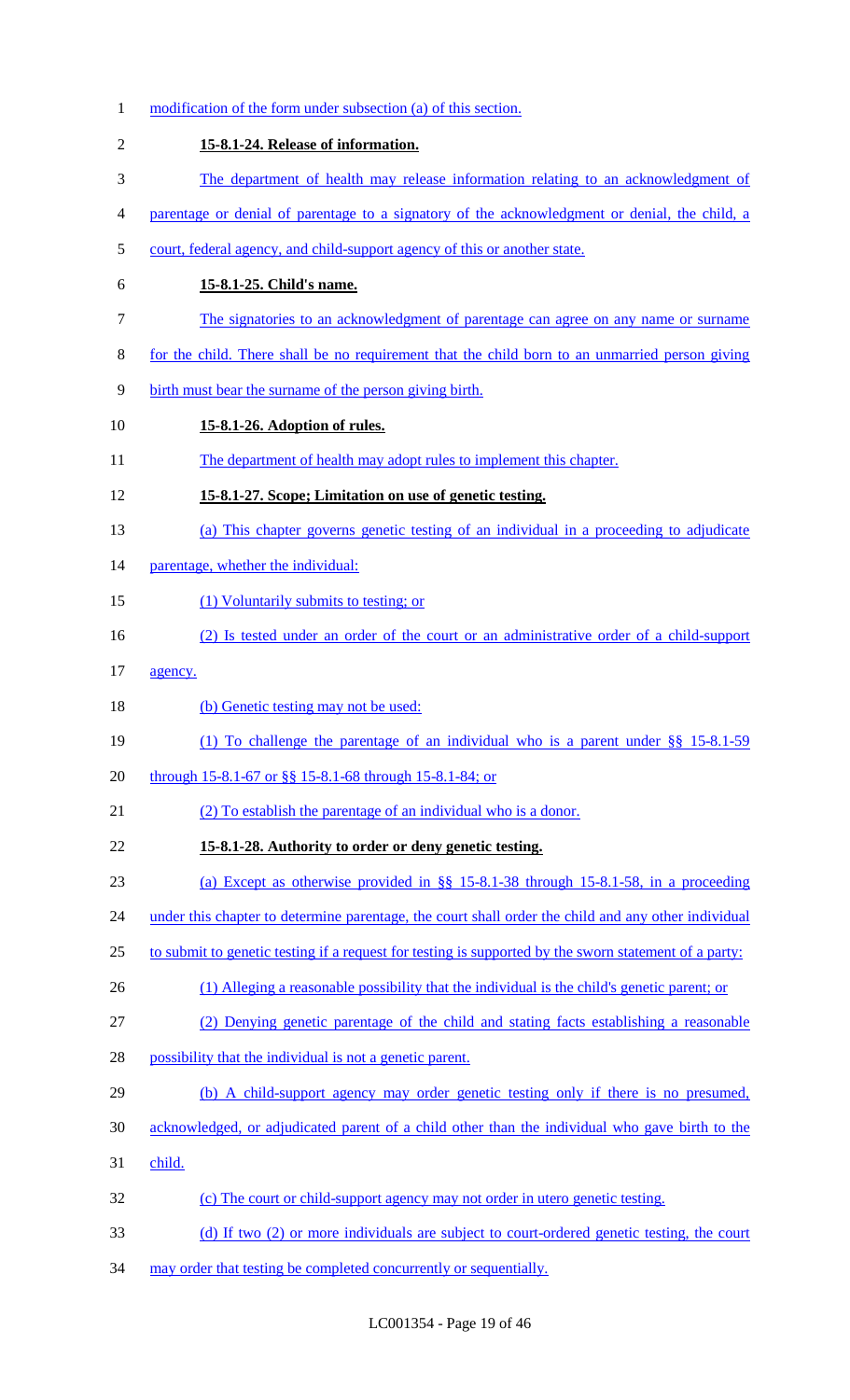(e) Genetic testing of an individual who gave birth to a child is not a condition precedent to testing of the child and an individual whose genetic parentage of the child is being determined. 3 If the individual who gave birth is unavailable or declines to submit to genetic testing, the court may order genetic testing of the child and each individual whose genetic parentage of the child is being adjudicated. (f) In a proceeding to adjudicate the parentage of a child having a presumed parent or an individual who claims to be a parent under § 15-8.1-46, or to challenge an acknowledgment of parentage, the court may deny a motion for genetic testing of the child and any other individual after considering the factors in § 15-8.1-50. (g) If an individual requesting genetic testing is barred under this chapter from 11 establishing the individual's parentage, the court shall deny the request for genetic testing. (h) An order under this section for genetic testing is enforceable by contempt. **15-8.1-29. Requirements for genetic testing.** 14 (a) Genetic testing must be of a type reasonably relied on by experts in the field of 15 genetic testing and performed in a testing laboratory accredited by: 16 (1) The AABB, formerly known as the American Association of Blood Banks, or a 17 successor to its functions; or (2) An accrediting body designated by the secretary of the United States Department of 19 Health and Human Services. (b) A specimen used in genetic testing may consist of a sample or a combination of samples of blood, buccal cells, bone, hair, or other body tissue or fluid. The specimen used in the 22 testing need not be of the same kind for each individual undergoing genetic testing. (c) Based on the ethnic or racial group of an individual undergoing genetic testing, a 24 testing laboratory shall determine the databases from which to select frequencies for use in calculating a relationship index. If an individual or a child-support agency objects to the 26 laboratory's choice, the following rules apply: (1) Not later than thirty (30) days after receipt of the report of the test, the objecting 28 individual or child-support agency may request the court to require the laboratory to recalculate 29 the relationship index using an ethnic or racial group different from that used by the laboratory. (2) The individual or the child-support agency objecting to the laboratory's choice under this subsection shall: (i) If the requested frequencies are not available to the laboratory for the ethnic or racial group requested, provide the requested frequencies compiled in a manner recognized by accrediting bodies; or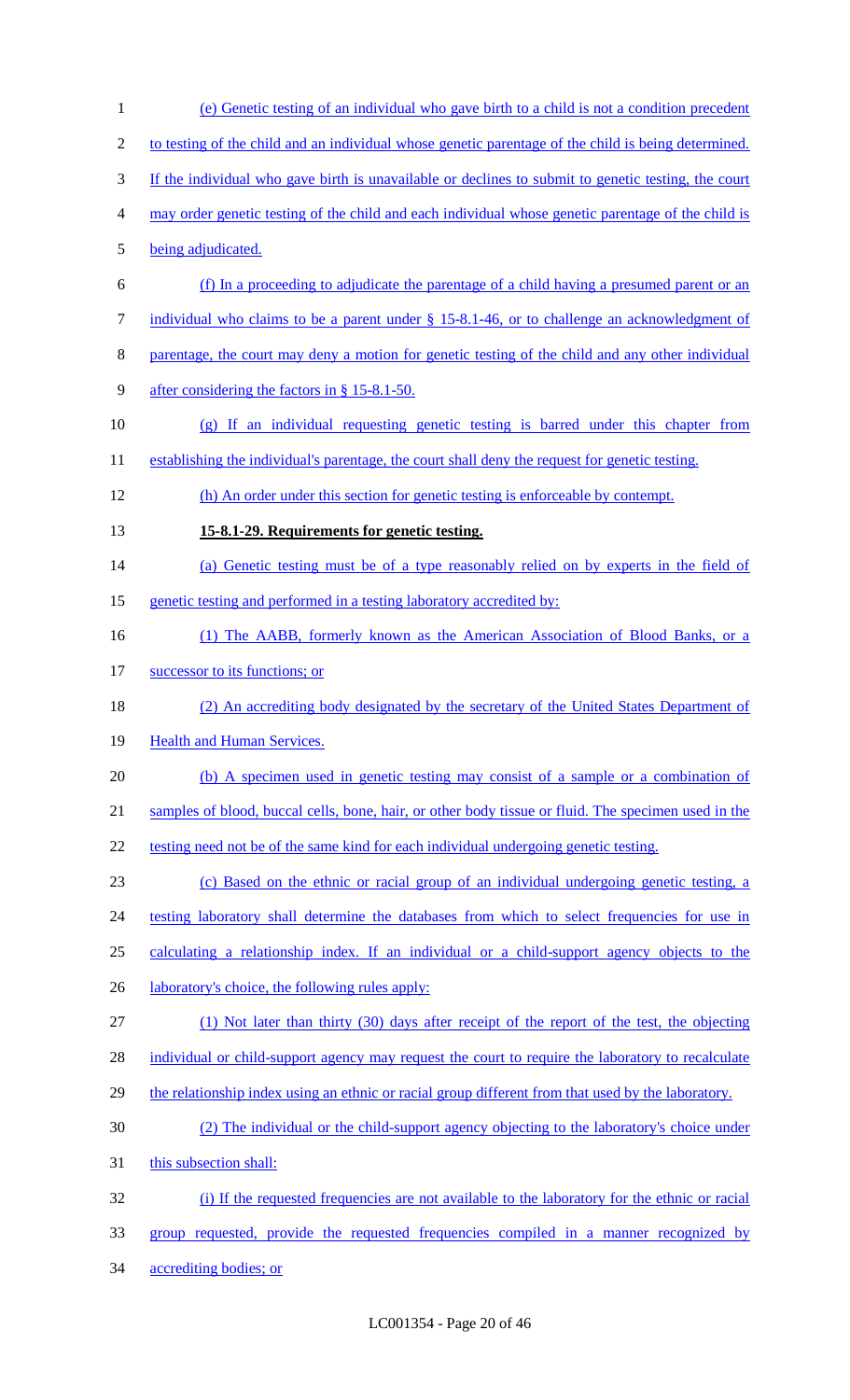(ii) Engage another laboratory to perform the calculations. (3) The laboratory may use its own statistical estimate if there is a question which ethnic or racial group is appropriate. The laboratory shall calculate the frequencies using statistics, if available, for any other ethnic or racial group requested. (d) If, after recalculation of the relationship index under subsection (c) of this section using a different ethnic or racial group, genetic testing does not identify an individual as a genetic 7 parent of a child, the court may require an individual who has been tested to submit to additional genetic testing to identify a genetic parent. **15-8.1-30. Report of genetic testing.** 10 (a) A report of genetic testing must be in a record and signed under penalty of perjury by 11 a designee of the testing laboratory. A report complying with the requirements of this chapter is self-authenticating. 13 (b) Documentation from a testing laboratory of the following information is sufficient to 14 establish a reliable chain of custody and allow the results of genetic testing to be admissible 15 without testimony: 16 (1) The name and photograph of each individual whose specimen has been taken; 17 (2) The name of the individual who collected each specimen; 18 (3) The place and date each specimen was collected; (4) The name of the individual who received each specimen in the testing laboratory; and 20 (5) The date each specimen was received. **15-8.1-31. Genetic testing results; Challenge to results.** (a) Subject to a challenge under subsection (b) of this section, an individual is identified under this chapter as a genetic parent of a child if genetic testing complies with this chapter and 24 the results of the testing disclose: (1) The individual has at least a ninety-nine percent (99%) probability of parentage, using 26 a prior probability of one-half (0.50), as calculated by using the combined relationship index obtained in the testing; and 28 (2) A combined relationship index of at least one hundred (100) to one. (b) An individual identified under subsection (a) of this section as a genetic parent of the child may challenge the genetic testing results only by other genetic testing satisfying the requirements of this chapter which: (1) Excludes the individual as a genetic parent of the child; or (2) Identifies another individual as a possible genetic parent of the child other than: (i) The individual who gave birth to the child; or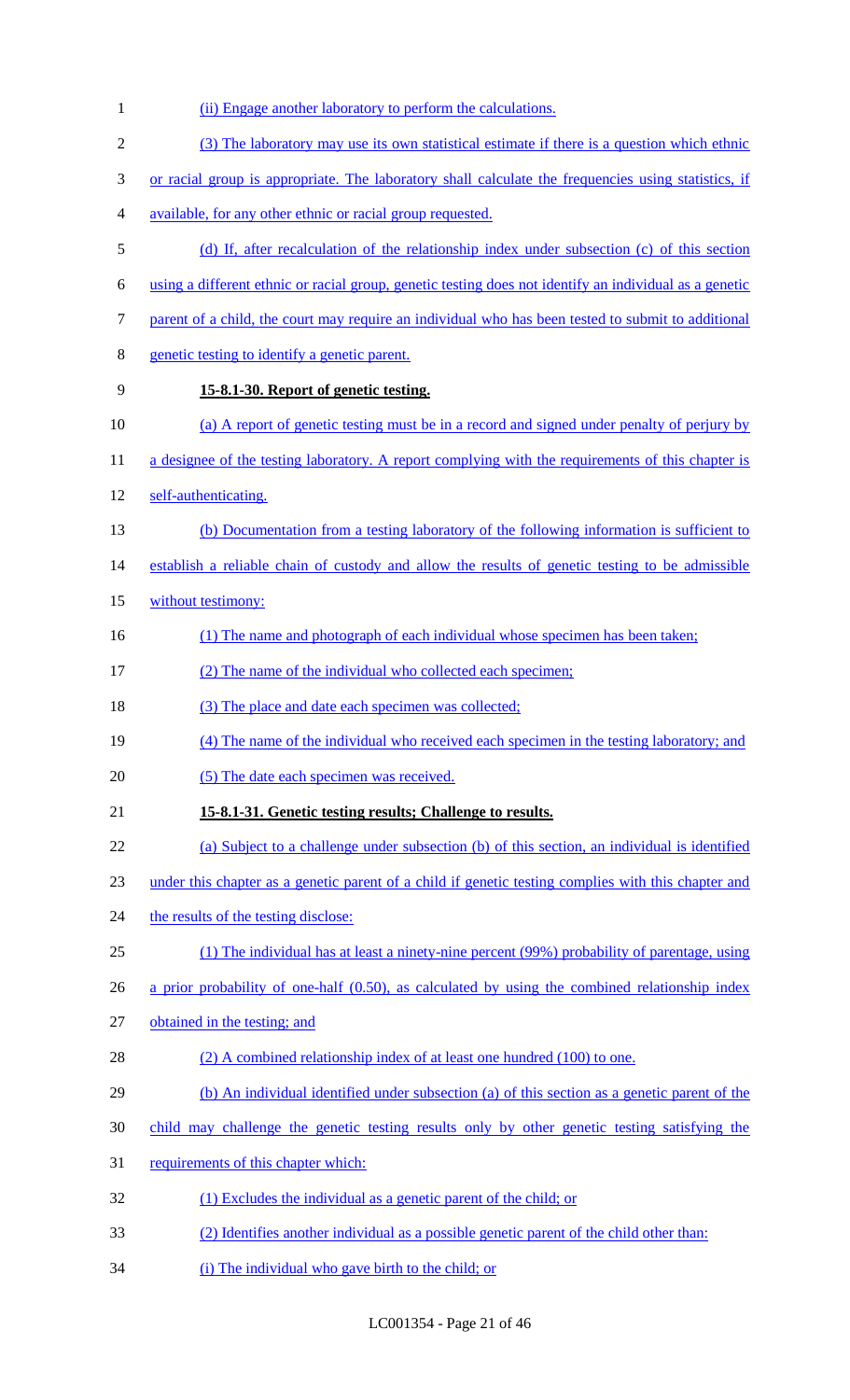(ii) The individual identified under subsection (a) of this section. (c) Except as otherwise provided in § 15-8.1-36, if more than one individual, other than the individual who gave birth, is identified by genetic testing as a possible genetic parent of the 4 child, the court shall order each individual to submit to further genetic testing to identify a genetic parent. **15-8.1-32. Cost of genetic testing.** (a) Subject to assessment of fees, payment of the cost of initial genetic testing must be made in advance: (1) By a child-support agency in a proceeding in which the child-support agency is providing services; 11 (2) By the individual who made the request for genetic testing; (3) As agreed by the parties; or 13 (4) As ordered by the court. 14 (b) If the cost of genetic testing is paid by a child-support agency, the agency may seek 15 reimbursement from the genetic parent whose parent-child relationship is established. **15-8.1-33. Additional genetic testing.** 17 The court or child-support agency shall order additional genetic testing on request of an 18 individual who contests the result of the initial testing under § 15-8.1-31. If initial genetic testing under § 15-8.1-31 identified an individual as a genetic parent of the child, the court or agency may not order additional testing unless the contesting individual pays for the testing in advance. **15-8.1-34. Genetic testing when specimen not available.** (a) Subject to subsection (b) of this section, if a genetic-testing specimen is not available from an alleged genetic parent of a child, an individual seeking genetic testing demonstrates good 24 cause, and the court finds that the circumstances are just, the court may order any of the following individuals to submit specimens for genetic testing: 26 (1) A parent of the alleged genetic parent; (2) A sibling of the alleged genetic parent; and (3) Another relative of the alleged genetic parent as the court deems necessary to complete genetic testing. (b) To issue an order under this section, the court must find that a need for genetic testing outweighs the legitimate interests of the individual sought to be tested. **15-8.1-35. Deceased individual.** If an individual seeking genetic testing demonstrates good cause, the court may order genetic testing of a deceased individual.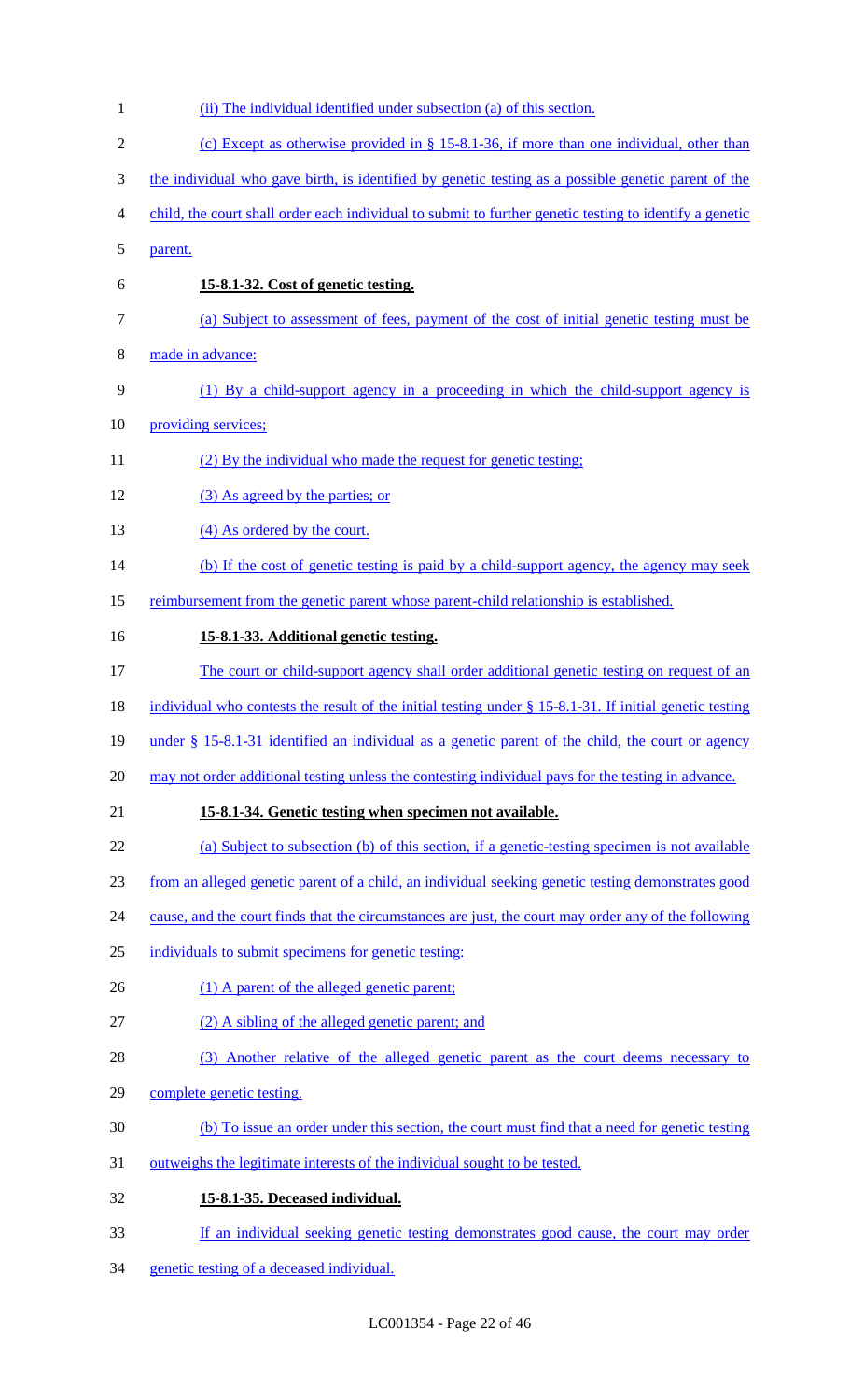| $\mathbf{1}$   | 15-8.1-36. Identical siblings.                                                                      |
|----------------|-----------------------------------------------------------------------------------------------------|
| $\mathfrak{2}$ | (a) If the court finds there is reason to believe that an alleged genetic parent has an             |
| 3              | identical sibling and evidence that the sibling may be a genetic parent of the child, the court may |
| $\overline{4}$ | order genetic testing of the sibling.                                                               |
| 5              | (b) If more than one sibling is identified under $\S 15-8.1-31$ as a genetic parent of the          |
| 6              | child, the court may rely on nongenetic evidence to adjudicate which sibling is a genetic parent of |
| $\tau$         | the child.                                                                                          |
| 8              | 15-8.1-37. Confidentiality of genetic testing.                                                      |
| 9              | (a) A report of genetic testing for parentage is exempt from public inspection and                  |
| 10             | copying, shall not be a public record, and shall be kept confidential and released only as provided |
| 11             | in this chapter.                                                                                    |
| 12             | (b) A person shall not intentionally release a report of genetic testing or the genetic             |
| 13             | material of another person for a purpose not relevant to a parentage proceeding without the         |
| 14             | written permission of the person who furnished the genetic material or a court order. A person      |
| 15             | who violates this section commits an appropriate level misdemeanor.                                 |
| 16             | 15-8.1-38. Proceeding authorized.                                                                   |
| 17             | (a) A proceeding may be commenced to adjudicate the parentage of a child. Except as                 |
| 18             | otherwise provided in this chapter, the proceeding is governed by the rules of procedure for        |
| 19             | domestic relations.                                                                                 |
| 20             | (b) A proceeding to adjudicate the parentage of a child born under a surrogacy agreement            |
| 21             | is governed by §§ 15-8.1-68 through 15-8.1-84.                                                      |
| 22             | 15-8.1-39. Standing to maintain proceeding.                                                         |
| 23             | Except as otherwise provided in §§ 15-8.1-12 through 15-8.1-26 and §§ 15-8.1-45                     |
| 24             | through 15-8.1-48, a proceeding to adjudicate parentage may be maintained by:                       |
| 25             | $(1)$ The child;                                                                                    |
| 26             | (2) The individual who gave birth to the child, unless a court has adjudicated that the             |
| 27             | individual is not a parent;                                                                         |
| 28             | (3) An individual who is a parent under this chapter;                                               |
| 29             | (4) An individual whose parentage of the child is to be adjudicated;                                |
| 30             | (5) The office of child support services;                                                           |
| 31             | (6) An adoption agency authorized by law of this state other than this chapter or licensed          |
| 32             | child-placement agency; or                                                                          |
| 33             | (7) A representative authorized by law of this state to act for an individual who otherwise         |
| 34             | would be entitled to maintain a proceeding but is deceased, incapacitated, or a minor.              |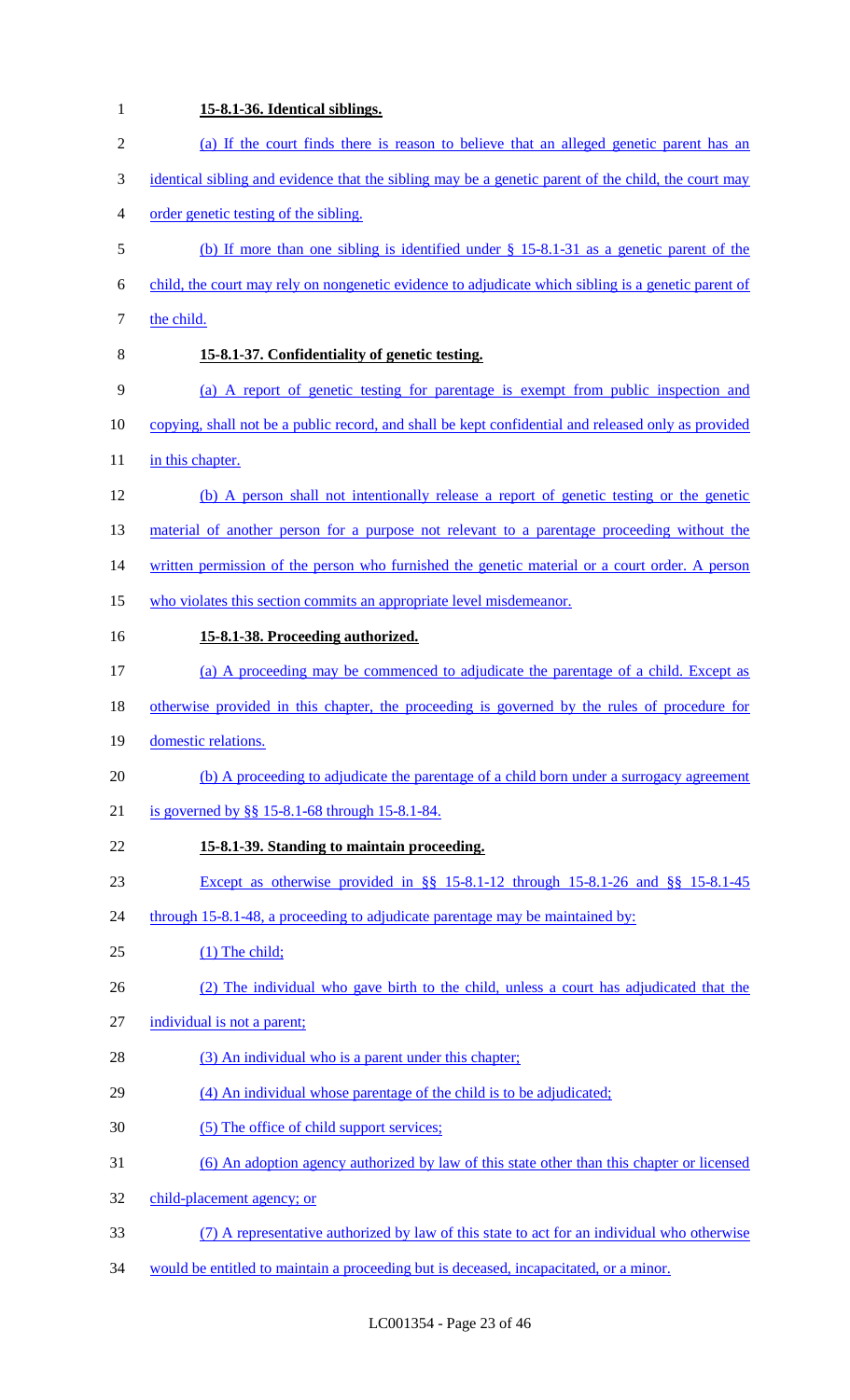| $\mathbf{1}$   | 15-8.1-40. Notice of proceeding.                                                                                  |
|----------------|-------------------------------------------------------------------------------------------------------------------|
| $\overline{2}$ | (a) The petitioner shall give notice of a proceeding to adjudicate parentage to the                               |
| 3              | following individuals:                                                                                            |
| 4              | (1) The individual who gave birth to the child, unless a court has adjudicated that this                          |
| 5              | individual is not a parent;                                                                                       |
| 6              | (2) An individual who is a parent of the child under this chapter;                                                |
| 7              | (3) A presumed, acknowledged, or adjudicated parent of the child;                                                 |
| 8              | $(4)$ The child, if the child is above the age of fourteen $(14)$ ; and                                           |
| 9              | (5) An individual whose parentage of the child is to be adjudicated.                                              |
| 10             | (b) An individual entitled to notice under subsection (a) of this section has a right to                          |
| 11             | intervene in the proceeding.                                                                                      |
| 12             | (c) Lack of notice required by subsection (a) of this section does not render a judgment                          |
| 13             | void. Lack of notice does not preclude an individual entitled to notice under subsection (a) of this              |
| 14             | section from bringing a proceeding under $\S$ 15-8.1-48(b).                                                       |
| 15             | 15-8.1-41. Personal jurisdiction.                                                                                 |
| 16             | (a) The court may adjudicate an individual's parentage of a child only if the court has                           |
| 17             | personal jurisdiction over the individual.                                                                        |
| 18             | (b) A court of this state with jurisdiction to adjudicate parentage may exercise personal                         |
| 19             | jurisdiction over a nonresident individual, or the guardian or conservator of the individual, if the              |
| 20             | conditions prescribed in § 15-23.1-201 (UIFSA) are satisfied.                                                     |
| 21             | (c) Lack of jurisdiction over one individual does not preclude the court from making an                           |
| 22             | adjudication of parentage binding on another individual.                                                          |
| 23             | 15-8.1-42. Venue.                                                                                                 |
| 24             | Venue for a proceeding to adjudicate parentage is in the county of this state in which:                           |
| 25             | (1) The child resides or is located or is or will be born;                                                        |
| 26             | (2) If the child does not reside in this state, the respondent resides or is located; or                          |
| 27             | (3) A proceeding has been commenced for administration of the estate of an individual                             |
| 28             | who is or may be a parent under this chapter.                                                                     |
| 29             | 15-8.1-43. Admissibility of results of genetic testing.                                                           |
| 30             | (a) Except as otherwise provided in § 15-8.1-27(b), the court shall admit a report of                             |
| 31             | <u>genetic testing ordered by the court under <math>\S</math> 15-8.1-28 as evidence of the truth of the facts</u> |
| 32             | asserted in the report.                                                                                           |
| 33             | (b) A party may object to the admission of a report described in subsection (a) of this                           |
| 34             | section, not later than fourteen (14) days after the party receives the report. The party shall cite              |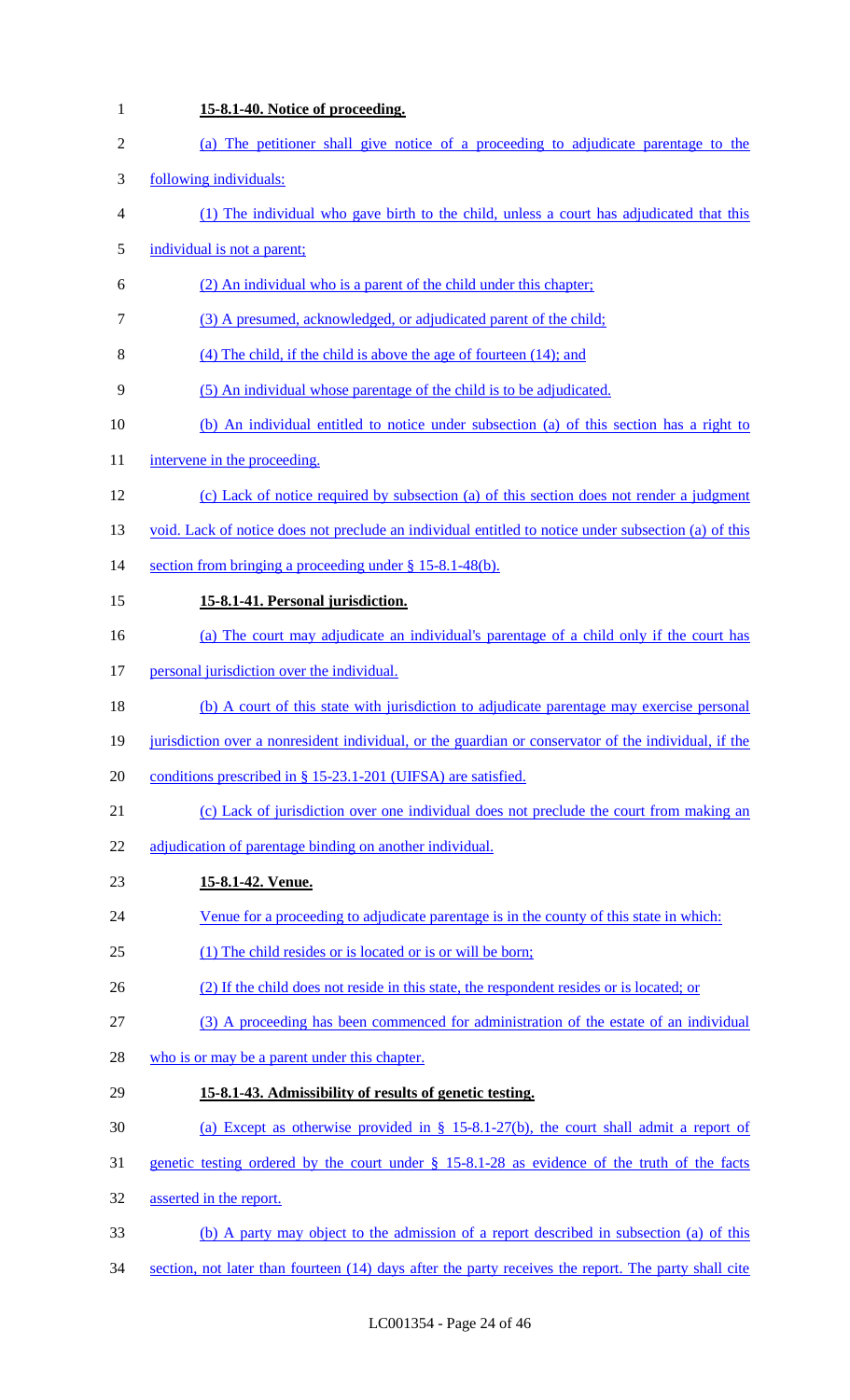1 specific grounds for exclusion.

| $\mathbf{2}$ | (c) A party that objects to the results of genetic testing may call a genetic-testing expert to     |
|--------------|-----------------------------------------------------------------------------------------------------|
| 3            | testify in person or by another method approved by the court. Unless the court orders otherwise,    |
| 4            | the party offering the testimony bears the expense for the expert testifying.                       |
| 5            | (d) Admissibility of a report of genetic testing is not affected by whether the testing was         |
| 6            | performed:                                                                                          |
| 7            | (1) Voluntarily or under an order of the court or a child-support agency; or                        |
| 8            | (2) Before, on, or after commencement of the proceeding.                                            |
| 9            | 15-8.1-44. Adjudicating parentage of child with alleged genetic parent.                             |
| 10           | (a) A proceeding to determine whether an alleged genetic parent, who is not a presumed              |
| 11           | parent, is a parent of a child, may be commenced:                                                   |
| 12           | (1) Before the child becomes an adult; or                                                           |
| 13           | (2) After the child becomes an adult, but only if the child initiates the proceeding.               |
| 14           | (b) Except as otherwise provided in $\S$ 15-8.1-51, this subsection applies in a proceeding         |
| 15           | described in subsection (a) of this section if the person who gave birth to the child is the only   |
| 16           | other individual with a claim to parentage of the child. The court shall adjudicate an alleged      |
| 17           | genetic parent to be a parent of the child if the alleged genetic parent:                           |
| 18           | (1) Is identified under $\S 15-8.1-31$ as a genetic parent of the child and the identification is   |
| 19           | not successfully challenged under § 15-8.1-31;                                                      |
| 20           | (2) Admits parentage in a pleading, when making an appearance, or during a hearing, the             |
| 21           | court accepts the admission, and the court determines the alleged genetic parent to be a parent of  |
| 22           | the child;                                                                                          |
| 23           | (3) Declines to submit to genetic testing ordered by the court or a child-support agency,           |
| 24           | in which case the court may adjudicate the alleged genetic parent to be a parent of the child even  |
| 25           | if the alleged genetic parent denies a genetic relationship with the child;                         |
| 26           | (4) Is in default after service of process and the court determines the alleged genetic             |
| 27           | parent to be a parent of the child; or                                                              |
| 28           | (5) Is neither identified nor excluded as a genetic parent by genetic testing and, based on         |
| 29           | other evidence, the court determines the alleged genetic parent to be a parent of the child.        |
| 30           | (c) For the purpose of this section, if the court declares parentage pursuant to this section,      |
| 31           | the alleged genetic parent's liability for past education and necessary support and maintenance are |
| 32           | limited to a period of six (6) years next preceding the commencement of an action under the         |
| 33           | provisions of this chapter.                                                                         |

34 (d) Except as otherwise provided in § 15-8.1-51 and subject to other limitations in this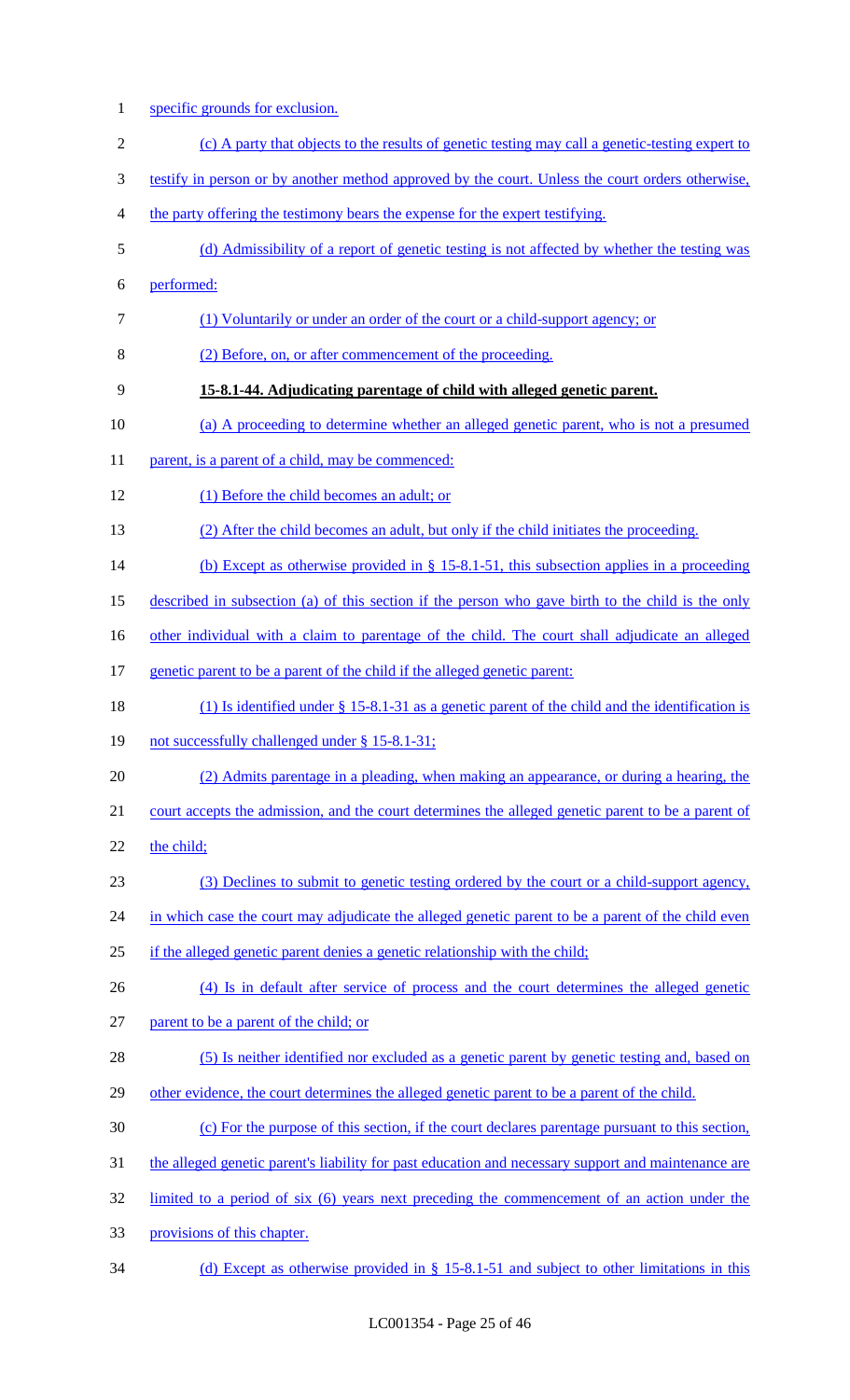- part, if in a proceeding involving an alleged genetic parent, at least one other individual in
- 2 addition to the person who gave birth to the child has a claim to parentage of the child, the court
- shall adjudicate parentage under § 15-8.1-51.
- **15-8.1-45. Adjudicating parentage of child with presumed parent.**
- (a) A proceeding to determine whether a presumed parent is a parent of a child may be
- commenced:
- (1) Before the child becomes an adult; or
- (2) After the child becomes an adult, but only if the child initiates the proceeding.
- (b) A presumption of parentage under § 15-8.1-11 cannot be overcome after the child
- attains two (2) years of age unless the court determines:
- (1) The presumed parent is not a genetic parent, never resided with the child, and never
- held out the child as the presumed parent's child; or
- 13 (2) The child has more than one presumed parent.
- (c) Except as otherwise provided in § 15-8.1-51, the following rules apply in a
- proceeding to adjudicate a presumed parent's parentage of a child if the person who gave birth to
- 16 the child is the only other individual with a claim to parentage of the child:
- (1) If no party to the proceeding challenges the presumed parent's parentage of the child,
- 18 the court shall adjudicate the presumed parent to be a parent of the child.
- (2) If the presumed parent is identified under § 15-8.1-31 as a genetic parent of the child 20 and that identification is not successfully challenged under § 15-8.1-31, the court shall adjudicate 21 the presumed parent to be a parent of the child.
- (3) If the presumed parent is not identified under § 15-8.1-31 as a genetic parent of the
- child and the presumed parent or the person who gave birth to the child challenges the presumed
- 24 parent's parentage of the child, the court shall adjudicate the parentage of the child in the best
- 25 interest of the child based on the factors under  $\S$ § 15-8.1-50(a) and (b).
- 26 (d) Except as otherwise provided in § 15-8.1-51 and subject to other limitations in this
- chapter, if in a proceeding to adjudicate a presumed parent's parentage of a child, another
- 28 individual in addition to the person who gave birth to the child asserts a claim to parentage of the
- child, the court shall adjudicate parentage under § 15-8.1-50.
- 

# **15-8.1-46. Adjudicating claim of de facto parentage of child.**

- (a) A proceeding to establish parentage of a child under this section may be commenced
- only by an individual who:
- (1) Is alive when the proceeding is commenced; and
- (2) Claims to be a de facto parent of the child.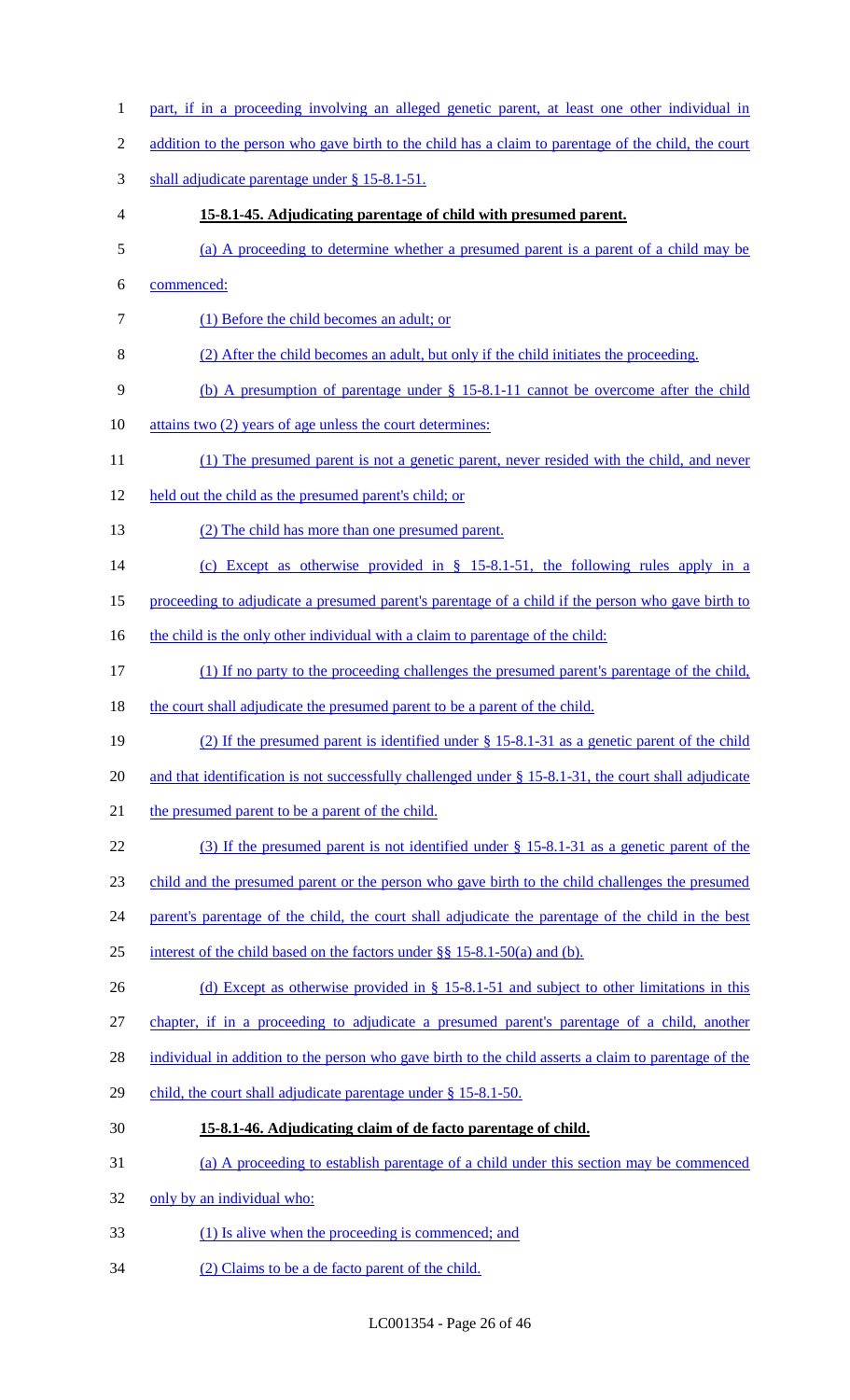| $\mathbf{1}$   | (b) An individual who claims to be a de facto parent of a child must commence a                        |
|----------------|--------------------------------------------------------------------------------------------------------|
| $\mathfrak{2}$ | proceeding to establish parentage of a child under this section:                                       |
| 3              | (1) Before the child attains eighteen (18) years of age; and                                           |
| 4              | (2) While the child is alive.                                                                          |
| 5              | (c) The following rules govern standing of an individual who claims to be a de facto                   |
| 6              | parent of a child to maintain a proceeding under this section:                                         |
| $\tau$         | (1) The individual must file an initial verified pleading alleging specific facts that support         |
| $8\,$          | the claim to parentage of the child asserted under this section. The verified pleading must be         |
| 9              | served on all parents and legal guardians of the child and any other party to the proceeding.          |
| 10             | (2) An adverse party, parent, or legal guardian may file a pleading in response to the                 |
| 11             | pleading filed under subsection (1) of this section. A responsive pleading must be verified and        |
| 12             | must be served on parties to the proceeding.                                                           |
| 13             | (3) Unless the court finds a hearing is necessary to determine disputed facts material to              |
| 14             | the issue of standing, the court shall determine, based on the pleadings under subsections $(d)(1)$    |
| 15             | and $(d)(2)$ of this section, whether the individual has alleged facts sufficient to satisfy by a      |
| 16             | preponderance of the evidence the requirements of subsections $(d)(1)$ through $(d)(7)$ of this        |
| 17             | section. If the court holds a hearing under this subsection, the hearing must be held on an            |
|                |                                                                                                        |
| 18             | expedited basis.                                                                                       |
| 19             | (d) In a proceeding to adjudicate parentage of an individual who claims to be a de facto               |
| 20             | parent of the child, if there is only one other individual who is a parent or has a claim to parentage |
| 21             | of the child, the court shall adjudicate the individual who claims to be a de facto parent to be a     |
| 22             | parent of the child if the individual demonstrates by clear-and-convincing evidence that:              |
| 23             | (1) The individual resided with the child as a regular member of the child's household for             |
| 24             | a significant period;                                                                                  |
| 25             | (2) The individual engaged in consistent caretaking of the child;                                      |
| 26             | (3) The individual undertook full and permanent responsibilities of a parent of the child              |
| 27             | without expectation of financial compensation;                                                         |
| 28             | (4) The individual held out the child as the individual's child;                                       |
| 29             | (5) The individual established a bonded and dependent relationship with the child which                |
| 30             | is parental in nature;                                                                                 |
| 31             | (6) Another parent of the child fostered or supported the bonded and dependent                         |
| 32             | relationship required under subsection $(d)(5)$ of this section; and                                   |
| 33             | (7) Continuing the relationship between the individual and the child is in the best interest           |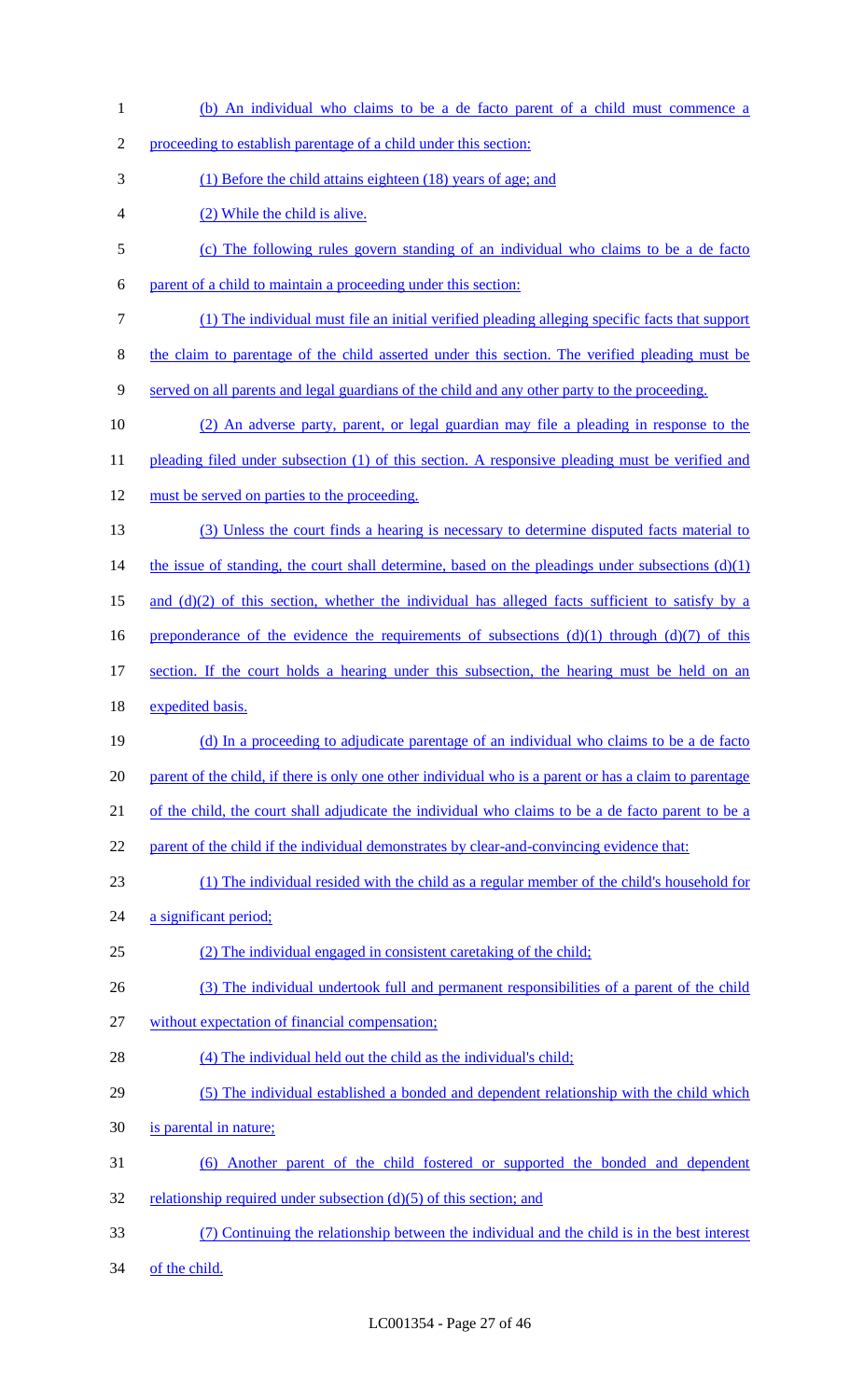| $\mathbf{1}$   | (e) Subject to other limitations in this chapter, if in a proceeding to adjudicate parentage           |
|----------------|--------------------------------------------------------------------------------------------------------|
| $\mathfrak{2}$ | of an individual who claims to be a de facto parent of the child, there is more than one other         |
| 3              | individual who is a parent or has a claim to parentage of the child and the court determines that      |
| 4              | the requirements of subsection (d) of this section are satisfied, the court shall adjudicate parentage |
| 5              | under § 15-8.1-50.                                                                                     |
| 6              | 15-8.1-47. Adjudicating parentage of child with acknowledged parent.                                   |
| $\tau$         | (a) If a child has an acknowledged parent, a proceeding to challenge the acknowledgment                |
| 8              | of parentage or a denial of parentage, brought by a signatory to the acknowledgment or denial, is      |
| 9              | governed by §§ 15-8.1-20 and 15-8.1-21.                                                                |
| 10             | (b) If a child has an acknowledged parent, the following rules apply in a proceeding to                |
| 11             | challenge the acknowledgment of parentage or a denial of parentage brought by an individual,           |
| 12             | other than the child, who has standing pursuant to $\S$ 15-8.1-39 and was not a signatory to the       |
| 13             | acknowledgment or denial:                                                                              |
| 14             | (1) The individual must commence the proceeding not later than two (2) years after the                 |
| 15             | effective date of the acknowledgment.                                                                  |
| 16             | (2) The court may permit the proceeding only if the court finds permitting the proceeding              |
| 17             | is in the best interest of the child.                                                                  |
| 18             | (3) If the court permits the proceeding, the court shall adjudicate parentage under $\S$ 15-           |
| 19             | 8.1-48.                                                                                                |
| 20             | 15-8.1-48. Adjudicating parentage of child with adjudicated parent.                                    |
| 21             | (a) If a child has an adjudicated parent, a proceeding to challenge the adjudication,                  |
| 22             | brought by an individual who was a party to the adjudication or received notice under $\S$ 15-8.1-     |
| 23             | 37, is governed by the rules governing a collateral attack on a judgment.                              |
| 24             | (b) If a child has an adjudicated parent, the following rules apply to a proceeding to                 |
| 25             | challenge the adjudication of parentage brought by an individual, other than the child, who has        |
| 26             | standing under $\S$ 15-8.1-39 and was not a party to the adjudication and did not receive notice       |
| 27             | under § 15-8.1-40:                                                                                     |
| 28             | (1) The individual must commence the proceeding not later than two (2) years after the                 |
| 29             | effective date of the adjudication.                                                                    |
| 30             | (2) The court may permit the proceeding only if the court finds permitting the proceeding              |
| 31             | is in the best interest of the child.                                                                  |
| 32             | (3) If the court permits the proceeding, the court shall adjudicate parentage under $\S$ 15-           |
| 33             | $8.1 - 50.$                                                                                            |
|                |                                                                                                        |

**15-8.1-49. Adjudicating parentage of child of assisted reproduction.**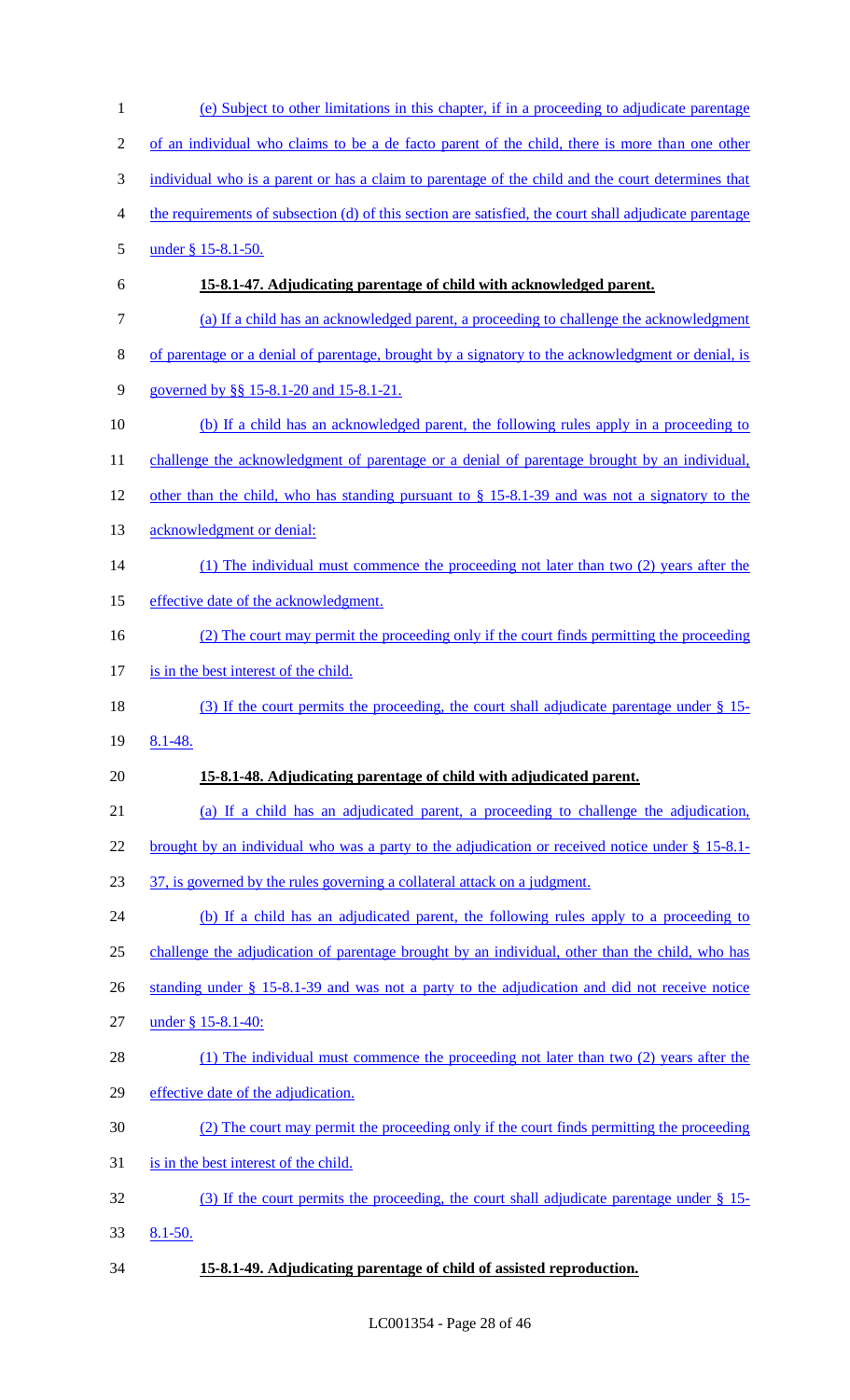| $\mathbf{1}$             | <u>An individual who is a parent under §§ 15-8.1-59 through 15-8.1-67 relating to assisted</u>             |
|--------------------------|------------------------------------------------------------------------------------------------------------|
| $\overline{2}$           | reproduction, or the individual who gave birth to the child may bring a proceeding to adjudicate           |
| 3                        | parentage. If the court determines the individual is a parent under §§ 15-8.1-59 through 15-8.1-67         |
| $\overline{\mathcal{A}}$ | relating to assisted reproduction, the court shall adjudicate the individual to be a parent of the         |
| 5                        | child.                                                                                                     |
| 6                        | 15-8.1-50. Adjudicating competing claims of parentage.                                                     |
| $\tau$                   | (a) Except as otherwise provided in § 15-8.1-51, in a proceeding to adjudicate competing                   |
| $8\,$                    | claims of, or challenges under §§ 15-8.1-45(c), 15-8.1-47, or 15-8.1-48 to, parentage of a child by        |
| $\mathbf{9}$             | two (2) or more individuals, the court shall adjudicate parentage in the best interest of the child,       |
| 10                       | based on:                                                                                                  |
| 11                       | $(1)$ The age of the child;                                                                                |
| 12                       | (2) The length of time during which each individual assumed the role of parent of the                      |
| 13                       | child;                                                                                                     |
| 14                       | (3) The nature of the relationship between the child and each individual;                                  |
| 15                       | (4) The harm to the child if the relationship between the child and each individual is not                 |
| 16                       | recognized;                                                                                                |
| 17                       | (5) The basis for each individual's claim to parentage of the child; and                                   |
| 18                       | (6) Other equitable factors arising from the disruption of the relationship between the                    |
| 19                       | child and each individual or the likelihood of other harm to the child.                                    |
| 20                       | (b) If an individual challenges parentage based on the results of genetic testing, in                      |
| 21                       | addition to the factors listed in subsection (a) of this section, the court shall consider:                |
| 22                       | (1) The facts surrounding the discovery the individual might not be a genetic parent of                    |
| 23                       | the child; and                                                                                             |
| 24                       | (2) The length of time between the time that the individual was placed on notice that the                  |
| 25                       | individual might not be a genetic parent and the commencement of the proceeding.                           |
| 26                       | (c) The court may adjudicate a child to have more than two (2) parents under this act if                   |
| 27                       | the court finds that it is in the best interests of the child to do so. A finding of best interests of the |
| 28                       | child under this subsection does not require a finding of unfitness of any parent or person seeking        |
| 29                       | an adjudication of parentage.                                                                              |
| 30                       | 15-8.1-51. Precluding establishment of parentage by perpetrator of sexual assault.                         |
| 31                       | (a) In this section, "sexual assault" shall include first-degree sexual assault as defined in $\S$         |
| 32                       | 11-37-2 and similar offenses in other jurisdictions.                                                       |
| 33                       | (b) In a proceeding in which a person is alleged to have committed a sexual assault that                   |
| 34                       | resulted in the birth of a child, the person giving birth may seek to preclude the establishment of        |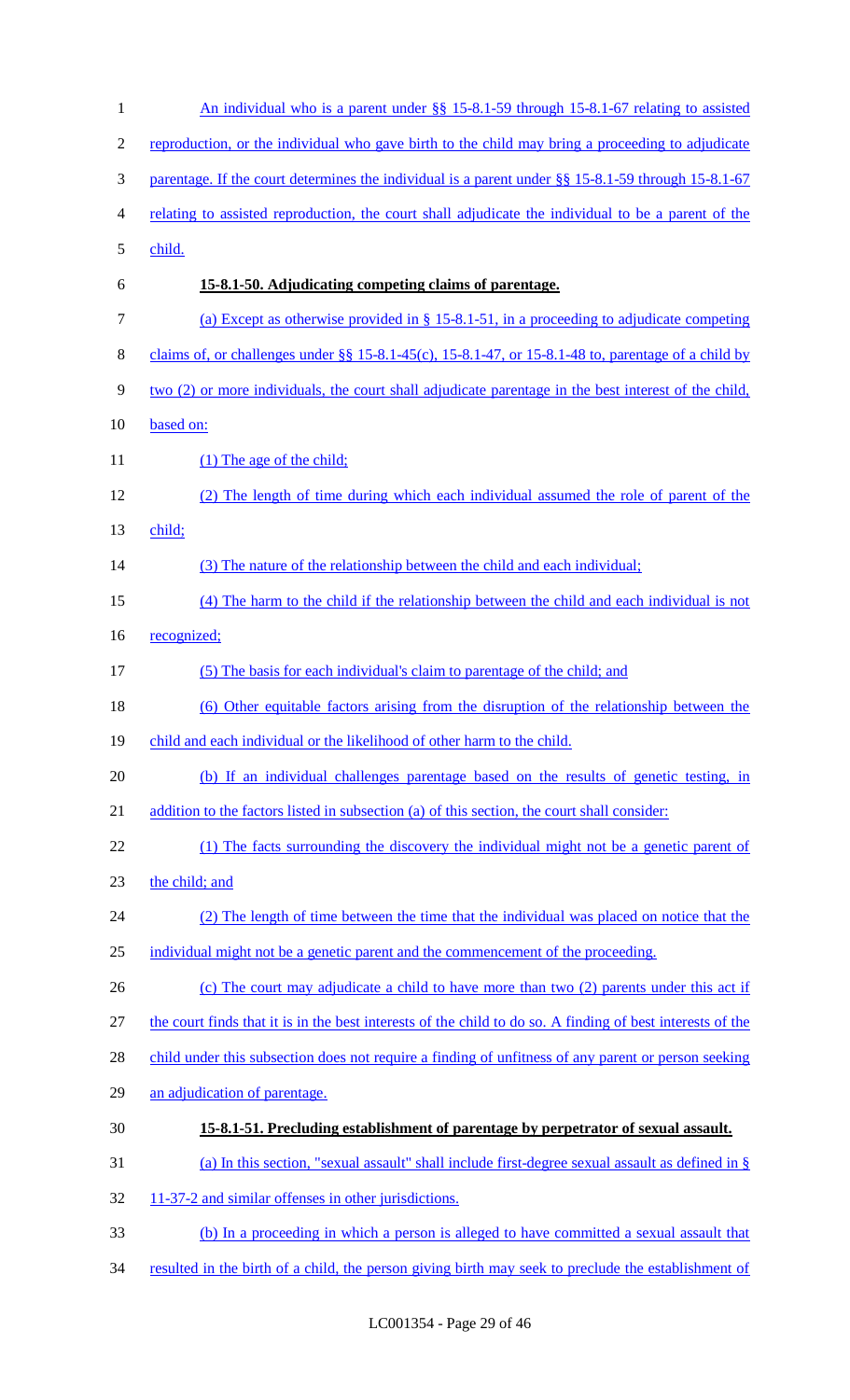| $\mathbf{1}$   | the other person's parentage.                                                                       |
|----------------|-----------------------------------------------------------------------------------------------------|
| $\mathfrak{2}$ | (c) This section shall not apply if:                                                                |
| 3              | (1) The person alleged to have committed the sexual assault has previously been                     |
| 4              | adjudicated to be a parent of the child; or                                                         |
| 5              | (2) After the birth of the child, the person alleged to have committed the sexual assault           |
| 6              | established a bonded and dependent relationship with the child which is parental in nature.         |
| $\tau$         | (d) Unless $\S$ $\S$ 15-8.1-20 or 15-8.1-44 applies, a person giving birth must file a pleading     |
| $8\,$          | making an allegation under subsection (b) of this section not later than two (2) years after the    |
| 9              | birth of the child. The person giving birth may file the pleading only in a proceeding to establish |
| 10             | parentage under this act.                                                                           |
| 11             | (e) An allegation under subsection (b) of this section may be proved by:                            |
| 12             | (1) Evidence that the person alleged to have committed the sexual assault was convicted             |
| 13             | of a sexual assault, or a comparable crime in another jurisdiction, against the person giving birth |
| 14             | and the child was born not later than three hundred (300) days after the sexual assault; or         |
| 15             | (2) Clear and convincing evidence that the person sexually assaulted the person who gave            |
| 16             | birth to the child and the child was born not later than three hundred (300) days after the sexual  |
| 17             | assault, regardless of whether criminal charges were brought against the person.                    |
| 18             | (f) Subject to subsections (a) through (d) of this section, if the court determines that an         |
| 19             | allegation has been proved under subsection (e) of this section, the court shall:                   |
| 20             | (1) Adjudicate that the person alleged to have committed the sexual assault is not a parent         |
| 21             | of the child;                                                                                       |
| 22             | (2) Require the department of health to amend the birth certificate if requested by the             |
| 23             | person giving birth; and                                                                            |
| 24             | (3) Require the person alleged to have committed the sexual assault to pay child support,           |
| 25             | birth-related costs, or both, unless the person giving birth requests otherwise.                    |
| 26             | 15-8.1-52. Temporary order.                                                                         |
| 27             | (a) In a proceeding under this chapter, the court may issue a temporary order for child             |
| 28             | support if the order is consistent with law of this state and the individual ordered to pay support |
| 29             | <u>is:</u>                                                                                          |
| 30             | (1) A presumed parent of the child;                                                                 |
| 31             | (2) Petitioning to be adjudicated a parent;                                                         |
| 32             | (3) Identified as a genetic parent through genetic testing under § 15-8.1-31;                       |
| 33             | (4) An alleged genetic parent who has declined to submit to genetic testing;                        |
| 34             | (5) Shown by a preponderance of the evidence to be a parent of the child; or                        |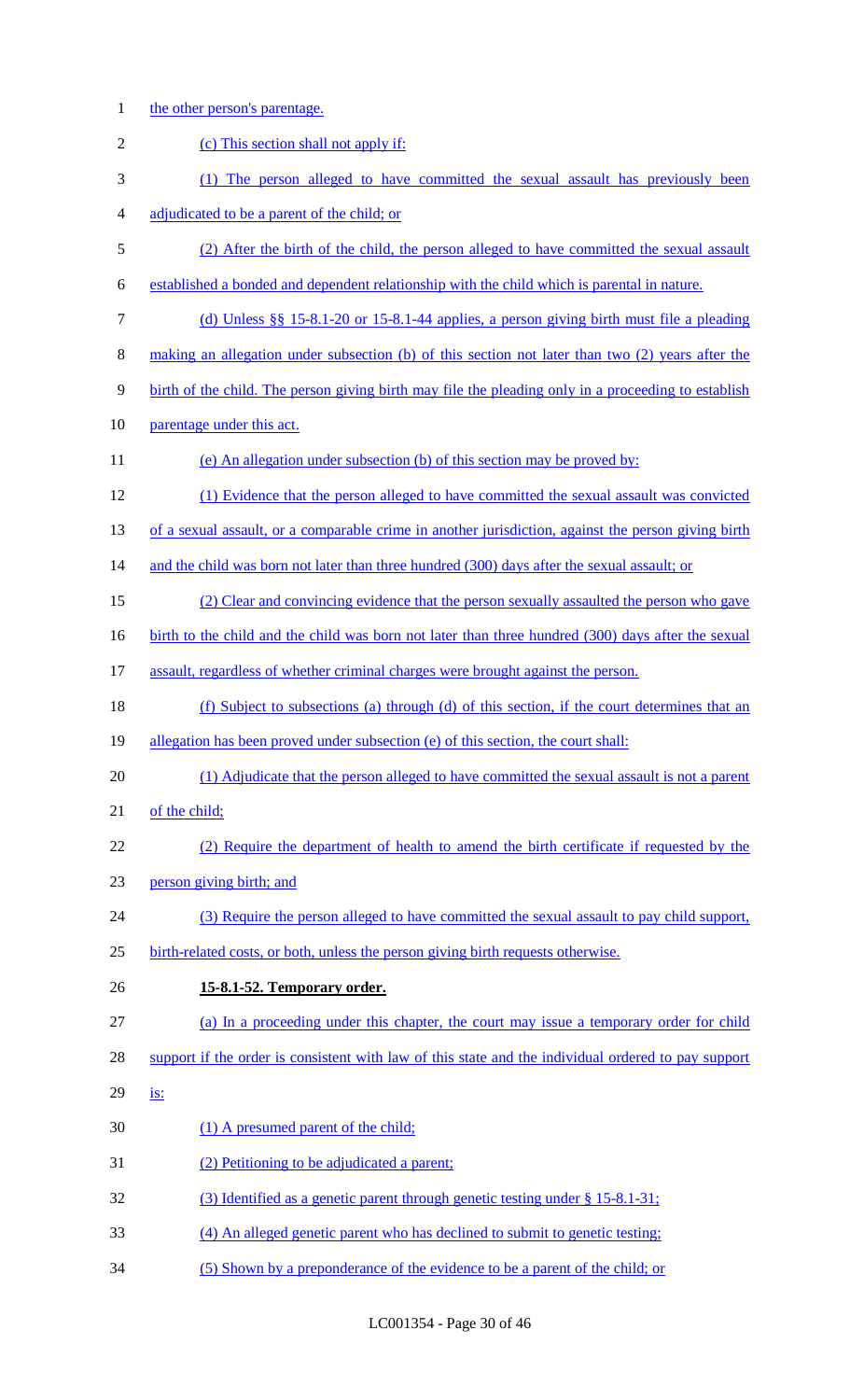- (6) A parent under this chapter. (b) A temporary order may include a provision for custody and visitation under title 15. **15-8.1-53. Combining proceedings.** (a) Except as otherwise provided in subsection (b) of this section, the court may combine a proceeding to adjudicate parentage under this chapter with a proceeding for adoption, termination of parental rights, child custody or visitation, child support, divorce, annulment, administration of an estate, or other appropriate proceeding. (b) A respondent may not combine a proceeding described in subsection (a) with a proceeding to adjudicate parentage brought under the Uniform Interstate Family Support Act, 10 pursuant to chapter 23.1 of title 15. **15-8.1-54. Proceeding before birth.** Except as otherwise provided in §§ 15-8.1-68 through 15-8.1-84, a proceeding to 13 adjudicate parentage may be commenced before the birth of the child and an order or judgment 14 may be entered before birth, but enforcement of the order or judgment must be stayed until the 15 birth of the child. **15-8.1-55. Hearing; Inspection of records.** (a) On request of a party and for good cause, the court may close a proceeding under this 18 chapter to the public. (b) A final order in a proceeding under this chapter shall be available for public inspection. Other papers and records are available for public inspection only with the consent of 21 the parties or by court order. **15-8.1-56. Dismissal for want of prosecution.** The court may dismiss a proceeding under this chapter for want of prosecution only 24 without prejudice. An order of dismissal for want of prosecution purportedly with prejudice is void and has only the effect of a dismissal without prejudice. **15-8.1-57. Order adjudicating parentage.** (a) In a proceeding under this chapter, the court shall issue a final judgment adjudicating whether a person alleged or claiming to be a parent is the parent of a child. (b) A final judgment under subsection (a) of this section shall identify the child by name and date of birth. (c) On request of a party and for good cause, the court in a proceeding under this chapter may order the name of the child changed. (d) If the final judgment pursuant to this section is at variance with the child's birth
- certificate, the court shall order the department of health to issue an amended birth certificate.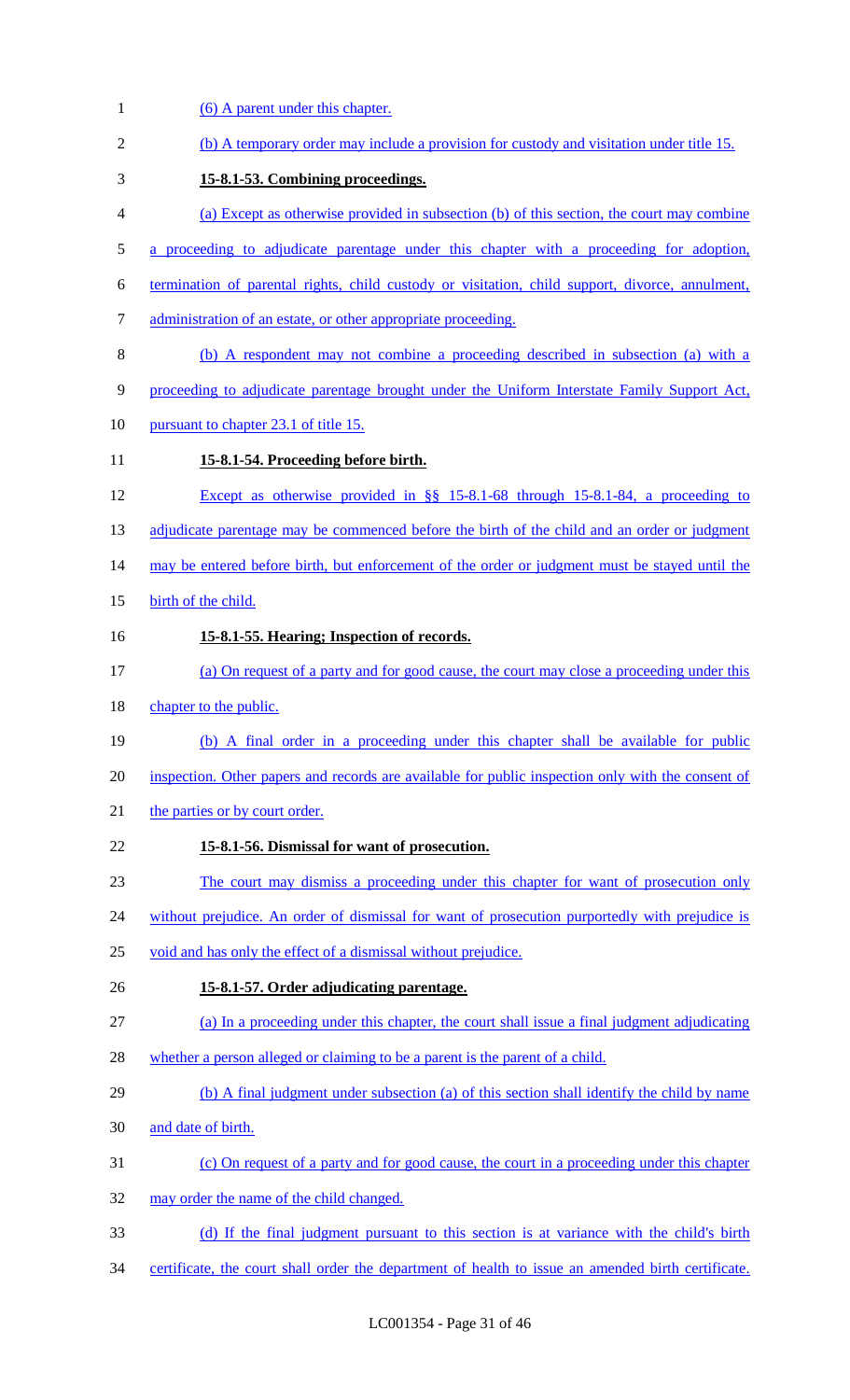| $\mathbf{1}$   | The fact that the parent-child relationship was declared after the child's birth shall not be        |
|----------------|------------------------------------------------------------------------------------------------------|
| $\overline{2}$ | ascertainable from the new certificate, but the actual place and date of birth shall be shown on it. |
| $\mathfrak{Z}$ | If the person giving birth was not married at the time of conception or birth, there shall be no     |
| $\overline{4}$ | requirement that the child bear the surname of the person giving birth.                              |
| $\mathfrak{S}$ | 15-8.1-58. Binding effect of determination of parentage.                                             |
| 6              | (a) Except as otherwise provided in subsection (b) of this section:                                  |
| $\tau$         | (1) A signatory to an acknowledgment of parentage or denial of parentage is bound by                 |
| $8\,$          | the acknowledgment and denial as provided pursuant to $\S$ $\S$ 15-8.1-12 through 15-8.1-26; and     |
| 9              | (2) A party to an adjudication of parentage by a court, acting under circumstances that              |
| 10             | satisfy the jurisdiction requirements of § 15-23.1-201 Uniform Interstate Family Support Act         |
| 11             | (UIFSA), and any individual who received notice of the proceeding are bound by the                   |
| 12             | adjudication.                                                                                        |
| 13             | (b) A child is not bound by a determination of parentage under this chapter unless:                  |
| 14             | (1) The determination was based on an unrescinded acknowledgment of parentage and                    |
| 15             | the acknowledgment is consistent with the results of genetic testing;                                |
| 16             | (2) The determination was based on a finding consistent with the results of genetic                  |
| 17             | testing, and the consistency is declared in the determination or otherwise shown;                    |
| 18             | (3) The determination of parentage was made under §§ 15-8.1-59 through 15-8.1-84; or                 |
| 19             | (4) The child was a party or was represented by an attorney, guardian ad litem, or similar           |
| 20             | individual in the proceeding in which the child's parentage was adjudicated.                         |
| 21             | (c) In a proceeding for divorce or annulment, the court is deemed to have made an                    |
| 22             | adjudication of parentage of a child if the court acts, under circumstances that satisfy the         |
| 23             | jurisdiction requirements of § 15-23.1-201 UIFSA, and the final order:                               |
| 24             | (1) Expressly identifies the child as a "child of the marriage" or "issue of the marriage" or        |
| 25             | includes similar words indicating that both spouses are parents of the child; or                     |
| 26             | (2) Provides for support of the child by a spouse unless that spouse's parentage is                  |
| 27             | disclaimed specifically in the order.                                                                |
| 28             | (d) Except as otherwise provided in subsection (b) of this section or $\S$ 15-8.1-48, a              |
| 29             | determination of parentage may be asserted as a defense in a subsequent proceeding seeking to        |
| 30             | adjudicate parentage of an individual who was not a party to the earlier proceeding.                 |
| 31             | (e) A party to an adjudication of parentage may challenge the adjudication only under law            |
| 32             | of this state, other than this chapter, relating to appeal, vacation of judgment, or other judicial  |
| 33             | review.                                                                                              |
| 34             | 15-8.1-59. Surrogacy agreements; Scope.                                                              |

LC001354 - Page 32 of 46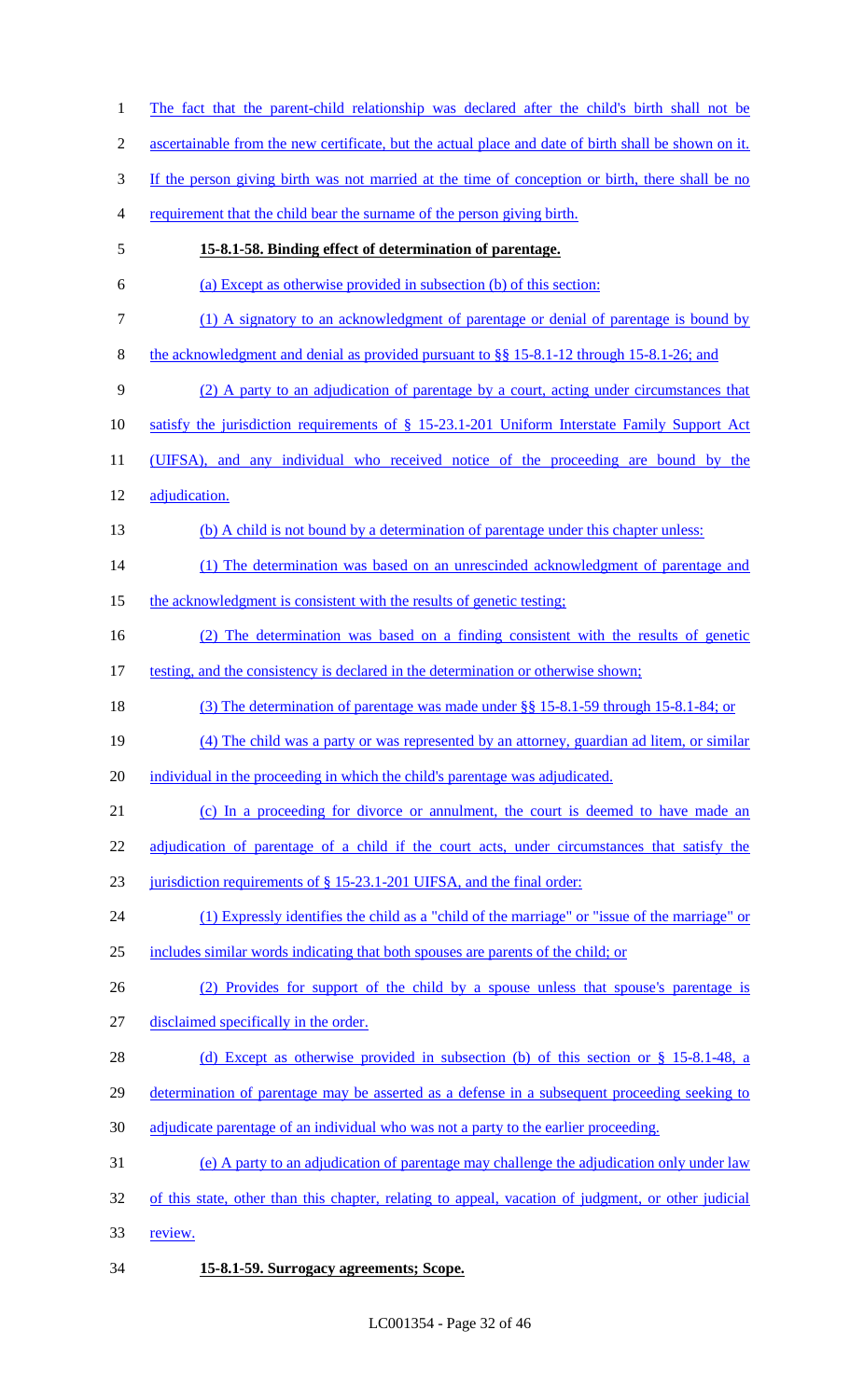The provisions contained in §§ 15-8.1-59 through 15-8.1-67 do not apply to the birth of a 2 child conceived by sexual intercourse or assisted reproduction under a surrogacy agreement. **15-8.1-60. Parental status of donor.** A donor is not a parent of a child conceived through assisted reproduction. **15-8.1-61. Parentage of child of assisted reproduction.** An individual who consents under § 15-8.1-62 to assisted reproduction by a person with 7 the intent to be a parent of a child conceived by the assisted reproduction is a parent of the child. **15-8.1-62. Consent to assisted reproduction.** (a) Except as otherwise provided in subsection (b) of this section, the consent described 10 in § 15-8.1-61, must be in a record signed by a person giving birth to a child conceived by 11 assisted reproduction and an individual who intends to be a parent of the child. (b) Failure to consent in a record as required by subsection (a) of this section, before, on, 13 or after birth of the child, does not preclude the court from finding consent to parentage if the 14 court finds by a preponderance of the evidence that: (1) Prior to conception of the child, the parties agreed that they both intended to be the 16 parents of the child; or (2) With the agreement of the person giving birth, the intended parent consented to the 18 procedures that resulted in the conception of the child. **15-8.1-63. Limitation on spouse's dispute of parentage.** (a) Except as otherwise provided in subsection (b) of this section, an individual who, at the time of a child's birth, is the spouse of the person who gave birth to the child by assisted 22 reproduction may not challenge the individual's parentage of the child unless: (1) Not later than two (2) years after the birth of the child, the spouse commences a 24 proceeding to adjudicate the individual's parentage of the child; and (2) The court finds the spouse did not consent to the assisted reproduction, before, on, or 26 after birth of the child, or withdrew consent under § 15-8.1-65. (b) A proceeding to adjudicate a spouse's parentage of a child born by assisted 28 reproduction may be commenced at any time if the court determines: (1) The spouse neither provided a gamete for, nor consented to, the assisted reproduction; (2) The spouse and the person who gave birth to the child have not cohabited since the probable time of assisted reproduction; and (3) The spouse never openly held out the child as the spouse's child. (c) This section applies to a spouse's dispute of parentage even if the spouse's marriage is declared invalid after assisted reproduction occurs.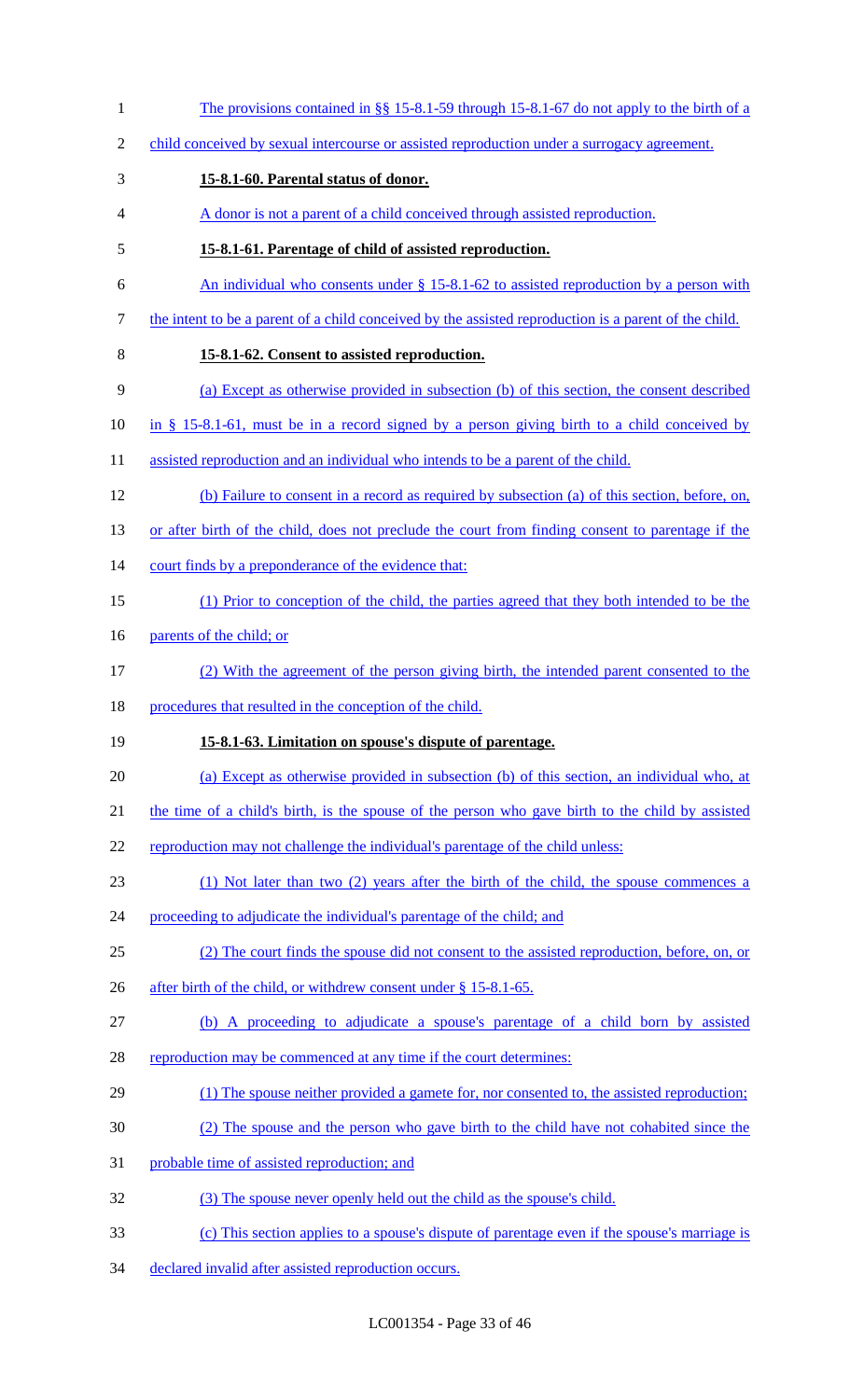1 **15-8.1-64. Effect of certain legal proceedings regarding marriage.** 2 If a marriage of a person who gives birth to a child conceived by assisted reproduction is 3 terminated through divorce or annulment before transfer of gametes or embryos to the person 4 giving birth, a former spouse of the person giving birth is not a parent of the child unless the 5 former spouse consented in a record that the former spouse would be a parent of the child if 6 assisted reproduction were to occur after a divorce or annulment, and the former spouse did not 7 withdraw consent under § 15-8.1-65. 8 **15-8.1-65. Withdrawal of consent.** 9 (a) An individual who consents pursuant to § 15-8.1-62 to assisted reproduction may 10 withdraw consent any time before a transfer or implantation of gametes or embryos that results in 11 a pregnancy, by giving notice in a record of the withdrawal of consent to the person who agreed 12 to give birth to a child conceived by assisted reproduction and to any clinic or health care 13 provider who may be facilitating the assisted reproduction. Failure to give notice to the clinic or 14 health care provider does not affect a determination of parentage under this chapter. 15 (b) An individual who withdraws consent under subsection (a) of this section is not a 16 parent of the child under this chapter. 17 **15-8.1-66. Parental status of deceased individual.** 18 (a) If an individual who intends to be a parent of a child conceived by assisted 19 reproduction dies during the period between the transfer of a gamete or embryo and the birth of 20 the child, the individual's death does not preclude the establishment of the individual's parentage 21 of the child if the individual otherwise would be a parent of the child under this chapter. 22 (b) If an individual who consented in a record to assisted reproduction by a person who 23 agreed to give birth to a child dies before a transfer of gametes or embryos, the deceased 24 individual is a parent of a child conceived by the assisted reproduction only if: 25 (1) Either the individual consented in a record that if assisted reproduction were to occur 26 after the death of the individual, the individual would be a parent of the child; or 27 (2) The individual's intent to be a parent of a child conceived by assisted reproduction 28 after the individual's death is established by a preponderance of the evidence; and: 29 (i) Either the embryo is in utero not later than thirty-six (36) months after the individual's 30 death; or 31 (ii) The child is born not later than forty-five (45) months after the individual's death. 32 **15-8.1-67. Laboratory error.** 33 If due to a laboratory error the child is not genetically related to either of the intended 34 parents, the intended parent or parents are the parents of the child unless otherwise determined by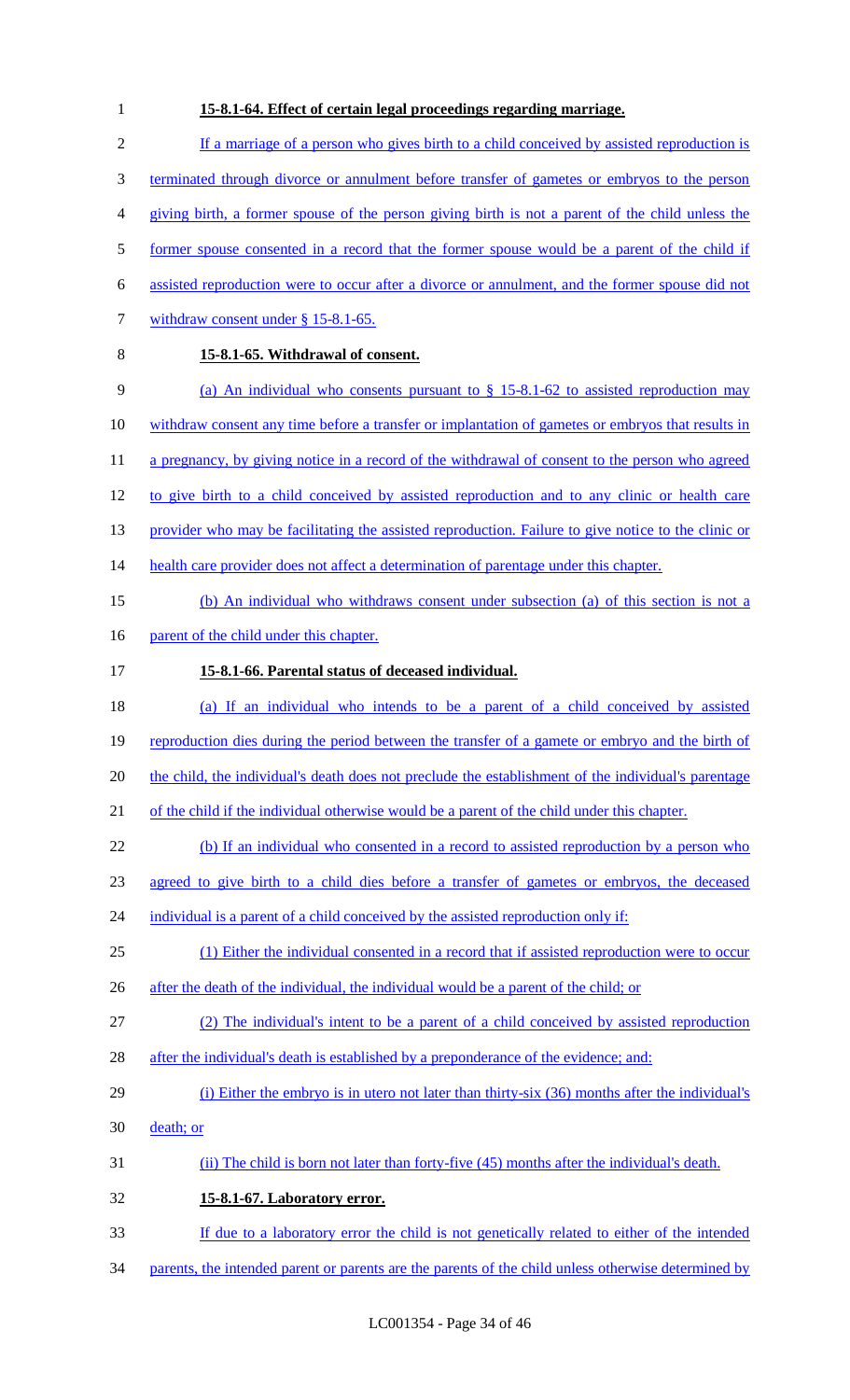| $\mathbf{1}$   | the court.                                                                                      |
|----------------|-------------------------------------------------------------------------------------------------|
| $\overline{2}$ | 15-8.1-68. Eligibility to enter gestational or genetic surrogacy agreement.                     |
| 3              | (a) To execute an agreement to act as a gestational or genetic surrogate, a person must:        |
| 4              | (1) Be at least twenty-one $(21)$ years of age;                                                 |
| 5              | (2) Previously have given birth to at least one child;                                          |
| 6              | (3) Complete a medical evaluation related to the surrogacy arrangement by a licensed            |
| $\tau$         | medical doctor;                                                                                 |
| 8              | (4) Complete a mental health consultation by a licensed mental health professional; and         |
| 9              | (5) Have independent legal representation of the person's choice throughout the surrogacy       |
| 10             | arrangement regarding the terms of the surrogacy agreement and the potential legal consequences |
| 11             | of the agreement and that is paid for by the intended parent or parents.                        |
| 12             | (b) To execute a surrogacy agreement, each intended parent, whether or not genetically          |
| 13             | related to the child, must:                                                                     |
| 14             | (1) Be at least twenty-one $(21)$ years of age;                                                 |
| 15             | (2) Complete a medical evaluation related to the surrogacy arrangement by a licensed            |
| 16             | medical doctor;                                                                                 |
| 17             | (3) Complete a mental health consultation by a licensed mental health professional; and         |
| 18             | (4) Have independent legal representation of the intended parent's choice throughout the        |
| 19             | surrogacy arrangement regarding the terms of the surrogacy agreement and the potential legal    |
| 20             | consequences of the agreement.                                                                  |
| 21             | 15-8.1-69. Requirements of gestational or genetic surrogacy agreement; Process.                 |
| 22             | A surrogacy agreement must be executed in compliance with the following rules:                  |
| 23             | (1) At least one party must be a resident of this state or, if no party is a resident of this   |
| 24             | state, at least one medical evaluation or procedure or mental health consultation under the     |
| 25             | agreement must occur in this state, or birth is anticipated to or does occur in this state.     |
| 26             | (2) A surrogate and each intended parent must meet the requirements of $\S$ 15-8.1-68.          |
| 27             | (3) Each intended parent, the surrogate, and the surrogate's spouse, if any, must be parties    |
| 28             | to the agreement.                                                                               |
| 29             | (4) The agreement must be in a record signed by each party listed in subsection (3) of this     |
| 30             | section.                                                                                        |
| 31             | (5) The surrogate and each intended parent must acknowledge in a record receipt of a            |
| 32             | copy of the agreement.                                                                          |
| 33             | (6) The signature of each party to the agreement must be attested by a notary or                |
| 34             | witnessed.                                                                                      |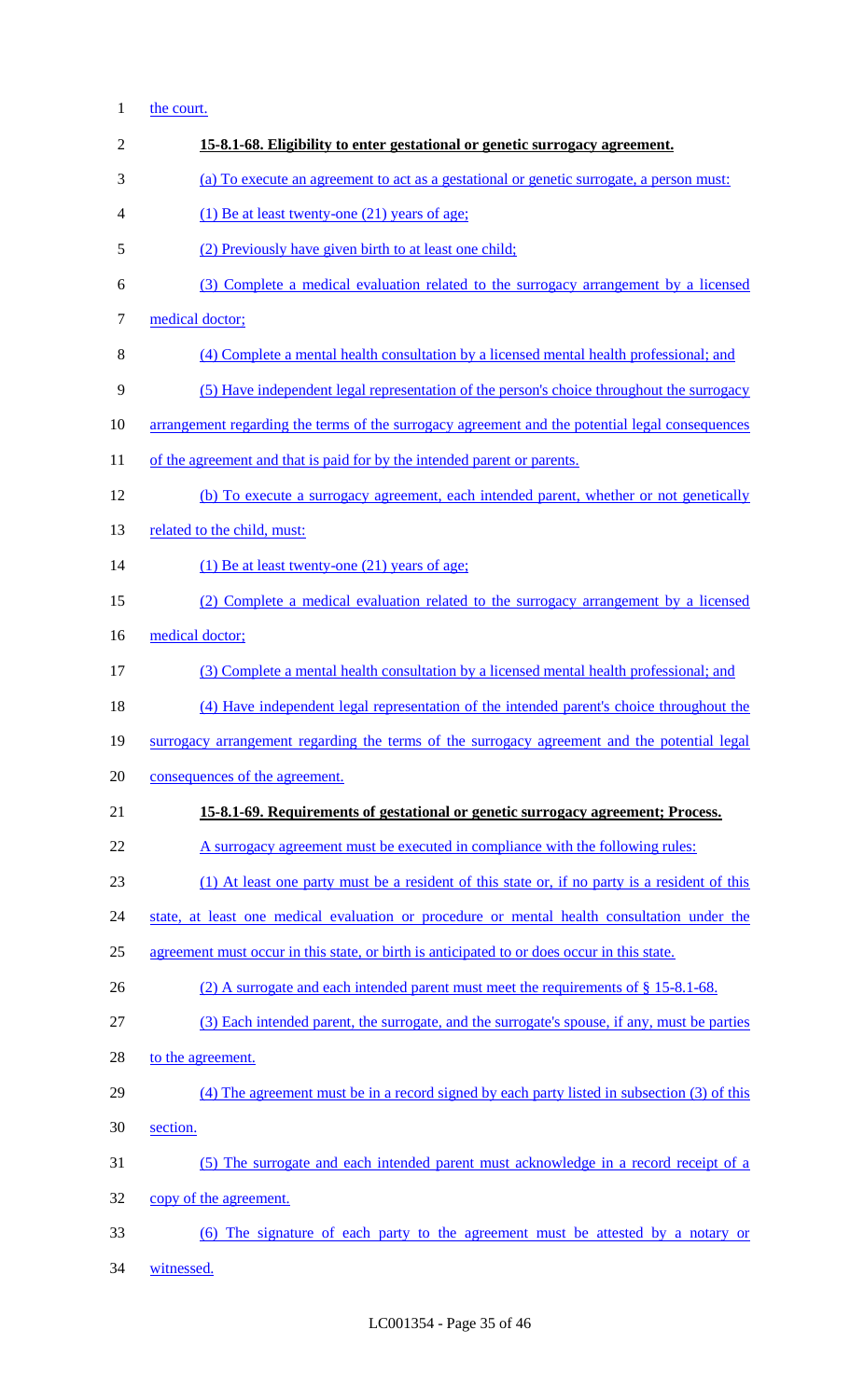| $\mathbf{1}$   | (7) The surrogate and the intended parent or parents must have independent legal                      |
|----------------|-------------------------------------------------------------------------------------------------------|
| $\overline{2}$ | representation regarding the terms of the surrogacy agreement and the potential legal                 |
| 3              | consequences of the agreement, and each counsel must be identified in the surrogacy agreement.        |
| $\overline{4}$ | (8) The intended parent or parents must pay for independent legal representation for the              |
| 5              | surrogate.                                                                                            |
| 6              | (9) The agreement must be executed before a medical procedure occurs related to the                   |
| $\overline{7}$ | surrogacy agreement, other than the medical evaluation and mental health consultation required        |
| $8\,$          | by $$15-8.1-68.$                                                                                      |
| 9              | 15-8.1-70. Requirements of gestational or genetic surrogacy agreement; Content.                       |
| 10             | (a) A surrogacy agreement must comply with the following requirements:                                |
| 11             | (1) A surrogate agrees to attempt to become pregnant by means of assisted reproduction.               |
| 12             | (2) Except as otherwise provided in §§ 15-8.1-77, 15-8.1-80 and 15-8.1-81, the surrogate              |
| 13             | and the surrogate's spouse or former spouse, if any, have no claim to parentage of a child            |
| 14             | conceived by assisted reproduction under the agreement.                                               |
| 15             | (3) The surrogate's spouse, if any, must acknowledge and agree to comply with the                     |
| 16             | obligations imposed on the surrogate by the agreement.                                                |
| 17             | (4) Except as otherwise provided in $\S$ 15-8.1-77, 15-8.1-80 and 15-8.1-81, the intended             |
| 18             | parent or, if there are two (2) intended parents, each one jointly and severally, immediately upon    |
| 19             | birth will be the exclusive parent or parents of the child, regardless of the number of children born |
| 20             | or gender or mental or physical condition of each child.                                              |
| 21             | $(5)$ Except as otherwise provided in §§ 15-8.1-77, 15-8.1-80 and 15-8.1-81, the intended             |
| 22             | parent or, if there are two (2) intended parents, each parent jointly and severally, immediately      |
| 23             | upon birth will assume responsibility for the financial support of the child, regardless of the       |
| 24             | number of children born or gender or mental or physical condition of each child.                      |
| 25             | (6) The agreement must include information providing that the intended parent(s) will be              |
| 26             | responsible for the surrogacy-related expenses, including medical expenses, of the surrogate and      |
| 27             | the medical expenses of the child.                                                                    |
| 28             | (7) The agreement must permit the surrogate to make all health and welfare decisions                  |
| 29             | regarding herself and her pregnancy. This chapter does not enlarge or diminish the surrogate's        |
| 30             | right to terminate her pregnancy.                                                                     |
| 31             | (8) The agreement must include information about each party's right under this chapter to             |
| 32             | terminate the surrogacy agreement.                                                                    |
| 33             | (b) A surrogacy agreement may provide for:                                                            |
| 34             | (1) Payment of consideration, which must be reasonable and negotiated in good faith;                  |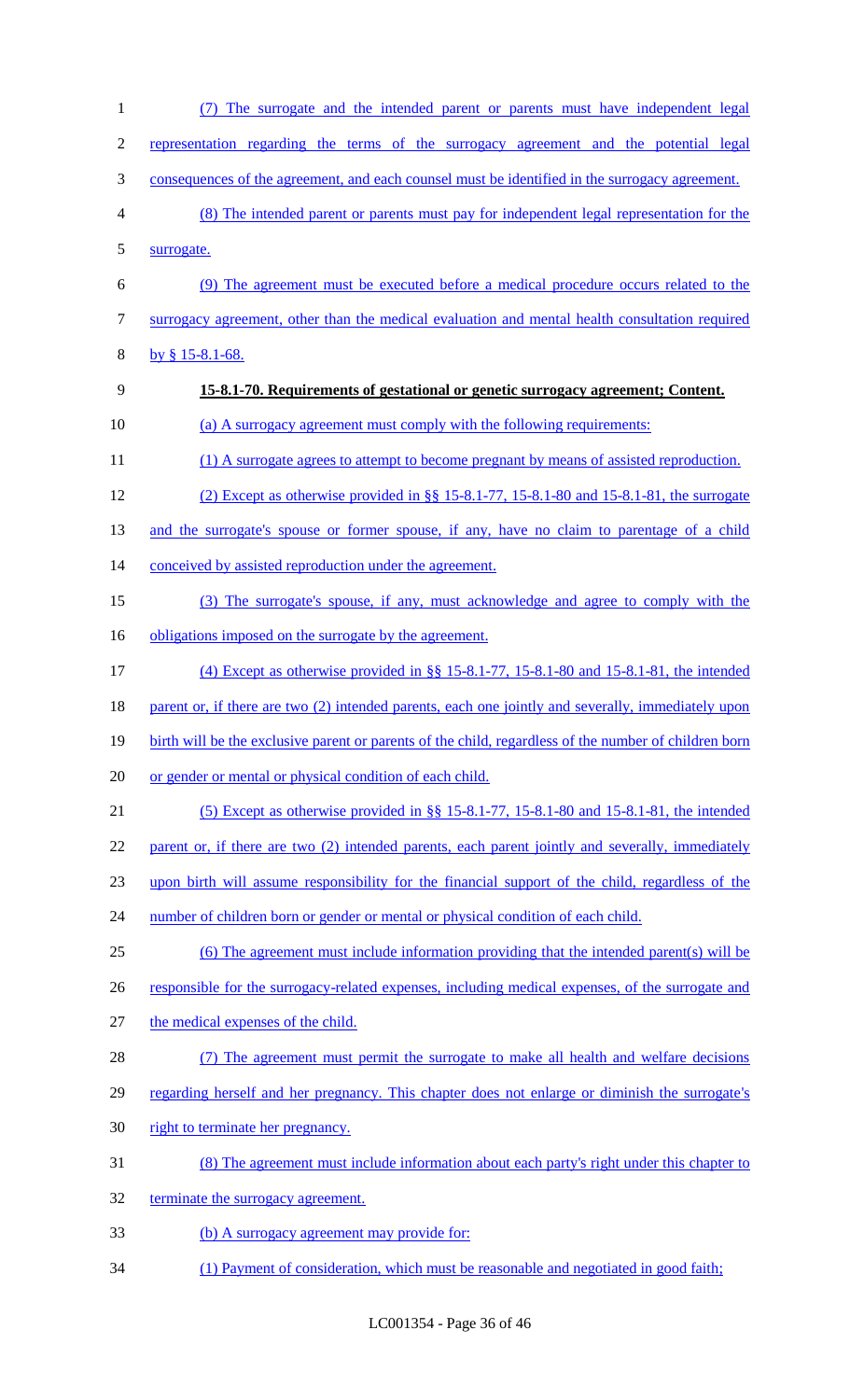(2) Payment of reasonable expenses; and (3) Reimbursement of specific expenses if the agreement is terminated under this chapter. (c) A right created under a surrogacy agreement is not assignable and there is no third- party beneficiary of the agreement other than the child. **15-8.1-71. Surrogacy agreement; Effect of subsequent change of marital status.** (a) Unless a surrogacy agreement expressly provides otherwise: (1) The subsequent marriage of a surrogate after the agreement is signed by all parties does not affect the validity of the agreement; her spouse's consent to the agreement is not required; and her spouse is not a presumed parent of a child conceived by assisted reproduction under the agreement; and (2) The divorce or annulment of the surrogate after the agreement is signed by all parties does not affect the validity of the agreement. (b) Unless a surrogacy agreement expressly provides otherwise: 14 (1) The marriage of an intended parent after the agreement is signed by all parties does not affect the validity of a surrogacy agreement, the consent of the spouse of the intended parent is not required, and the spouse of the intended parent is not, based on the agreement, a parent of a 17 child conceived by assisted reproduction under the agreement; and (2) The divorce or annulment of an intended parent after the agreement is signed by all 19 parties does not affect the validity of the agreement and, except as otherwise provided in § 15-20 8.1-80, the intended parents are the parents of the child. **15-8.1-72. Inspection of documents.** Unless the court orders otherwise, a petition and any other document related to a surrogacy agreement filed with the court under this chapter are not open to inspection by any 24 individual other than the parties to the proceeding, a child conceived by assisted reproduction under the agreement, or his or her attorneys. A court may not authorize an individual to inspect a 26 document related to the agreement, unless required by exigent circumstances. The individual seeking to inspect the document may be required to pay the expense of preparing a copy of the document to be inspected. **15-8.1-73. Exclusive; Continuing jurisdiction.** During the period after the execution of a surrogacy agreement until ninety (90) days after the birth of a child conceived by assisted reproduction under the agreement, a court of this 32 state conducting a proceeding under this chapter has exclusive, continuing jurisdiction over all matters arising out of the agreement. This section does not give the court jurisdiction over a child custody or child support proceeding if jurisdiction is not otherwise authorized by law of this state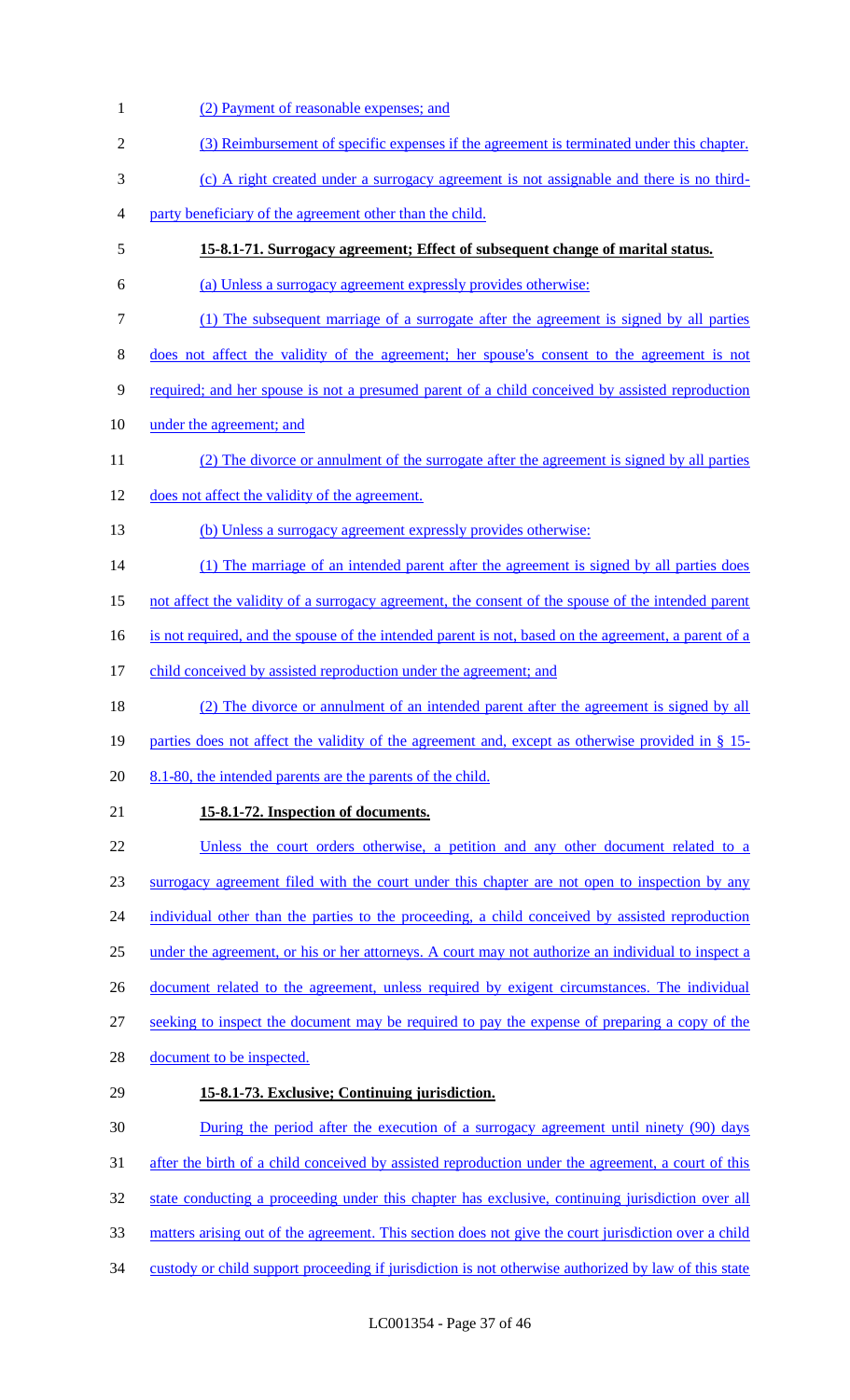# 1 other than this chapter.

| $\mathfrak{2}$ | 15-8.1-74. Termination of gestational surrogacy agreement.                                            |
|----------------|-------------------------------------------------------------------------------------------------------|
| 3              | (a) A party to a gestational surrogacy agreement may terminate the agreement, at any                  |
| 4              | time before an embryo transfer, by giving notice of termination in a record to all other parties. If  |
| 5              | an embryo transfer does not result in a pregnancy, a party may terminate the agreement at any         |
| 6              | time before a subsequent embryo transfer.                                                             |
| $\tau$         | (b) Unless a gestational surrogacy agreement provides otherwise, on termination of the                |
| $8\,$          | agreement under subsection (a) of this section, the parties are released from the agreement, except   |
| 9              | that each intended parent remains responsible for expenses that are reimbursable under the            |
| 10             | agreement and incurred by the gestational surrogate through the date of termination.                  |
| 11             | (c) Except in a case involving fraud, neither a gestational surrogate nor the surrogate's             |
| 12             | spouse or former spouse, if any, is liable to the intended parent or parents for a penalty or         |
| 13             | liquidated damages, for terminating a gestational surrogacy agreement under this section.             |
| 14             | 15-8.1-75. Parentage under gestational surrogacy agreement.                                           |
| 15             | (a) Except as otherwise provided in subsection (c) of this section or $\S$ 15-8.1-76(b) or            |
| 16             | 15-8.1-78, upon birth of a child conceived by assisted reproduction under a gestational surrogacy     |
| 17             | agreement, each intended parent is, by operation of law, a parent of the child.                       |
| 18             | (b) Except as otherwise provided in subsection (c) of this section or $\S 15-8.1-78$ , neither a      |
| 19             | gestational surrogate nor the surrogate's spouse or former spouse, if any, is a parent of the child.  |
| 20             | (c) If a child is alleged to be a genetic child of the person who agreed to be a gestational          |
| 21             | surrogate, the court shall order genetic testing of the child. If the child is a genetic child of the |
| 22             | person who agreed to be a gestational surrogate, parentage must be determined based on                |
| 23             | provisions contained in §§ 15-8.1-1 through 15-8.1-58.                                                |
| 24             | (d) Except as otherwise provided in subsection (c) of this section or $\S$ $\S$ 15-8.1-76(b) or       |
| 25             | 15-8.1-78, if, due to a clinical or laboratory error, a child conceived by assisted reproduction      |
| 26             | under a gestational surrogacy agreement is not genetically related to an intended parent or a donor   |
| 27             | who donated to the intended parent or parents, each intended parent, and not the gestational          |
| 28             | surrogate and the surrogate's spouse or former spouse, if any, is a parent of the child, subject to   |
| 29             | any claim of parentage.                                                                               |
| 30             | 15-8.1-76. Gestational surrogacy agreement; Parentage of deceased intended parent.                    |
| 31             | (a) Section 15-8.1-75 applies to an intended parent even if the intended parent died                  |
| 32             | during the period between the transfer of a gamete or embryo and the birth of the child.              |
| 33             | (b) Except as otherwise provided in $\S$ 15-8.1-78, an intended parent is not a parent of a           |
| 34             | child conceived by assisted reproduction under a gestational surrogacy agreement if the intended      |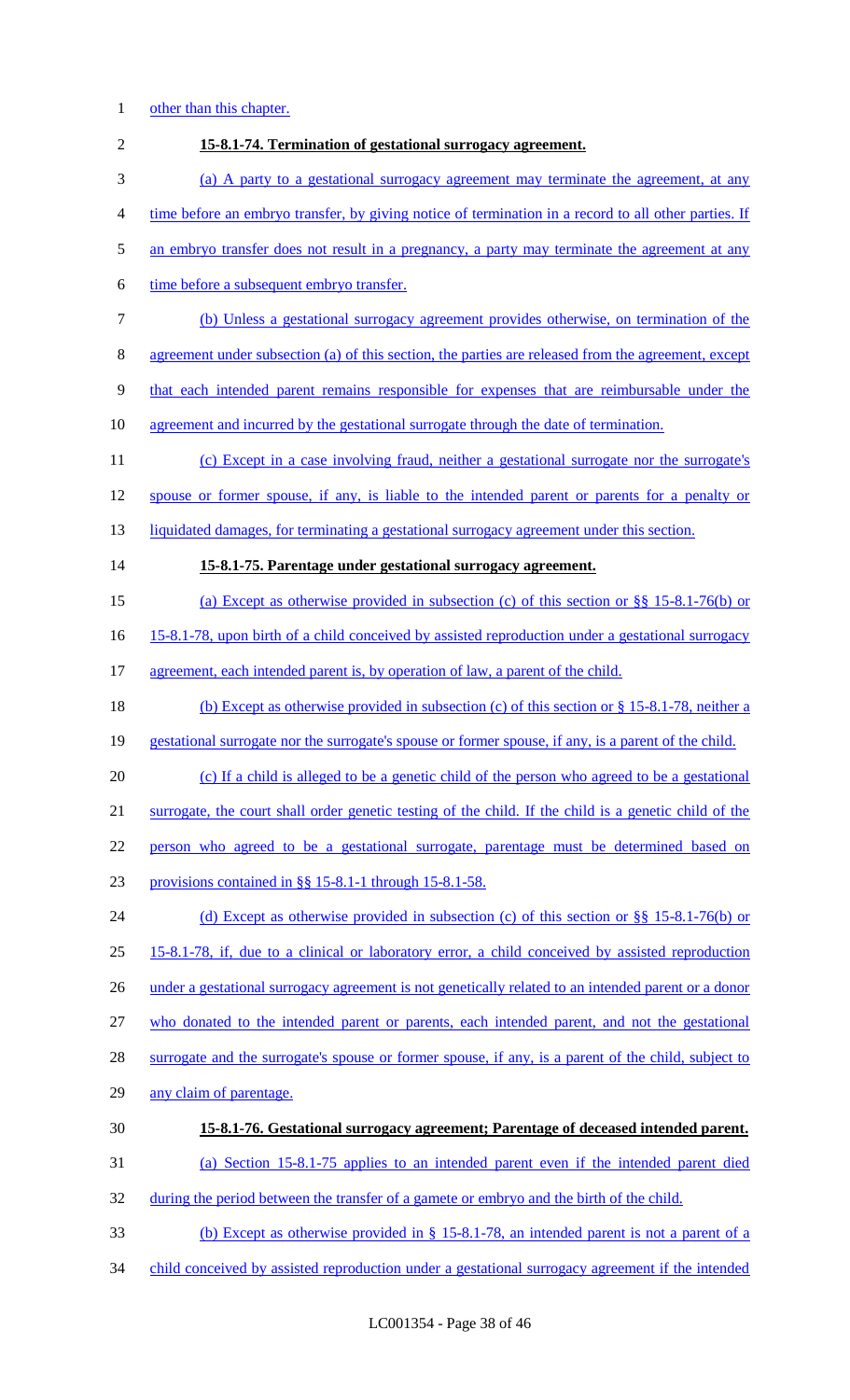1 parent dies before the transfer of a gamete or embryo unless: 2 (1) The agreement provides otherwise; and (2) The transfer of a gamete or embryo occurs not later than thirty-six (36) months after the death of the intended parent or birth of the child occurs not later than forty-five (45) months after the death of the intended parent. **15-8.1-77. Gestational surrogacy agreement; Order of parentage.** (a) Except as otherwise provided in §§ 15-8.1-75 or 15-8.1-78, before, upon, or after the birth of a child conceived by assisted reproduction under a gestational surrogacy agreement, a party to the agreement may commence a proceeding in the family court for an order or judgment: (1) Declaring that each intended parent is a parent of the child and ordering that parental 11 rights and duties vest immediately upon the birth of the child exclusively in each intended parent; (2) Declaring that the gestational surrogate and the surrogate's spouse or former spouse, if 13 any, are not the parents of the child; (3) Designating the content of the birth record in accordance with chapter 3 of title 23, 15 and directing the department of health to designate each intended parent as a parent of the child; 16 (4) To protect the privacy of the child and the parties, declaring that the court record is 17 not open to inspection except as authorized under § 15-8.1-72; (5) If necessary, that the child be surrendered to the intended parent or parents; and (6) For other relief the court determines necessary and proper. (b) The court may issue an order or judgment under subsection (a) of this section before 21 the birth of the child. The court shall stay enforcement of the order or judgment until the birth of 22 the child. (c) Neither this state nor the department of health is a necessary party to a proceeding 24 under subsection (a) of this section. (d) Sworn affidavits of the parties and the assisted reproductive physician demonstrating 26 there exists an agreement in substantial compliance with §§ 15-8.1-68, 15-8.1-69 and 15-8.1-70, the intent of the parties for the intended parent(s) to be the sole legal parent(s) of the child, and 28 that the child was born pursuant to assisted reproduction shall be sufficient to permit such a finding, and a hearing shall not be required unless the court requires additional information which cannot reasonably be ascertained without a hearing. (e) The court shall, within thirty (30) days of the filing of the petition, grant the petition upon a finding that the intent of the parties was for the intended parent(s) to be the sole legal parent(s) of the child and that the child was conceived through assisted reproduction pursuant to a gestational surrogacy agreement. Such parentage orders issued under this section shall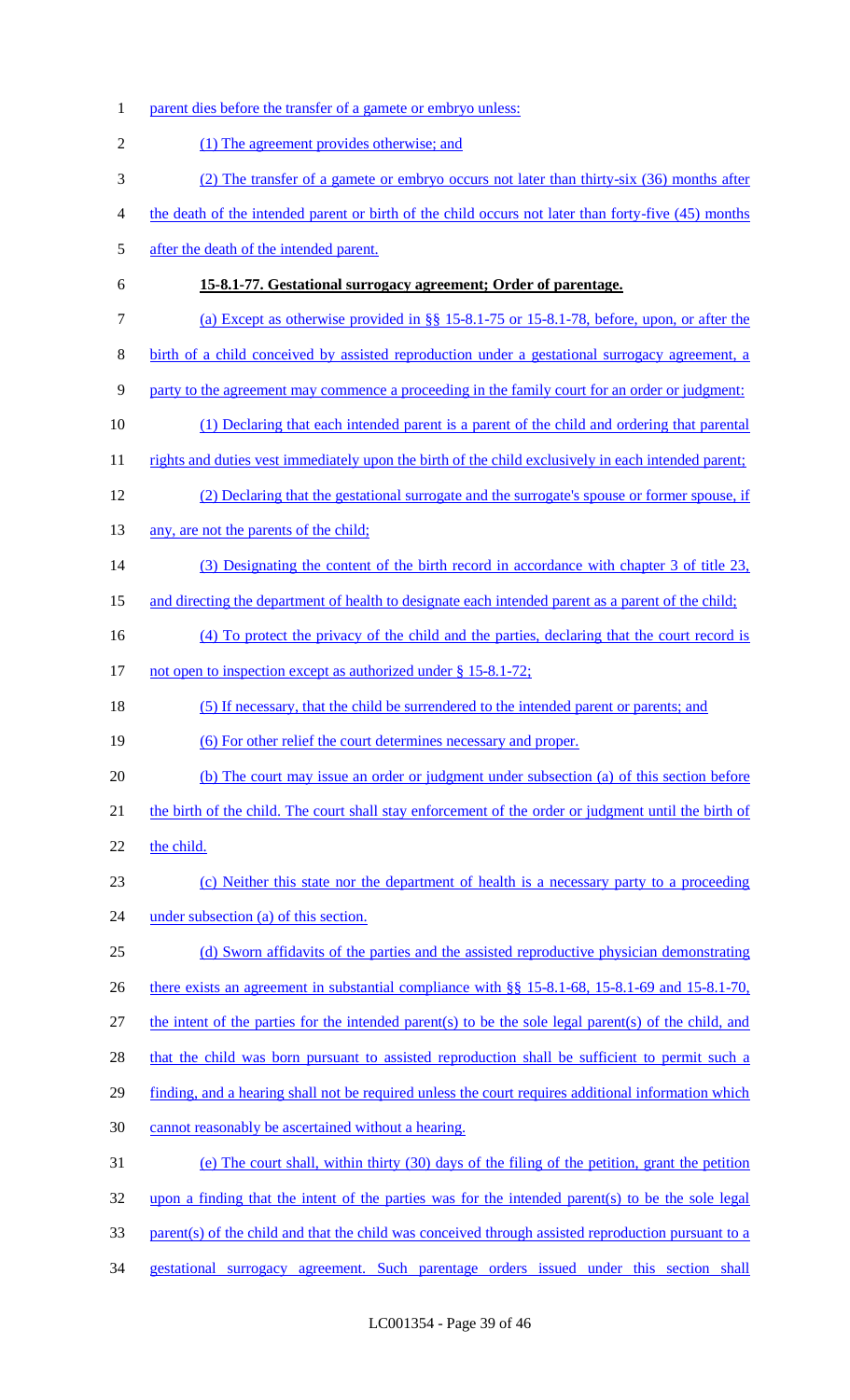| $\mathbf{1}$   | conclusively establish or affirm, where applicable, the parent-child relationship.                   |
|----------------|------------------------------------------------------------------------------------------------------|
| $\overline{2}$ | 15-8.1-78. Effect of gestational surrogacy agreement.                                                |
| 3              | (a) A gestational surrogacy agreement that substantially complies with $\S$ 15-8.1-68, 15-           |
| 4              | 8.1-69 and 15-8.1-70 is enforceable.                                                                 |
| 5              | (b) If a child was conceived by assisted reproduction under a gestational surrogacy                  |
| 6              | agreement that does not substantially comply with §§ 15-8.1-68, 15-8.1-69 and 15-8.1-70, the         |
| 7              | court shall determine the rights and duties of the parties to the agreement consistent with the      |
| 8              | intent of the parties at the time of execution of the agreement. Each party to the agreement and     |
| 9              | any individual who at the time of the execution of the agreement was a spouse of a party to the      |
| 10             | agreement has standing to maintain a proceeding to adjudicate an issue related to the enforcement    |
| 11             | of the agreement.                                                                                    |
| 12             | (c) Except as expressly provided in a gestational surrogacy agreement or subsection (d)              |
| 13             | or (e) of this section, if the agreement is breached by the gestational surrogate or one or more     |
| 14             | intended parents, the non-breaching party is entitled to the remedies available at law or in equity. |
| 15             | (d) Specific performance is not a remedy available for breach by a gestational surrogate             |
| 16             | of a provision in the agreement that the gestational surrogate be impregnated, terminate or not      |
| 17             | terminate a pregnancy, or submit to medical procedures.                                              |
| 18             | (e) Except as otherwise provided in subsection (d) of this section, if an intended parent is         |
| 19             | determined to be a parent of the child, specific performance is a remedy available for:              |
| 20             | (1) Breach of the agreement by a gestational surrogate which prevents the intended parent            |
| 21             | from exercising immediately on birth of the child the full rights of parentage; or                   |
| 22             | (2) Breach by the intended parent which prevents the intended parent's acceptance,                   |
| 23             | immediately on birth of the child conceived by assisted reproduction under the agreement, of the     |
| 24             | duties of parentage.                                                                                 |
| 25             | 15-8.1-79. Requirements to validate genetic surrogacy agreement.                                     |
| 26             | (a) Except as otherwise provided in $\S$ 15-8.1-82, to be enforceable, a genetic surrogacy           |
| 27             | agreement must be validated by the family court. A proceeding to validate the agreement must be      |
| 28             | commenced before assisted reproduction related to the surrogacy agreement.                           |
| 29             | (b) The court shall issue an order validating a genetic surrogacy agreement if the court             |
| 30             | finds that:                                                                                          |
| 31             | (1) There has been substantial compliance with $\S$ $\S$ 15-8.1-68, 15-8.1-69 and 15-8.1-70;         |
| 32             | and                                                                                                  |
| 33             | (2) All parties entered into the agreement voluntarily and understand its terms.                     |
| 34             | (c) An individual who terminates a genetic surrogacy agreement, pursuant to $\S$ 15-8.1-80,          |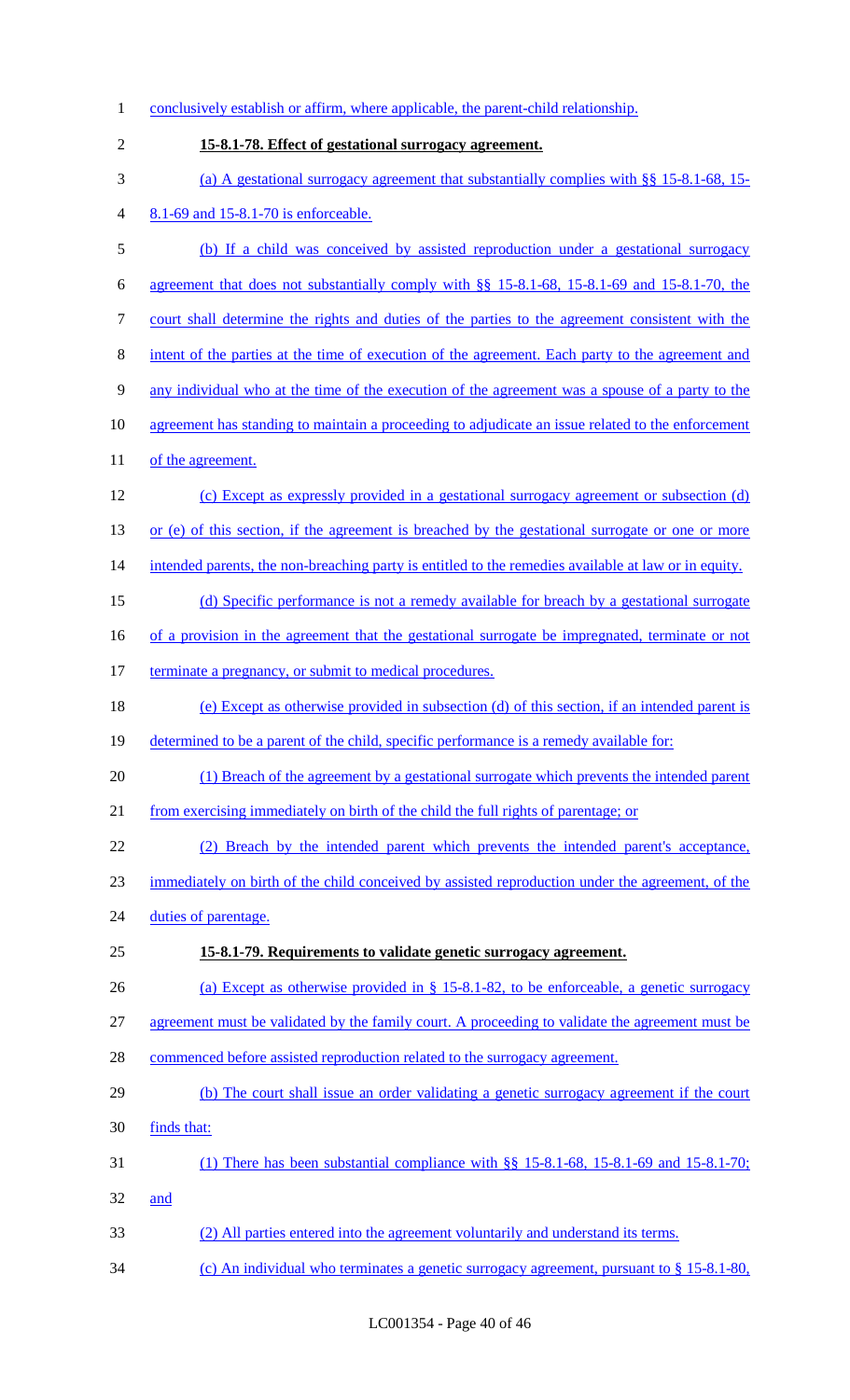- 1 shall file notice of the termination with the court. On receipt of the notice, the court shall vacate
- 2 any order issued under subsection (b) of this section. An individual who does not notify the court
- of the termination of the agreement is subject to sanctions.
- 

# **15-8.1-80. Termination of genetic surrogacy agreement.**

- (a) A party to a genetic surrogacy agreement may terminate the agreement as follows:
- (1) An intended parent who is a party to the agreement may terminate the agreement at any time before a gamete or embryo transfer by giving notice of termination in a record to all other parties. If a gamete or embryo transfer does not result in a pregnancy, a party may terminate
- the agreement at any time before a subsequent gamete or embryo transfer. The notice of
- 10 termination must be attested by a notary or witnessed.
- (2) A genetic surrogate who is a party to the agreement may withdraw consent to the agreement any time before seventy-two (72) hours after the birth of a child conceived by assisted 13 reproduction under the agreement. To withdraw consent, the genetic surrogate must execute a 14 notice of termination in a record stating the surrogate's intent to terminate the agreement. The notice of termination must be attested by a notary or witnessed and be delivered to each intended 16 parent any time before seventy-two (72) hours after the birth of the child.
- (b) On termination of the genetic surrogacy agreement under subsection (a) of this 18 section, the parties are released from all obligations under the agreement except that each intended parent remains responsible for all expenses incurred by the surrogate through the date of 20 termination which are reimbursable under the agreement. Unless the agreement provides otherwise, the surrogate is not entitled to any non-expense related compensation paid for serving as a surrogate. (c) Except in a case involving fraud, neither a genetic surrogate nor the surrogate's spouse
- 24 or former spouse, if any, is liable to the intended parent or parents for a penalty or liquidated
- damages, for terminating a genetic surrogacy agreement under this section.
- 

# **15-8.1-81. Parentage under validated genetic surrogacy agreement.**

(a) Unless a genetic surrogate exercises the right under § 15-8.1-80 to terminate a genetic

surrogacy agreement, each intended parent is a parent of a child conceived by assisted

- 29 reproduction under an agreement validated under § 15-8.1-79.
- (b) Unless a genetic surrogate exercises the right under § 15-8.1-80 to terminate the
- genetic surrogacy agreement, on proof of a court order issued under § 15-8.1-79 validating the
- agreement, the court shall make an order:
- (1) Declaring that each intended parent is a parent of a child conceived by assisted
- 34 reproduction under the agreement and ordering that parental rights and duties vest exclusively in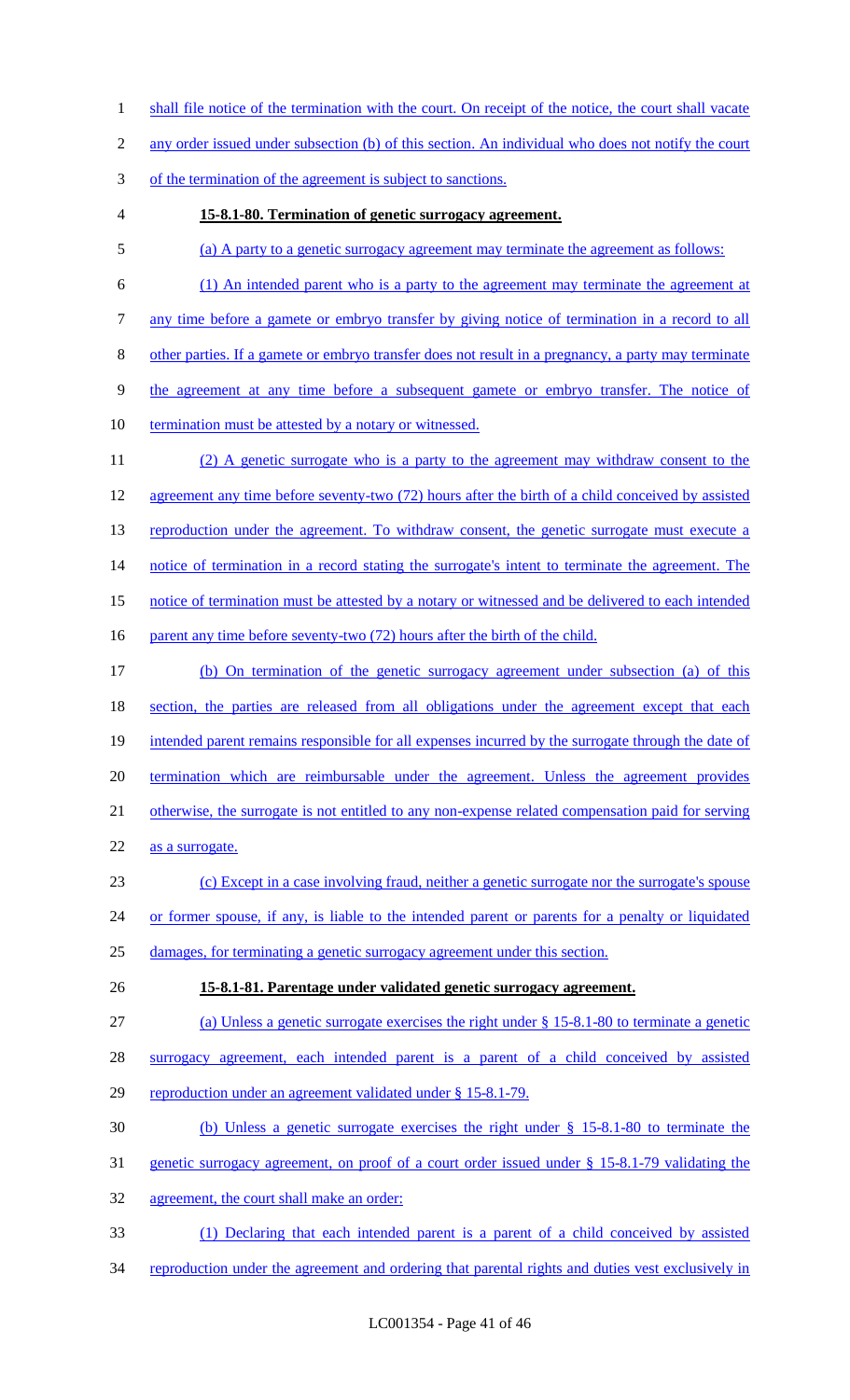- 1 each intended parent;
- 2 (2) Declaring that the gestational surrogate and the surrogate's spouse or former spouse, if 3 any, are not parents of the child;
- 4 (3) Designating the contents of the birth certificate in accordance with § 23-3-10 and
- 5 directing the department of health to designate each intended parent as a parent of the child;
- 6 (4) To protect the privacy of the child and the parties, declaring that the court record is
- 7 not open to inspection except as authorized under § 15-8.1-72;
- 8 (5) If necessary, that the child be surrendered to the intended parent or parents; and
- 9 (6) For other relief the court determines necessary and proper.
- 10 (c) If a genetic surrogate terminates under § 15-8.1-78(a)(2) a genetic surrogacy

11 agreement, parentage of the child conceived by assisted reproduction under the agreement must

- 12 be determined pursuant to the provisions in §§ 15-8.1-1 through 15-8.1-58.
- 13 (d) If a child born to a genetic surrogate is alleged not to have been conceived by assisted

14 reproduction, the court shall order genetic testing to determine the genetic parentage of the child.

15 If the child was not conceived by assisted reproduction, parentage must be determined pursuant to

16 the provisions in §§ 15-8.1-1 through 15-8.1-58. Unless the genetic surrogacy agreement provides

17 otherwise, if the child was not conceived by assisted reproduction the surrogate is not entitled to

18 any non-expense related compensation paid for serving as a surrogate.

 (e) Unless a genetic surrogate exercises the right under § 15-8.1-80 to terminate the genetic surrogacy agreement, if an intended parent fails to file notice required, the genetic surrogate or department of health may file with the court, not later than sixty (60) days after the 22 birth of a child conceived by assisted reproduction under the agreement, notice that the child has been born to the genetic surrogate. Unless the genetic surrogate has properly exercised the right 24 under § 15-8.1-80 to withdraw consent to the agreement, on proof of a court order validating the agreement, the court shall order issued pursuant to § 15-8.1-79 that each intended parent is a

26 parent of the child.

## 27 **15-8.1-82. Effect of nonvalidated genetic surrogacy agreement.**

28 (a) A genetic surrogacy agreement, whether or not in a record, that is not validated under

29 § 15-8.1-79 is enforceable only to the extent provided in this section and § 15-8.1-84.

30 (b) If all parties agree, a court may validate a genetic surrogacy agreement after assisted

31 reproduction has occurred but before the birth of a child conceived by assisted reproduction under

- 32 the agreement.
- 33 (c) If a child conceived by assisted reproduction under a genetic surrogacy agreement that
- 34 is not validated under § 15-8.1-79 is born and the genetic surrogate, consistent with § 15-8.1-80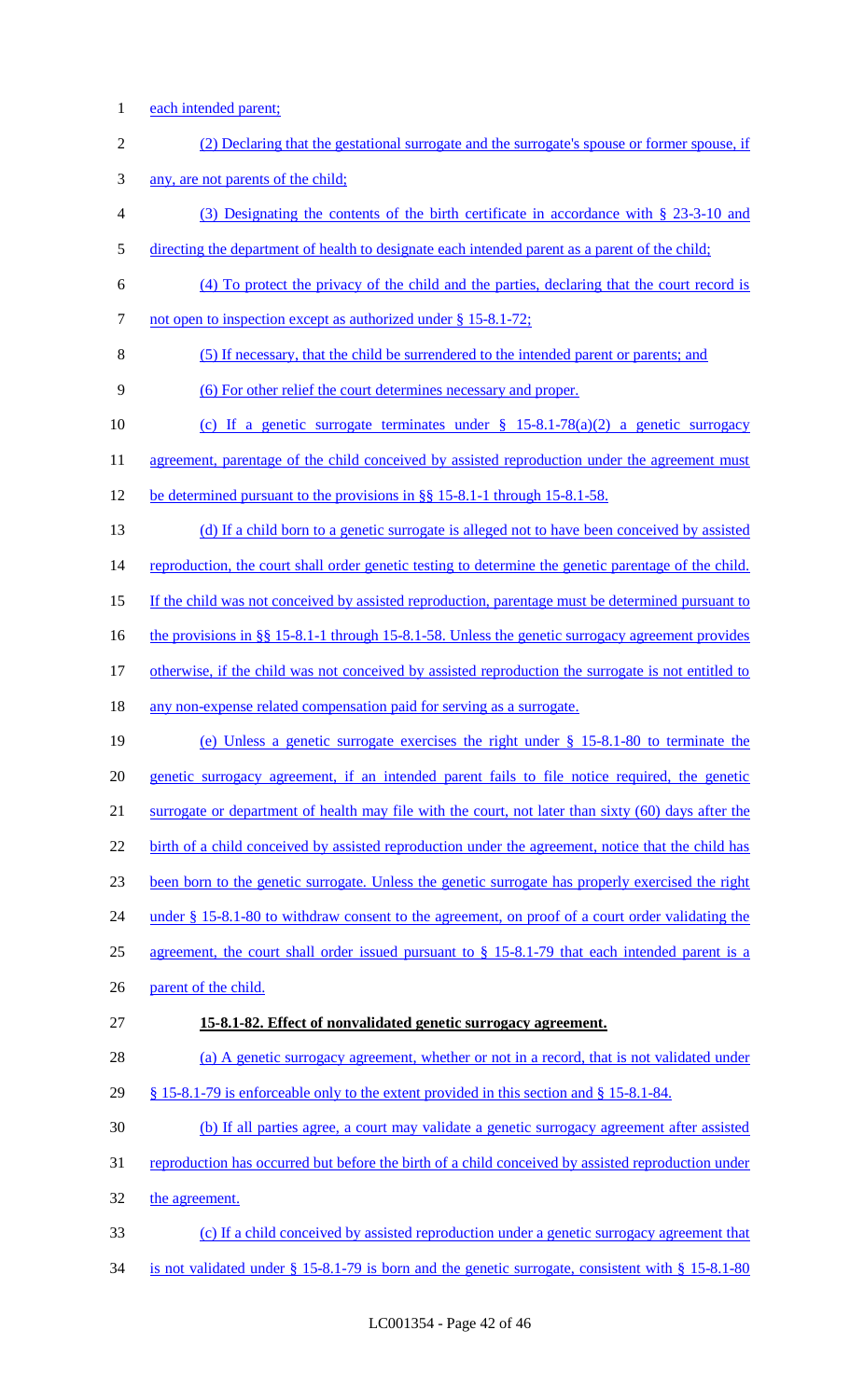(a)(2), withdraws her consent to the agreement before seventy-two (72) hours after the birth of the 2 child, the court shall adjudicate the parentage of the child under this chapter. 3 (d) If a child conceived by assisted reproduction under a genetic surrogacy agreement that is not validated under § 15-8.1-79 is born and a genetic surrogate does not withdraw her 5 consent to the agreement, consistent with § 15-8.1-80 (a)(2), before seventy-two (72) hours after the birth of the child, the genetic surrogate is not automatically a parent and the court shall adjudicate parentage of the child based on the best interest of the child, taking into account the factors in § 15-8.1-50(a) and the intent of the parties at the time of the execution of the agreement. (e) The parties to a genetic surrogacy agreement have standing to maintain a proceeding 11 to adjudicate parentage under this section. **15-8.1-83. Genetic surrogacy agreement: Parentage of deceased intended parent.** (a) Except as otherwise provided in §§ 15-8.1-81 or 15-8.1-82 on birth of a child 14 conceived by assisted reproduction under a genetic surrogacy agreement, each intended parent is, by operation of law, a parent of the child, notwithstanding the death of an intended parent during 16 the period between the transfer of a gamete or embryo and the birth of the child. (b) Except as otherwise provided in §§ 15-8.1-81 or 15-8.1-82, an intended parent is not a 18 parent of a child conceived by assisted reproduction under a genetic surrogacy agreement if the intended parent dies before the transfer of a gamete or embryo unless: 20 (1) The agreement provides otherwise; and (2) The transfer of the gamete or embryo occurs not later than thirty-six (36) months after 22 the death of the intended parent, or birth of the child occurs not later than forty-five (45) months after the death of the intended parent. **15-8.1-84. Breach of genetic surrogacy agreement.** (a) Except as otherwise provided in §§ 15-8.1-81 or 15-8.1-82 on birth of a child 26 conceived by assisted reproduction under a genetic surrogacy agreement, each intended parent is, by operation of law, a parent of the child, notwithstanding the death of an intended parent during 28 the period between the transfer of a gamete or embryo and the birth of the child. (b) Except as otherwise provided in §§ 15-8.1-81 or 15-8.1-82, an intended parent is not a parent of a child conceived by assisted reproduction under a genetic surrogacy agreement if the intended parent dies before the transfer of a gamete or embryo unless: 32 (1) The agreement provides otherwise; and (2) The transfer of the gamete or embryo occurs not later than thirty-six (36) months after 34 the death of the intended parent, or birth of the child occurs not later than forty-five (45) months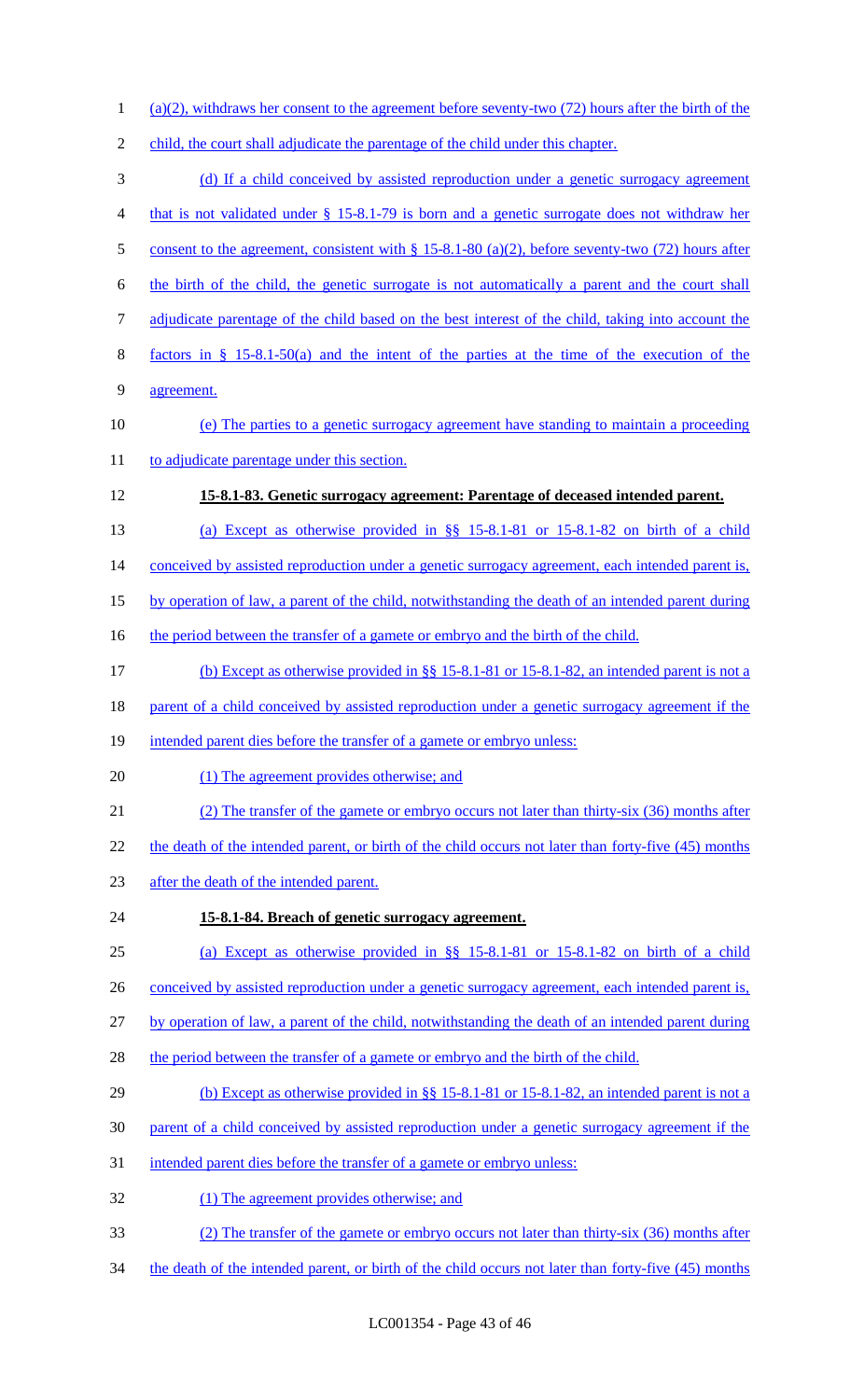- 1 after the death of the intended parent.
- **15-8.1-85. Uniformity of application and construction.**
- In applying and construing this chapter, consideration must be given to the need to
- promote uniformity of the law with respect to its subject matter among states that enact it.
- **15-8.1-86. Transitional provision.**
- This chapter applies to a pending proceeding to adjudicate parentage commenced before
- 7 the effective date of this chapter for an issue on which a judgment has not been entered.
- 

# **15-8.1-87. Severability.**

If any provision of this chapter or its application to any person or circumstances is held

10 invalid, the invalidity does not affect other provisions or applications of this chapter which can be

11 given effect without the invalid provision or application, and to this end the provisions of this

12 chapter are severable.

 SECTION 3. Section 23-3-10 of the General Laws in Chapter 23-3 entitled "Vital Records" is hereby amended to read as follows:

## **23-3-10. Birth registration.**

 (a) A certificate of birth for each live birth which occurs in this state shall be filed with the state registrar of vital records, or as otherwise directed by the state registrar, within four (4) days after that birth.

 (b) When a birth occurs in an institution, the person in charge of the institution, or his or her designated representative, shall obtain the personal data; prepare the certificate; secure the signatures required by the certificate; and file it with the state registrar of vital records, or as otherwise directed by the state registrar. The physician and/or midwife in attendance, or his or her authorized designee as defined in department regulations, shall certify to the facts of birth and provide the medical information required by the certificate within three (3) days after the birth.

 (c) When a birth occurs outside an institution, the certificate shall be prepared and filed by one of the following in the indicated order of priority:

 (1) The physician in attendance at, or immediately after, the birth, or in the absence of a physician;

- (2) Any other person in attendance at, or immediately after, the birth, or in the absence of any person in attendance at or immediately after the birth;
- (3) The father, the mother, or, in the absence of the father and the inability of the mother, the person in charge of the premises where the birth occurred.
- (4) When a birth occurs in a moving conveyance, the place of birth shall be that address in the city or town where the child is first removed from the conveyance.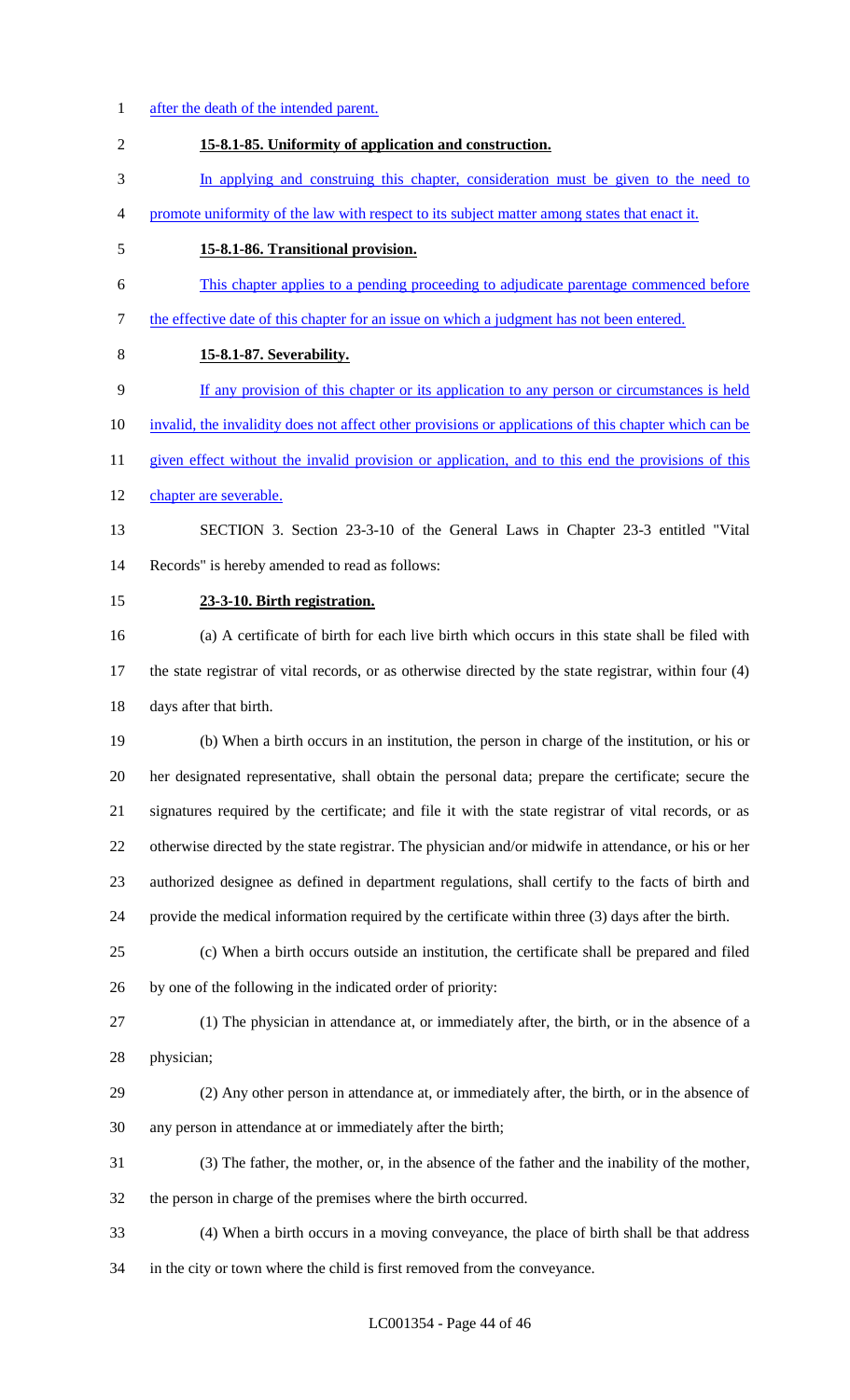(d)(1) If the mother was married either at the time of conception or birth, the name of the husband shall be entered on the certificate as the father of the child unless paternity has been determined otherwise by a court of competent jurisdiction, in which case the name of the father as determined by the court shall be entered.

 (2) If the mother was not married either at the time of conception or birth, the child shall bear the mother's surname and the name of the father shall not be entered on the certificate of 7 birth without the written consent of the mother and the person to be named as the father unless a determination of paternity has been made by a court of competent jurisdiction, in which case the 9 name of the father as determined by the court shall be entered on the birth certificate. (e) The state registrar shall not decline to register and/or issue any birth certificate or certified copy of any birth certificate on the grounds that medical or health information collected for statistical purposes has not been supplied.

SECTION 4. This act shall take effect on July 1, 2020.

LC001354 ========

 $=$